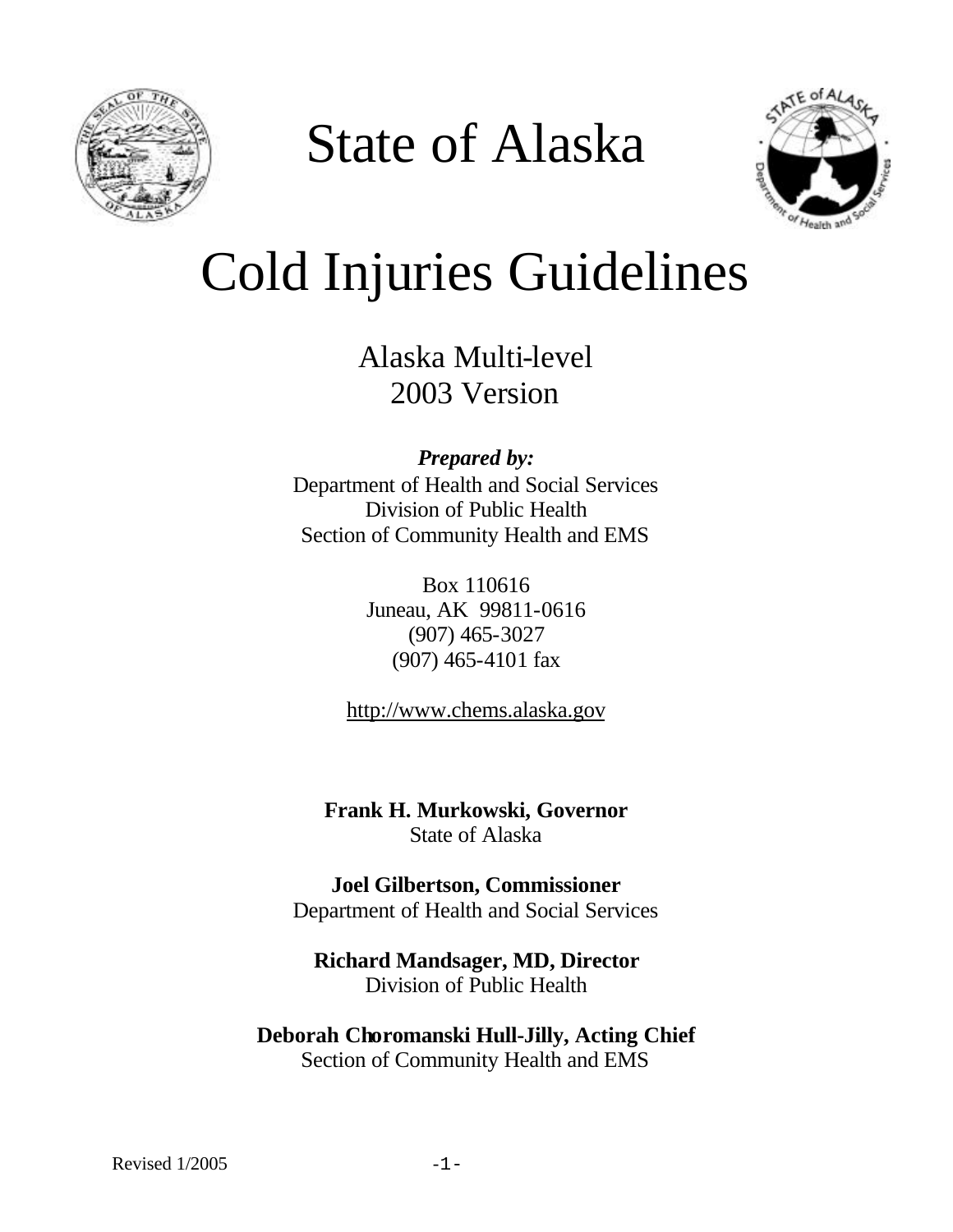### **TABLE OF CONTENTS**

| Emergency Medical Technician-II Emergency Medical Technician-III Paramedic  32          |  |
|-----------------------------------------------------------------------------------------|--|
|                                                                                         |  |
|                                                                                         |  |
|                                                                                         |  |
|                                                                                         |  |
| First Responder/Emergency Medical Technician-I, II, III/Paramedic Small/Bush Clinic  39 |  |
|                                                                                         |  |
|                                                                                         |  |
|                                                                                         |  |
|                                                                                         |  |
|                                                                                         |  |
|                                                                                         |  |
| Emergency Medical Technician-II; Emergency Medical Technician-III; Paramedic  49        |  |
|                                                                                         |  |
|                                                                                         |  |
| APPENDIX A: MEDICAL EQUIPMENT FOR THE HYPOTHERMIC PATIENT  53                           |  |
|                                                                                         |  |
|                                                                                         |  |
|                                                                                         |  |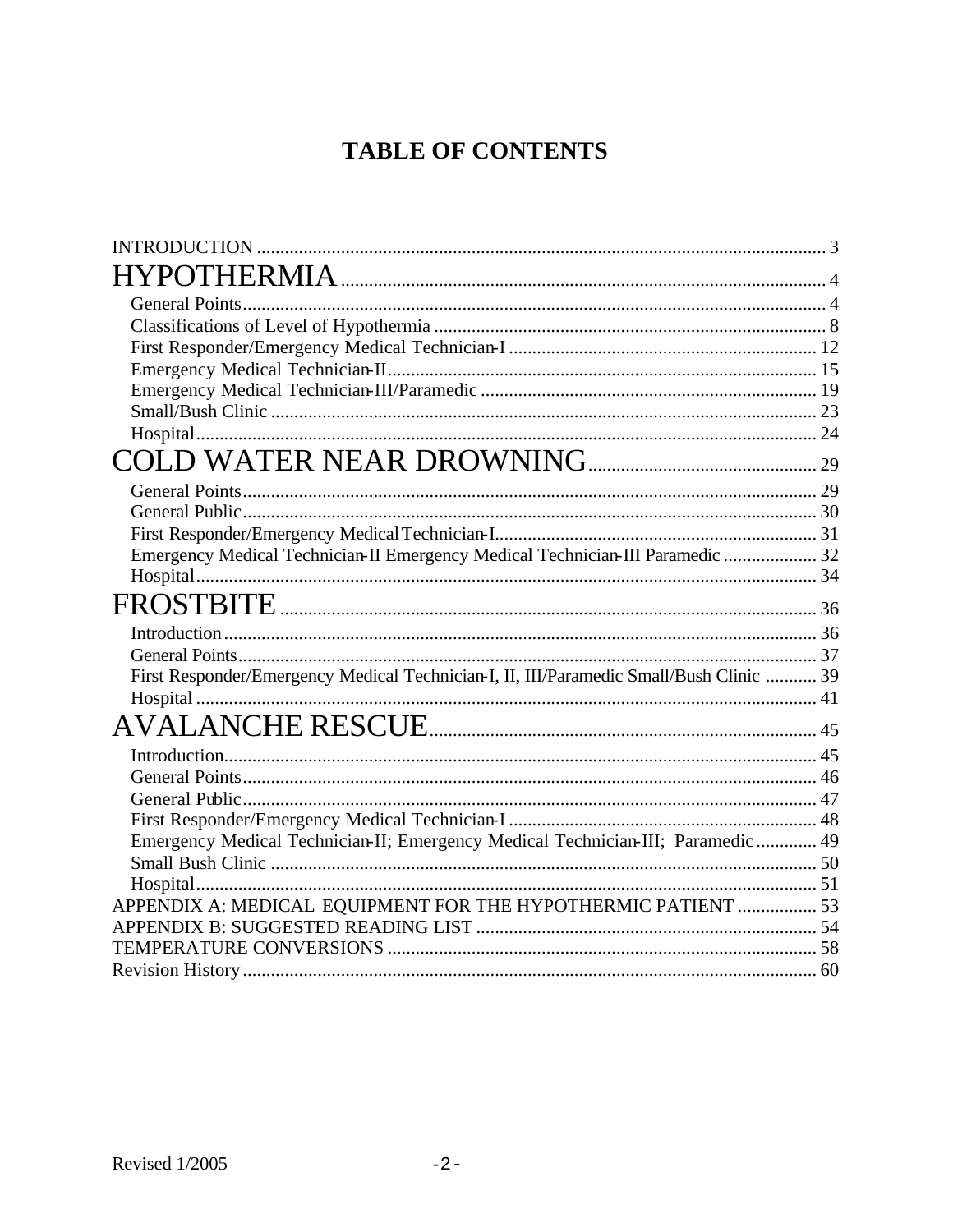# *STATE OF ALASKA*

### *COLD INJURIES GUIDELINES*

#### **INTRODUCTION**

The State of Alaska Cold Injuries Guidelines have been developed for use by prehospital, clinic and hospital personnel dealing with cold injuries in Alaska. The guidelines are not absolute rules, governing the treatment of hypothermia, cold water near drowning, frostbite and avalanche burial.

Readers should note that these guidelines are primarily designed to be used in EMS education and as a reference for the treatment of cold injuries and for use in assisting in the development of local standing orders. In the absence of standing orders, they may be used to guide the treatment of cold injuries until communication with a physician is established.

These guidelines are **not** intended to serve as a comprehensive teaching document on coldrelated illnesses and injuries. Consequently, those teaching the treatment of cold injuries must be prepared to elaborate on pathophysiology and treatment.

The 2003 version of the Alaska Cold Injuries Guidelines was developed at the Southeast Region EMS Council, Inc. Environmental Injuries Conference in Sitka in April, 2002. This conference brought together many of the world's experts in treating hypothermia, frostbite, cold water near drowning, and avalanche. The criteria for the recommendations contained within this document are a combination of evidence-based medicine, clinical experience, experimental data and, extrapolation when no direct evidence could be found.

| Michael Copass, MD Co-       | Director of Emergency Services, Harborview Hospital               |
|------------------------------|-------------------------------------------------------------------|
| Moderator                    |                                                                   |
| Capt. Martin J. Nemiroff, MD | USCG/USPHS (Ret.)                                                 |
| Co-Moderator                 |                                                                   |
| Warren D. Bowman, MD         | National Medical Director Emeritus for the National Ski Patrol    |
| Gordon Giesbrecht, PhD       | Professor of Thermophysiology at the University of Manitoba,      |
|                              | Winnipeg                                                          |
| Murray Hamlet, DVM           | US Army (Ret.)                                                    |
| Robert Janik, MICP           | EMS Training Coordinator, Southeast Region EMS Council, Inc.      |
| Evan Lloyd, MD               | Consultant Anaesthetist (ret.)                                    |
| RAdm. William Mills, MD      | Orthopedic Surgery, USNR (Ret.)                                   |
| Peter Tikuisis, PhD          | Scientist, Defense and Civil Institute of Environmental Medicine, |
|                              | Toronto, Ontario                                                  |
| Ken Zafren, MD, FACEP        | <b>State EMS Medical Director, Alaska</b>                         |
|                              | Attending Physician, Alaska Native Medical Center                 |
|                              | Clinical Faculty, Emergency Medicine Division, Stanford           |
|                              | University Medical Center, California                             |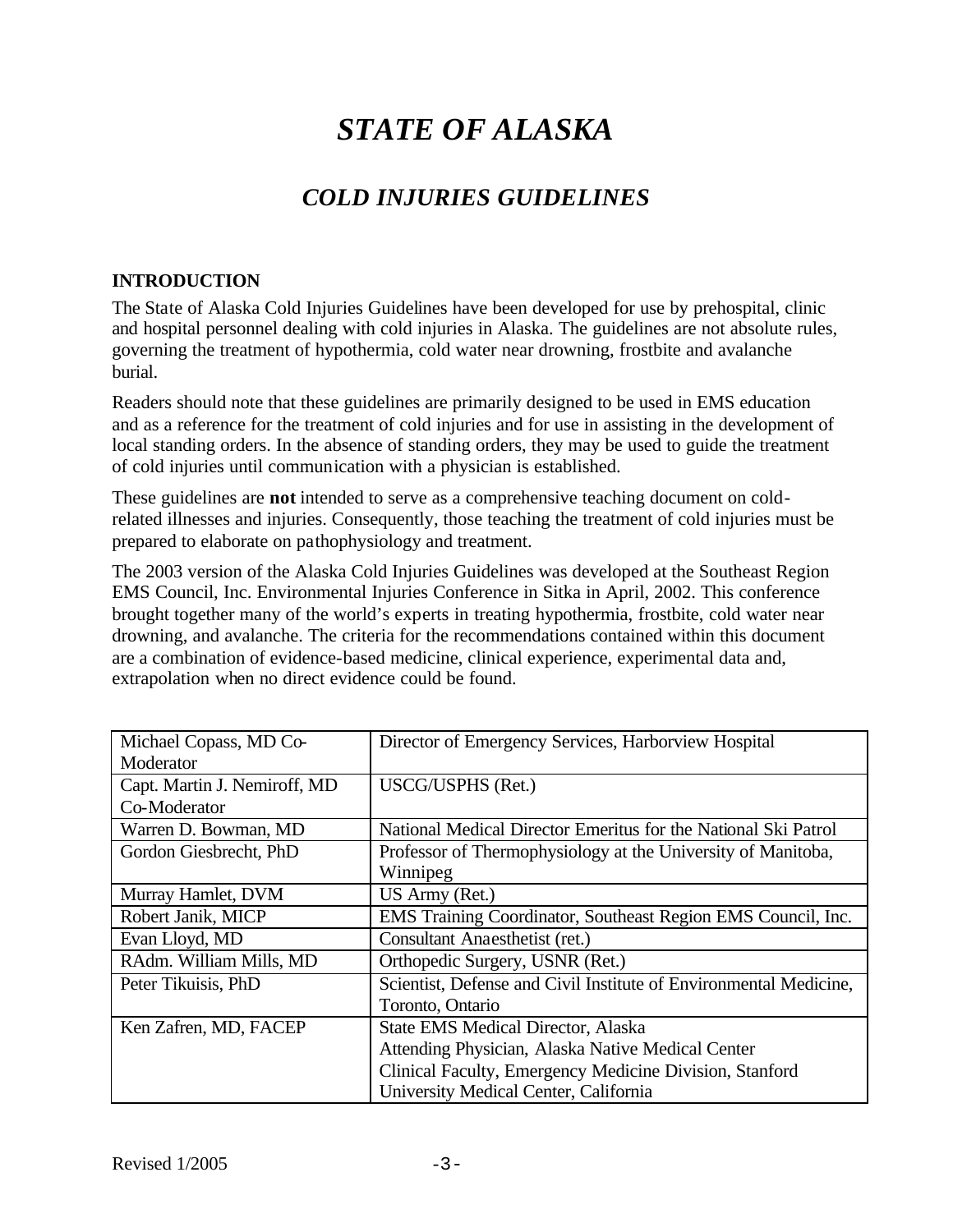# **HYPOTHERMIA**

#### *General Points*

- A. The evaluation and treatment of hypothermia whether wet or dry, on land or water, are similar. Specific differences are covered in the following pages.
- B. The patient with severe hypothermia must be handled very gently. The cold heart is very prone to spontaneous ventricular fibrillation due to any disturbance or movement. Even cautious movement of the patient may induce ventricular fibrillation.
- C. In the cold patient, a core temperature is one of the vital signs. In terms of the ABC's, think:

A-Airway

B-Breathing

C-Circulation

D-Diagnosis (Degrees)

- D. In the cold patient, body core temperature becomes an important sign. While obtaining a body core temperature is important and useful for assessing and treating hypothermia, there is tremendous variability in individual physiologic responses at specific temperatures and a low reading thermometer may not always be available. Therefore, these guidelines are not solely based on the patient's measured temperature. Core  $temperature<sup>1</sup>$  is best measured with an esophageal probe, if one is available and personnel have been trained in its insertion and use. If esophageal temperature monitoring is not available or appropriate, epitympanic or rectal temperature should be used.
- E. Assessment of temperature:
	- 1. The simplest assessment of a patient's body temperature may be performed by placing an ungloved hand against the skin of the patient's arm pit (axilla), back, or chest. If the skin feels warm, hypothermia is unlikely. This method, however, does not provide a reliable estimate of the patient's core temperature.
	- 2. Patients with cold skin should have a core temperature taken with a low reading thermometer. Household thermometers are useless in this setting. Low reading thermometers should be capable of measuring temperatures as low as  $70^{\circ}$ F (21)  $^{\circ}$ C).
	- 3. Axillary and oral measurements are poor measures of core temperature, but may be used to rule out a diagnosis of hypothermia. Esophageal monitoring is the preferred method of monitoring temperature in hypothermic patients. Epitympanic devices<sup>2</sup>, which differs from the tympanic devices used in many

 $\mathbf{r}$ 1 Information about specific temperature measuring devices can be found on the CHEMS website: www.chems.alaska.gov/EMS/coldinjuries/equip.htm

Revised  $1/2005$   $-4$   $-$ 2 Epitympanic temperature probes contain a wire which measures the temperature of the air in the ear canal (the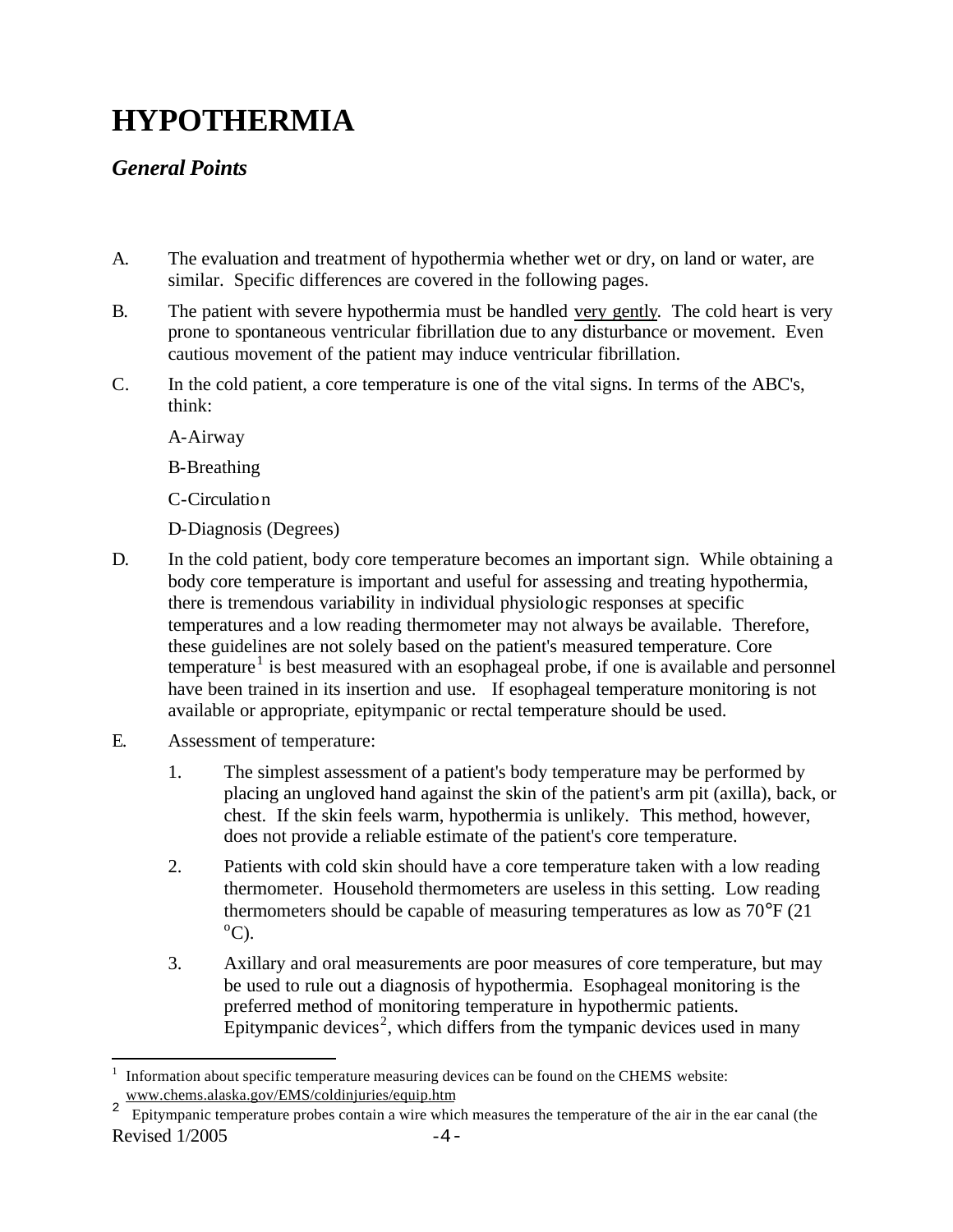clinics, is second in order of preference. Rectal temperature lags significantly behind core temperature, but may be useful if esophageal or epitympanic temperature is not available. It is acknowledged that other methods of estimating the core temperature exist. Use of techniques other than esophageal measurements should be evaluated for their accuracy and practicality in the field. The decision to use a methodology other than esophageal temperatures should be made in consultation with the service's physician medical director.

CAUTION: Electronic thermometers may not be accurate if they are used in the cold. Cold shortens battery life, care must be taken that you have an alternate, non-battery dependent thermometer.

- F. The hypothermic patient should be assessed carefully for coexisting injuries and illnesses. The signs and symptoms of hypothermia may be mimicked by alcohol, diabetes, altitude sickness, overdose, exhaustion, and other conditions. As a result, a thorough assessment of the patient is imperative. Associated significant illness or injury may exacerbate hypothermia.
- G. If there is a fracture/dislocation associated with frostbite, the limb should be aligned in a **neutral position** ("make limbs look like limbs") and splinted. Use caution to prevent additional injuries to frostbitten tissues. Splints should not be constrictive or restrict blood flow into the limb.
- H. Make every attempt to warm oxygen and fluids (both oral and IV) used for a hypothermic patient to at least the core temperature of the patient. (These fluids may be carried under the rescuers' jackets). Fluids are given for volume expansion, not to warm the patient. If fluid resuscitation is required, give a bolus (rather than as a continuous infusion), then saline lock the IV. Additional boluses can be given as needed.
- I. Since cold skin is easily injured, avoid direct application of hot objects or excessive pressure (e.g. uninsulated hot water bottles, BP cuffs, etc.).
- J. Chemical heat packs are ineffective in warming a patient. If the patient does not have frostbitten hands and feet, chemical hand warmers may be helpful in preventing further injury during transportation. Care should be taken with some chemical heat packs that may not have much total heat capacity but may burn the skin (i.e., surface temperature above 122 °F (50 °C).
- K. Assume that the hypothermic patient can be resuscitated even if they appear to be beyond help because of skin color, pupil dilation, and depressed vital signs. Patients suffering from severe hypothermia have been resuscitated. It is also wise to be cautious about what is said during the resuscitation. Seemingly unconscious patients frequently remember what was said and done.

Revised  $1/2005$  -5probe blocks outside air from entering the ear canal) which is very close to the temperature of the brain. Regular tympanic thermometers use infrared technology which is less accurate.

i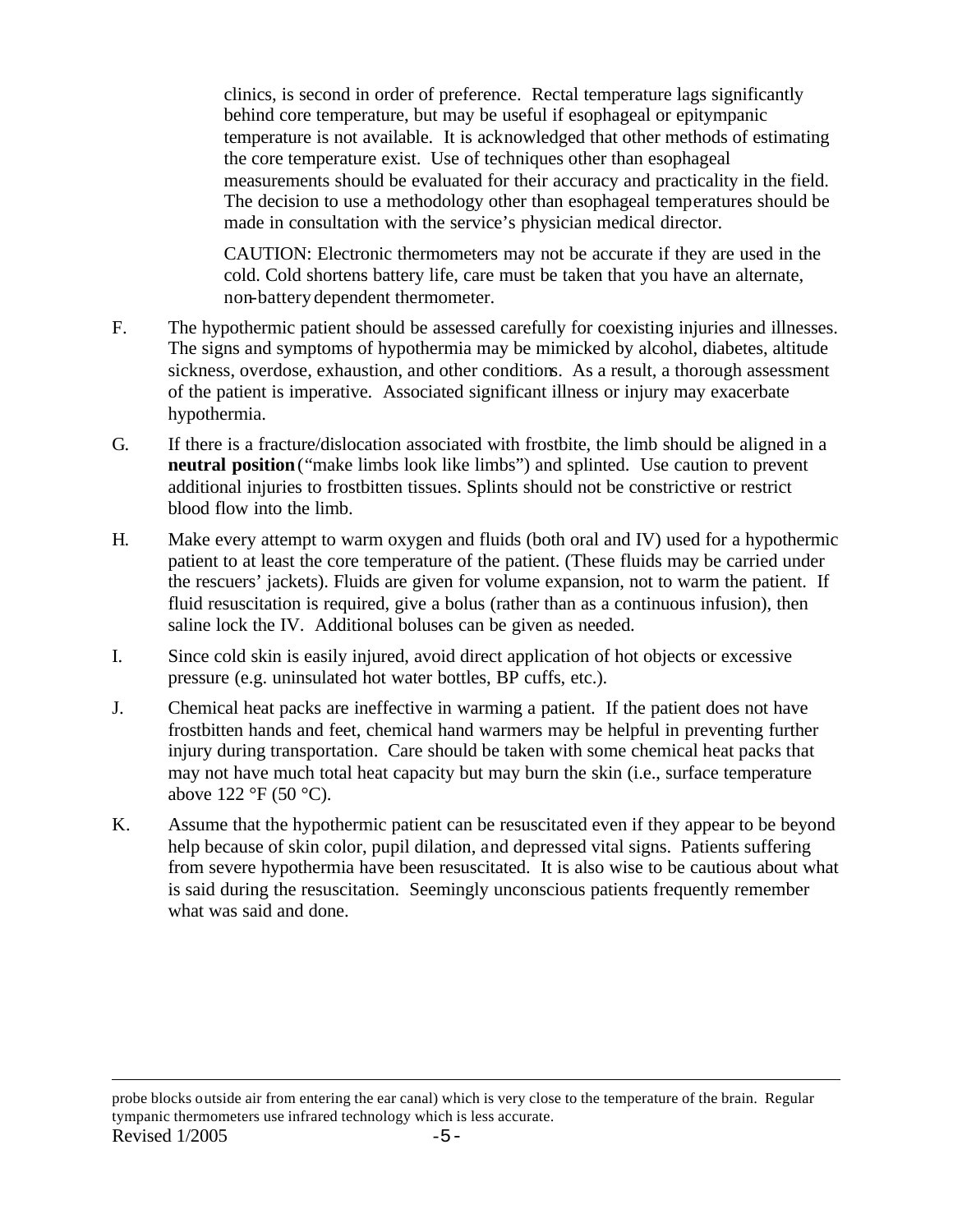- L. Severe cold injuries are encountered relatively infrequently. Consequently, it is necessary that responders preplan the management of these conditions and that they are familiar with the appropriate equipment.
- M. The inside of the ambulance and any rooms where hypothermia patients are treated should be warm enough to prevent further heat loss, ideally above  $80^{\circ}$  F (27 $^{\circ}$  C).
- N. Rescuers should follow state law and local standing orders. Generally, CPR should not be initiated if the patient:
	- has been submerged in cold water for more than 1 hour;
	- has a core temperature of less than  $50^{\circ}$  F ( $10^{\circ}$  C);
	- has obvious fatal injuries, e.g. decapitation;
	- is frozen, e.g. ice formation in the airway;
	- has a chest wall that is so stiff that compressions are impossible;
	- rescuers are exhausted or in danger; or if
	- if definitive care is available within three hours.
- O. An initial check for cardiac activity (or pulse) should be continued for 60 seconds when assessing a hypothermic patient or a patient who has been removed from cold water.
- P. If the patient is not breathing and has no signs of circulation, give 3 minutes of ventilation. This may improve previously undetectable cardiovascular activity (i.e., increased pulse rate and/or increased blood pressure).
- Q. Cardiac activity (or pulse) should then be checked again for 60 seconds before assuming no cardiac activity.

In the patient who is not breathing and has no signs of circulation, the clinical decisions are based on access to cardiac monitoring and definitive care.<sup>3</sup>

- If cardiac monitor is not available and definitive care is available within 3 hours, continue ventilation (intubate if possible), protect from further cooling, and do not start chest compressions. Wait for rescue crew. Starting chest compressions might precipitate ventricular fibrillation in a patient who actually has a weak pulse which is difficult to detect, but which might be providing adequate perfusion. If chest compressions cause ventricular fibrillation, this perfusion will be lost.
- If cardiac monitor is not available and definitive care is not available within 3 hours, continue ventilation (intubate if possible), start chest compressions and perform for 30 minutes while attempting to rewarm the patient. If this is unsuccessful in restoring spontaneous circulation, EMTs, Paramedics, Physician Assistants and Physicians may pronounce the patient dead.
- If cardiac monitoring is available, follow the appropriate guidelines. AED

i

<sup>&</sup>lt;sup>3</sup> Definitive care is rendered in a medical facility or by an advanced level EMS provider. It requires appropriate temperature measuring devices (esophageal or epitympanic), cardiac monitoring capability, and the ability to initiate active patient rewarming. Active rewarming includes forced air warming, plumbed (water-filled) blankets, the Charcoal Heatpac, etc. (see chart on page 26). Chemical heat packs are NOT effective for patient rewarming.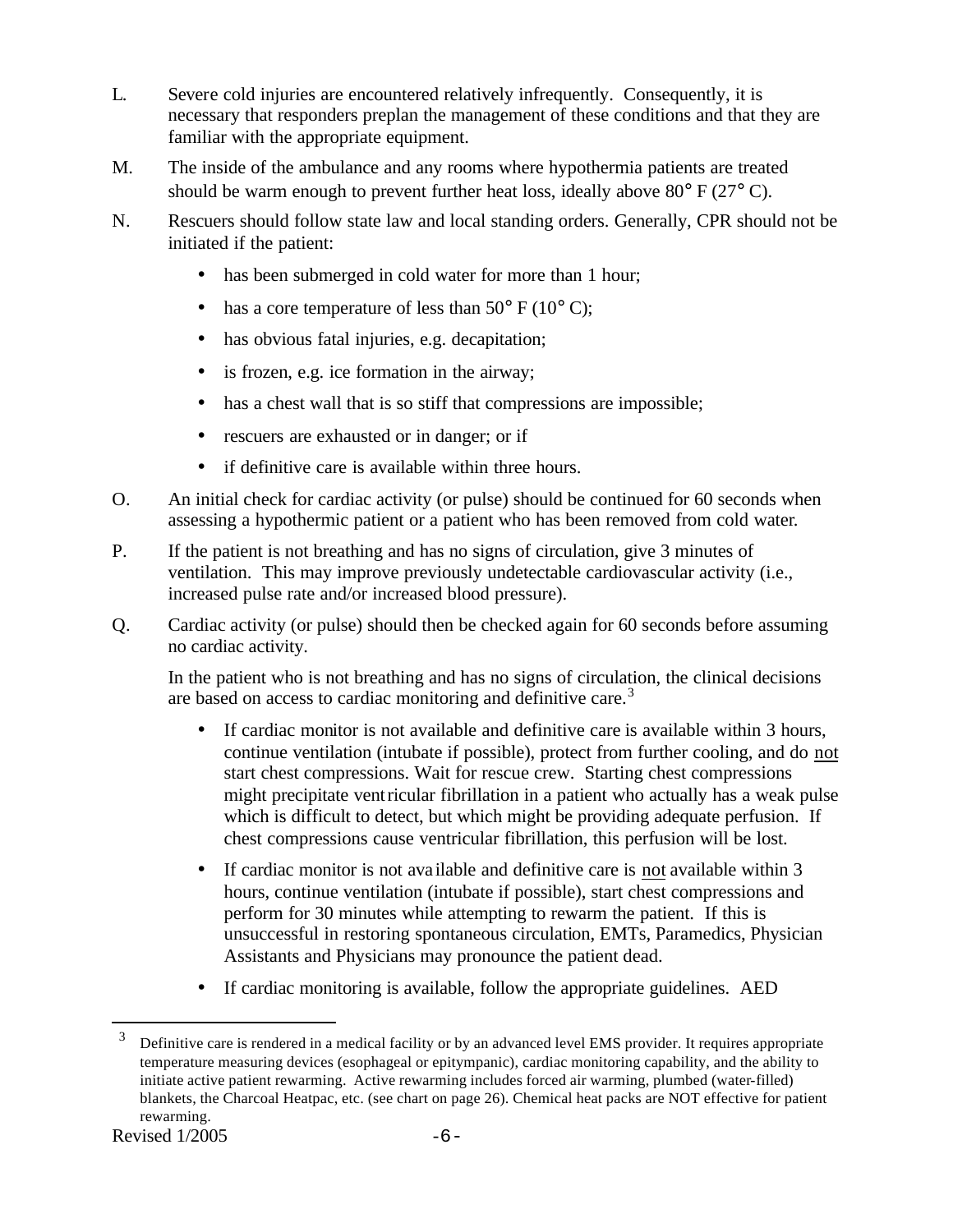guidelines are found on page 7, 'S.' Manual defibrillator guidelines are found in the EMT-III/Paramedic Section on pages 21-22.

- CPR, while litter bearing, is not effective and should not be attempted.
- R. In the State of Alaska, legislation (AS 18.08.089) has empowered EMTs, paramedics and physician assistants to declare death **in the field** following 30 minutes of properly performed advanced life support (ALS), even when the patient is hypothermic. If ALS is not available, current law requires EMTs to perform 60 minutes of cardiopulmonary resuscitation in conjunction with rewarming techniques on hypothermic patients prior to the declaration of death in the field. Please note that this legislation does not authorize Emergency Trauma Technicians and the general public to pronounce a patient dead.<sup>4</sup>
- S. An Automated External Defibrillator (AED) may be helpful to ascertain the presence or absence of ventricular fibrillation (cardiac activity). On AEDs, which do not display a tracing, the signal to shock means that the cardiac rhythm is either ventricular fibrillation or ventricular tachycardia. The signal not to shock may mean that the patient is in asystole or has a cardiac rhythm which would not benefit from defibrillation; this includes pulseless electrical activity.
- T. When moving hypothermic patients by helicopter, care must be taken to protect the patient from additional exposure to cold due to the increased windchill caused by rotorwash. Rotorwash can be minimized if the helicopter shuts down while loading and unloading. If this is unsafe from an aviation standpoint, the patient must be packaged carefully to avoid any additional loss of heat or skin exposure that can cause or worsen frostbite and hypothermia.

J.

 $4$  AS 08.18.089 (d) (3) (B) defines "properly administered resuscitation efforts" as "when a person authorized to perform advanced cardiac life support techniques is not available and the patient is hypothermic, at least 60 minutes of cardiopulmonary resuscitation properly performed in conjunction with rewarming techniques as described in the current State of Alaska Hypothermia and Cold Water Near-Drowning Guidelines" NOTE: If a physician is available for consultation by radio or telephone, it is the physician, not the EMT, MICP, or PA who is pronouncing the patient and this statute does not apply.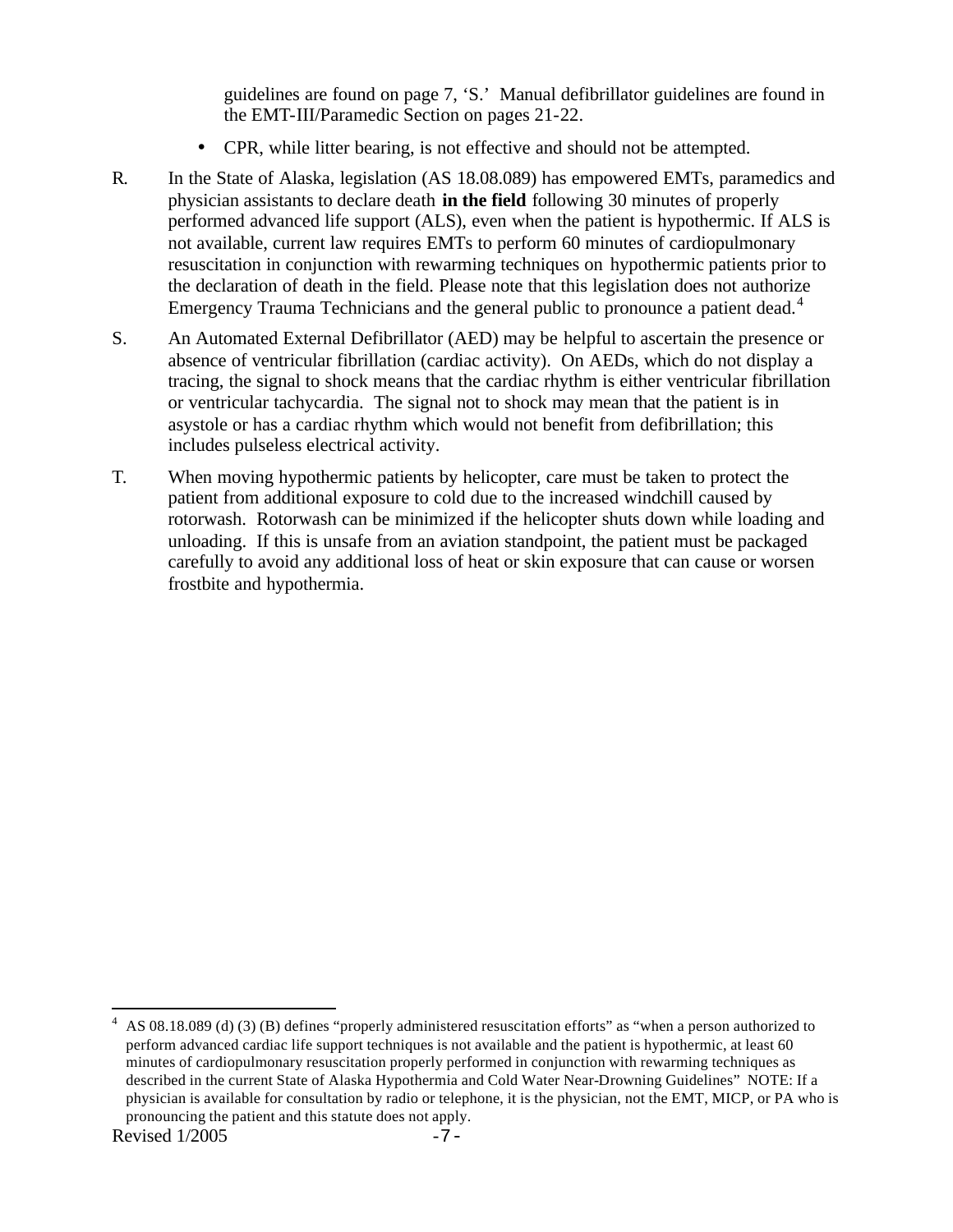Classifications of Level of Hypothermia

| <b>Classifications</b> | Core temp                                      | Patient's ability to<br>rewarm without<br>external heat source | <b>Clinical Presentation</b>                                                                                                              |  |
|------------------------|------------------------------------------------|----------------------------------------------------------------|-------------------------------------------------------------------------------------------------------------------------------------------|--|
| <b>Normal</b>          | Above 95 °F<br>$(35\text{ °C})$                |                                                                | <b>Cold sensation</b><br>shivering                                                                                                        |  |
| Mild                   | 95-90 $^{\circ}$ F<br>$(35-32 \degree C)$      | Good                                                           | Physical<br>Mental<br>impairment<br>impairment<br>Fine<br>Complex<br>Simple<br>motor<br>$\bullet$<br>Gross<br>motor                       |  |
| <b>Moderate</b>        | 90-82 $\mathrm{^oF}$<br>$(32-28\text{ °C})$    | Limited                                                        | Below 86 $\rm{^0F}$ (30 $\rm{^0C}$ ) degrees<br>shivering stops<br>loss of consciousness                                                  |  |
| <b>Severe</b>          | Below 82 °F<br>$(28\text{ °C})$<br>Below 77 °F | Unable                                                         | Rigidity<br>Vital signs reduced or absent<br>Severe risk of mechanically-<br>stimulated ventricular fibrillation<br>(VF) (rough handling) |  |
|                        | $(25^{\circ}C)$                                | Unable                                                         | Spontaneous ventricular<br>fibrillation (VF)<br><b>Cardiac arrest</b>                                                                     |  |

**Bold text** shows the major thresholds between stages of hypothermia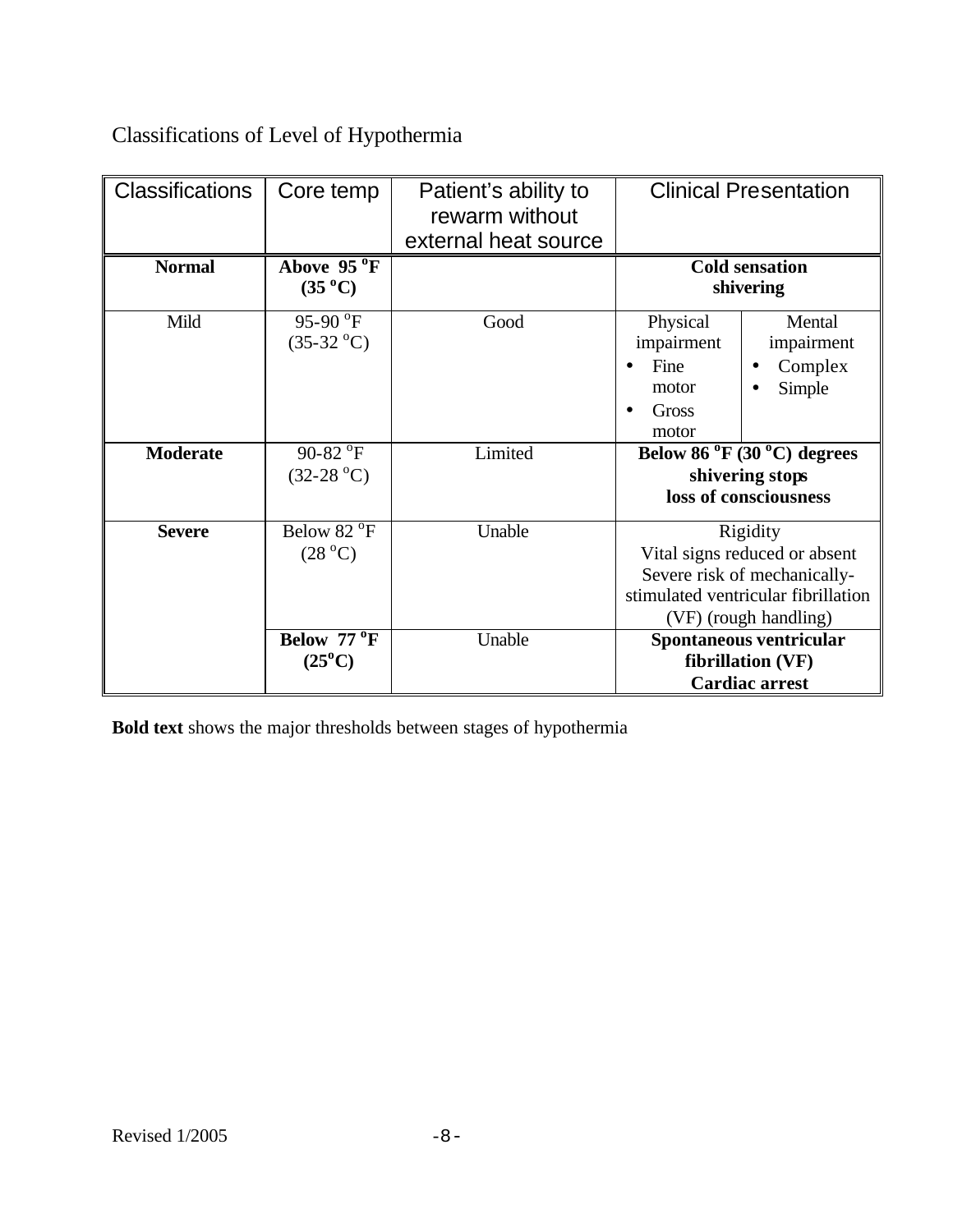### HYPOTHERMIA General Public

- A. Assessment of Patient
	- 1. Mild Hypothermia: A patient who is cold and has the following signs is considered to have mild hypothermia:
		- a. Alert
		- b. Vital signs not depressed
		- c. Vigorous shivering
	- 2. Moderate or Severe Hypothermia consistent with a temperature below 90  $\mathrm{^{\circ}F}$  (32  $\rm ^{o}C$ ). A patient who is cold and has any of the following signs or symptoms is considered to have moderate to severe hypothermia:
		- a. Depressed vital signs, such as a slow pulse and/or slow respiration.
		- b. Altered level of consciousness, including slurred speech, staggering gait, decreased mental skills, or the lack of response to verbal or painful stimuli.
		- c. No shivering in spite of being very cold. (Note: This sign is potentially unreliable and may be altered by alcohol intoxication.)
- B. Basic Treatment for Hypothermia
	- 1. Prevent further heat loss:
		- a. Insulate from the ground;
		- b. Protect from the wind, eliminate evaporative heat loss by removing wet clothing (once the patient has adequate shelter);
		- c. Insulate the patient, including the head and neck;
		- d. Cover the patient with a vapor barrier (such as a blue tarp, a large piece of plastic, large garbage bags, etc.); and
		- e. Move the patient to a warm environment.
	- 2. Activate the emergency medical services system to provide transport to a medical facility.
	- 3. Do not give alcohol or permit patient to use tobacco.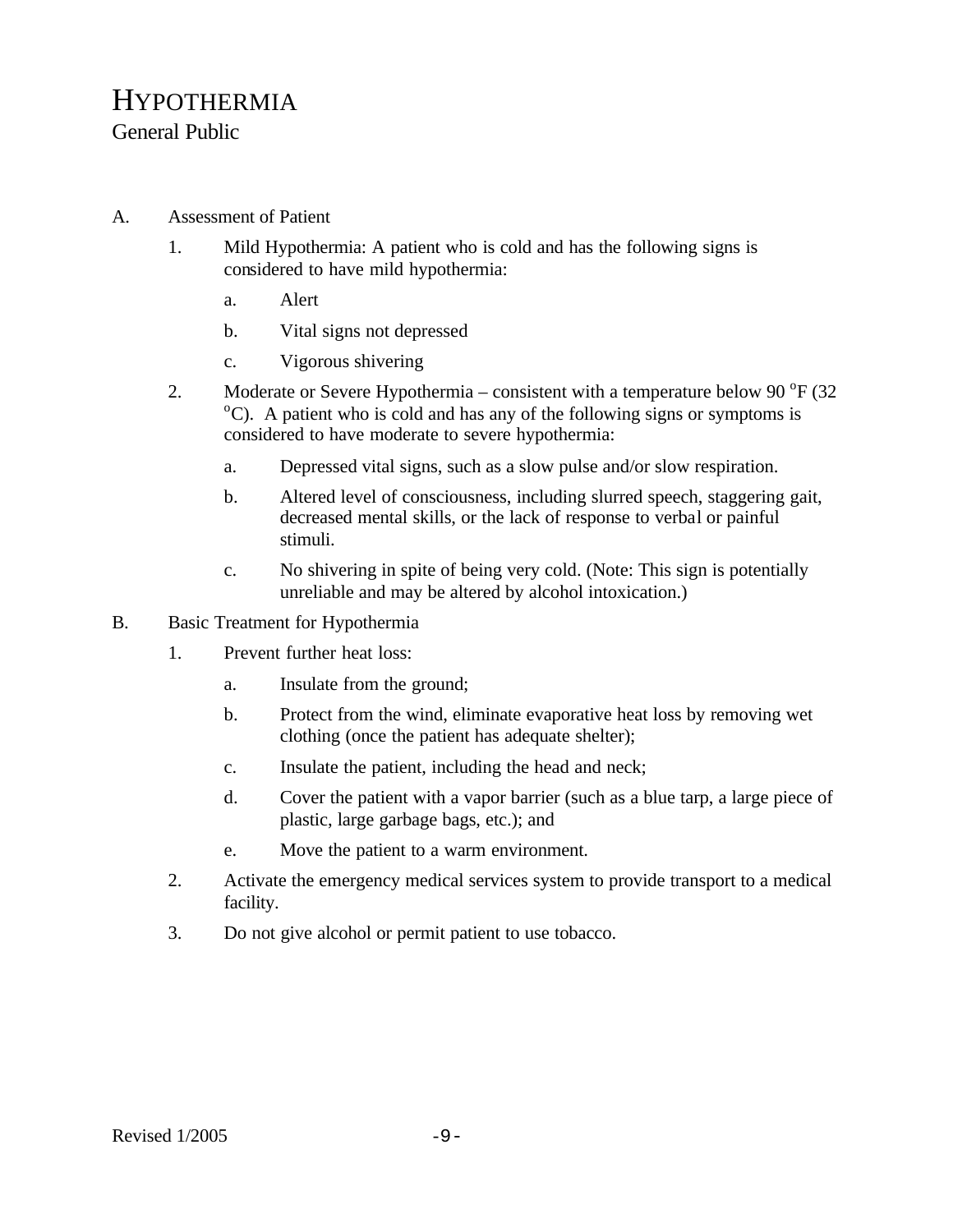- C. Treatment for Mild Hypothermia
	- 1. Treat the patient as outlined in Section B.
	- 2. If there is no way to get to a medical facility, or if it will take more than 30 minutes for the patient to arrive at a medical facility, rewarm the patient with one or more of the following methods:
		- a. Vigorous shivering is a very important method for increasing heat production. Shivering should be fueled by calorie replacement with fluid containing sugars (sugar content is more important than hot drinks);
		- b. Do not allow the patient to drink liquids unless the patient is capable of swallowing and protecting the airway.
		- c. Apply heat to areas of high surface heat transfer including the underarms, sides of the chest wall, the neck and groin;
		- d. Place the patient in a sleeping bag and provide close skin-to-skin contact with a warm body. The patient should **not** be placed in a sleeping bag with another individual who is hypothermic. This method may not speed core warming in a vigorously shivering patient but will slowly warm a nonshivering patient;
		- e. Consider a warm shower or a warm bath for the patient, if he or she is alert and mobile; and
		- f. Mild exercise, such as walking or stepping up and down on an object, will produce heat and may be helpful. This should only be conducted after the patient is dry, has had calorie replacement, and has been stable for at least 30 minutes.
- D. Treatment for Moderate to Severe Hypothermia with Signs of Life (Pulse or Respirations):
	- 1. Treat patients who are hypothermic very gently (do not rub or manipulate extremities, or attempt to remove wet clothes without cutting them off).
	- 2. Treat the patient as outlined in sections B and C above with the following exceptions:
		- a. Do **not** allow the patient to sit or stand until rewarmed (do not put in shower or bath).
		- b. Do **not** give the patient oral fluids or food.
		- c. Do **not** attempt to increase heat production through exercise, including walking.
	- 3. Reassess the patient's physical status periodically.
	- 4. Transfer to a medical facility as soon as possible.
- E. Treatment for Severe Hypothermia with No Life Signs:
	- 1. Treat the patient as outlined in Section B. Handle very carefully.
	- 2. Check for respiration and signs of circulation (e.g. coughing, movement) for 60 seconds. If the patient is not breathing and does not have signs of circulation,

Revised 1/2005 -10-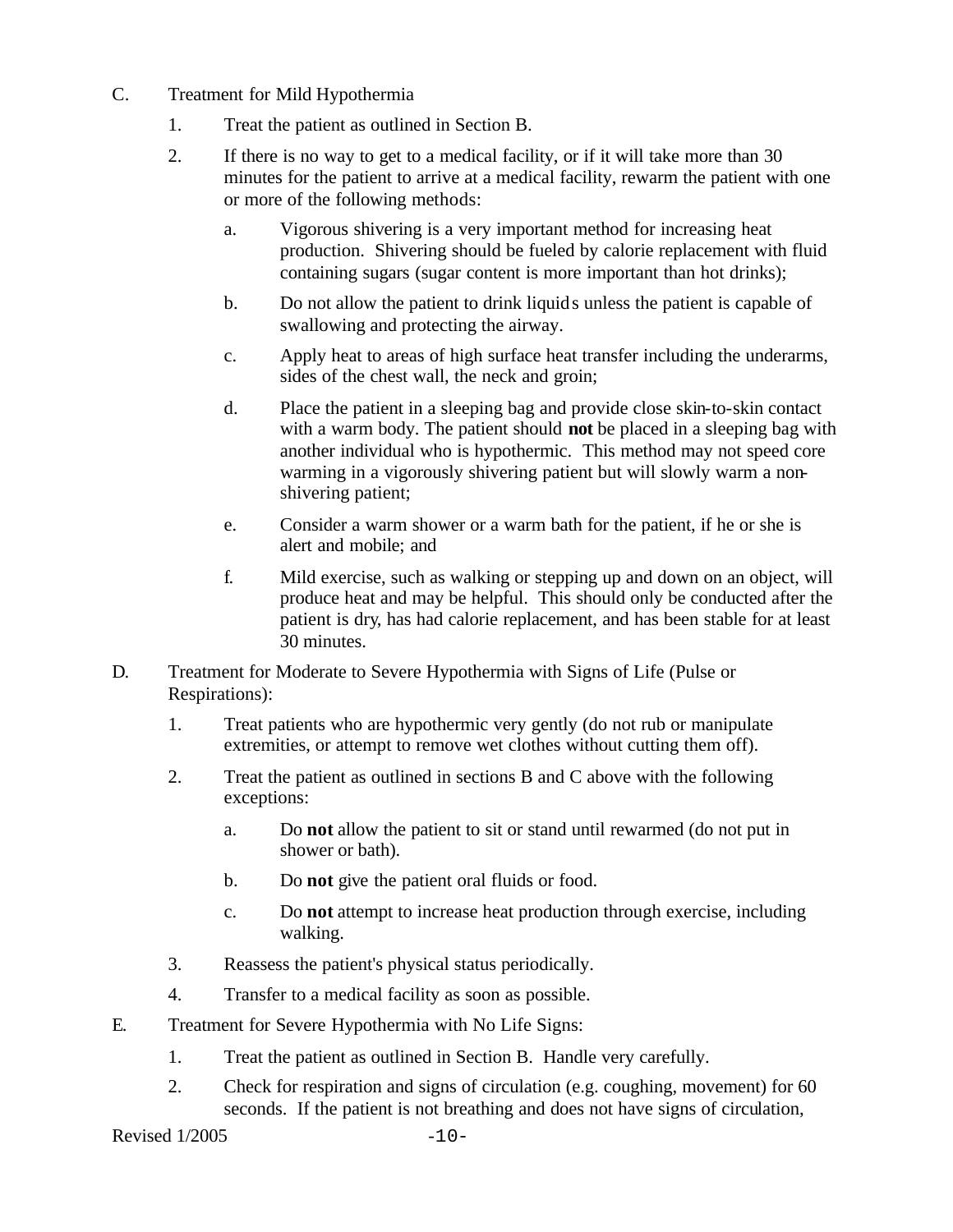give 3 minutes of ventilation. Recheck for respiration and signs of circulation for a further 60 seconds. If the patient still is not breathing and does not have signs of circulation and there are no contraindications as listed Appendix C, continue ventilations. Start chest compressions only if the patient will not receive definitive care within 3 hours (see Q page 6).

- 3. Use mouth-to-mask breathing.
- 4. Reassess the patient's physical status periodically.
- 5. Transfer to a medical facility as soon as possible.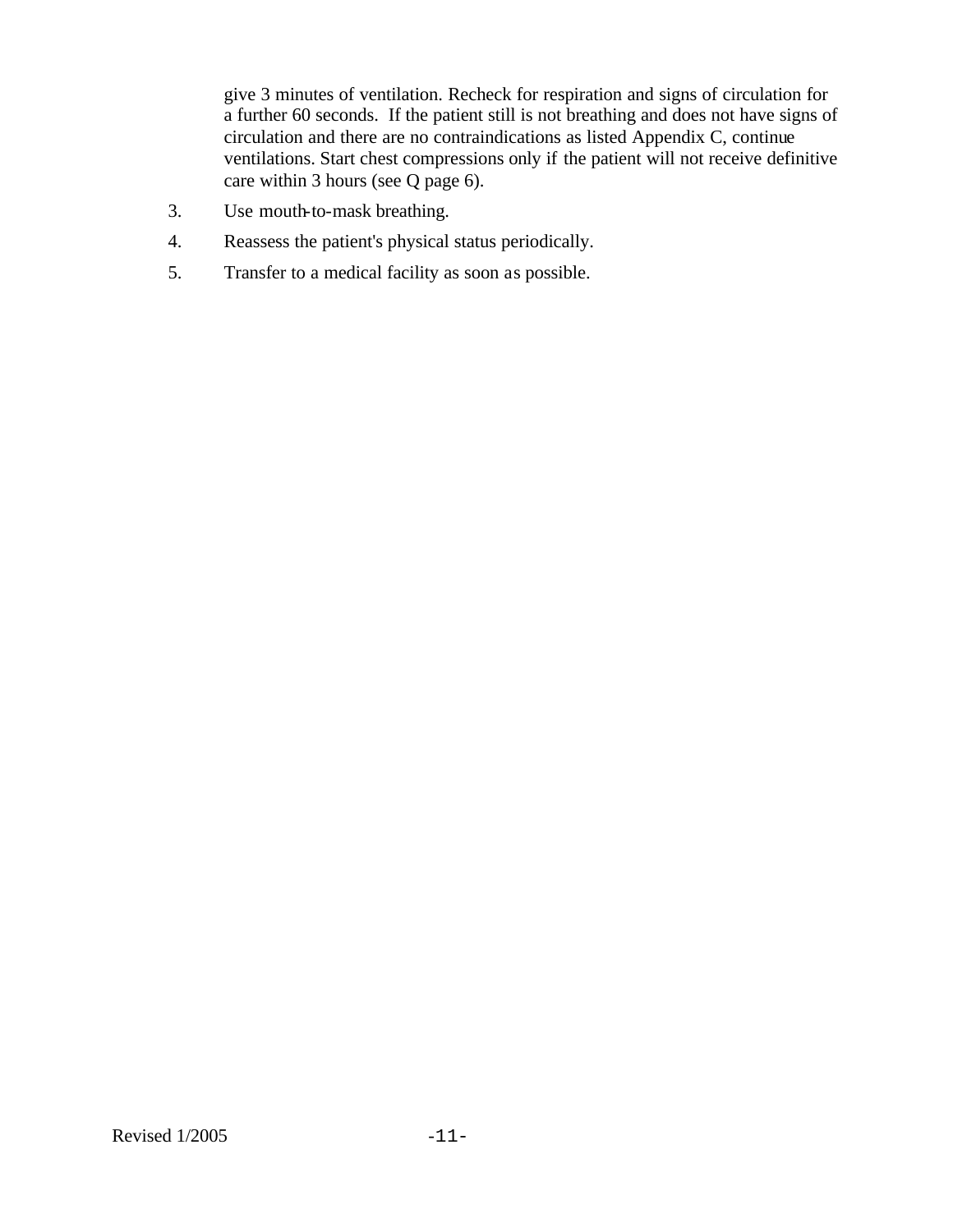## HYPOTHERMIA:

### *First Responder/Emergency Medical Technician-I* 5

#### A. Assessment of Patient

- 1. Mild Hypothermia: A patient who is cold and has the following signs is considered to have mild hypothermia:
	- a. Alert
	- b. Vital signs not depressed
	- c. Vigorous shivering
- 2. Moderate or Severe Hypothermia consistent with a temperature below 90  $\mathrm{^{\circ}F}$  (32  $^{\circ}$ C). A patient who is cold and has any of the following signs or symptoms is considered to have moderate to severe hypothermia:
	- a. Depressed vital signs, such as a slow pulse and/or slow respiration.
	- b. Altered level of consciousness, including slurred speech, staggering gait, decreased mental skills, or the lack of response to verbal or painful stimuli.
	- c. No shivering in spite of being very cold. (Note: This sign is potentially unreliable and may be altered by alcohol intoxication.)

#### B. Basic Treatment for Hypothermia

- 1. Prevent further heat loss:
	- a. Insulate from the ground;
	- b. Protect from the wind, eliminate evaporative heat loss by removing wet clothing (once the patient has adequate shelter);
	- c. Insulate the patient, including the head and neck;
	- d. Cover the patient with a vapor barrier (such as a blue tarp, a large piece of plastic, large garbage bags etc.); and
	- e. Move the patient to a warm environment.
- 2. Activate the emergency medical services system to provide transport to a medical facility.
- 3. Do not give alcohol or permit patient to use tobacco.
- 4. Oxygen should be administered, if available. Oxygen should be heated to a maximum of 108°F (42°C) and humidified if possible. Heating oxygen without humidification is not an effective warming technique.
- 5. Splinting should be performed, when indicated, in an anatomically neutral

i

*<sup>5</sup>* Community Health Aides should use the protocols for their level of EMS certification. CHAs who are not certified as EMTs should use the EMT-I protocols for cold injuries.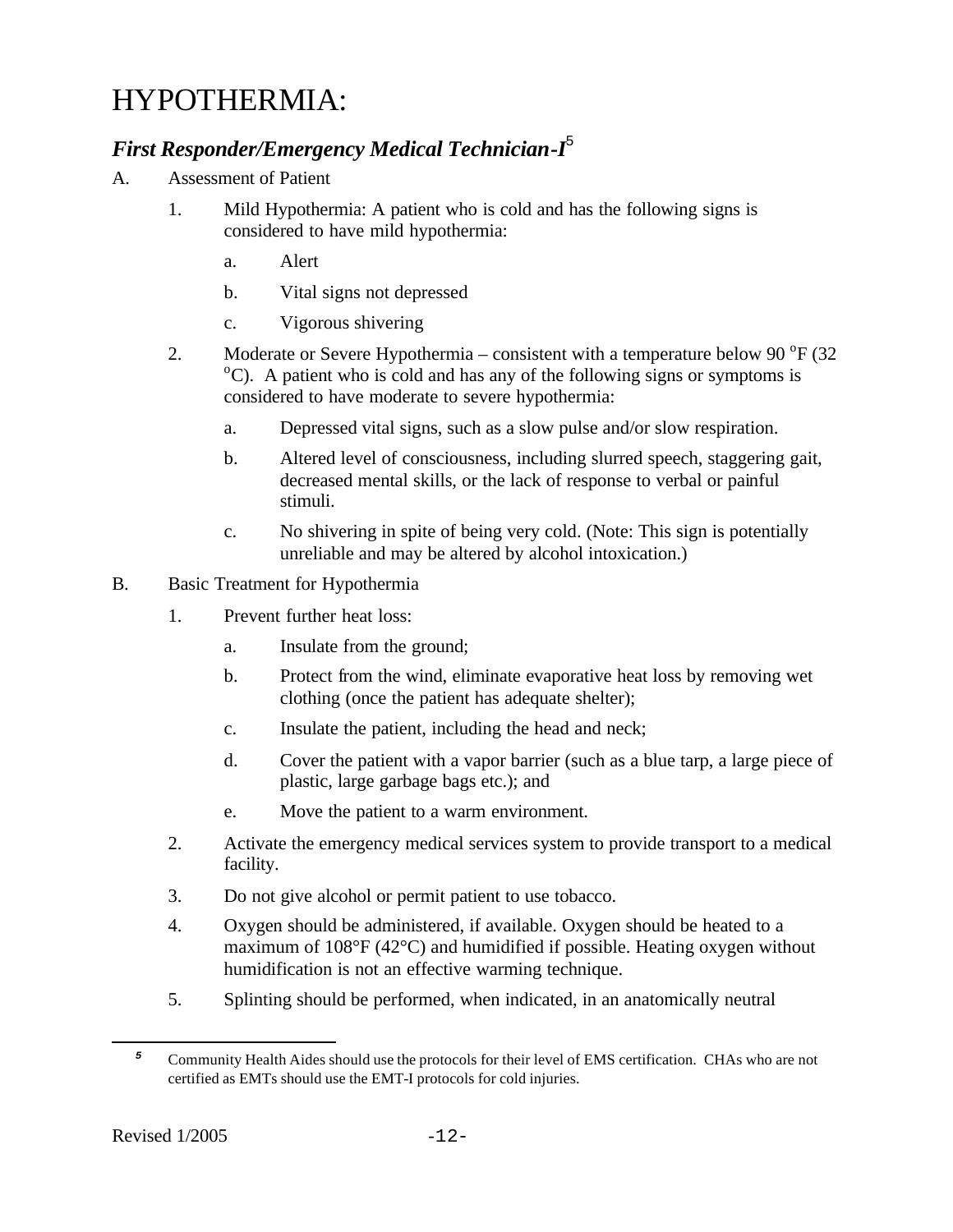position if possible with caution to prevent additional injuries to frostbitten tissues.

- C. Treatment for Mild Hypothermia
	- 1. Treat the patient as outlined in Section B.
	- 2. If there is no way to get to a medical facility, or if it will take more than 30 minutes for the patient to arrive at a medical facility, rewarm the patient with one or more of the following methods:
		- a. Vigorous shivering is a very important method for increasing heat production. Shivering should be fueled by calorie replacement with fluid containing sugars (sugar content is more important than hot drinks);
		- b. Do not allow the patient to drink liquids unless the patient is capable of swallowing and protecting the airway.
		- c. Apply heat to areas of high surface heat transfer including the underarms, sides of the chest wall, the neck and groin;
		- d. Place the patient in a sleeping bag and provide close skin-to-skin contact with a warm body. The patient should **not** be placed in a sleeping bag with another individual who is hypothermic. This method may not speed core warming in a vigorously shivering patient but will slowly warm a nonshivering patient;
		- e. Consider a warm shower or a warm bath for the patient, if he or she is alert and mobile; and
		- f. Mild exercise, such as walking or stepping up and down on an object, will produce heat and may be helpful. This should only be conducted after the patient is dry, has had calorie replacement, and has been stable for at least 30 minutes.
- D. Treatment for Moderate to Severe Hypothermia with Signs of Life (Pulse or Respirations):
	- 1. Treat patients who are hypothermic very gently (do not rub or manipulate extremities, or attempt to remove wet clothes without cutting them off).
	- 2. Obtain a core temperature as trained and authorized.
	- 3. Treat the patient as outlined in sections B and C above with the following exceptions:
		- a. Do **not** allow the patient to sit or stand until rewarmed (do not put in shower or bath).
		- b. Do **not** give the patient oral fluids or food.
		- c. Do **not** attempt to increase heat production through exercise, including walking.
	- 4. Reassess the patient's physical status periodically.
	- 5. Transfer to a medical facility as soon as possible.
- E. Treatment for Severe Hypothermia with No Life Signs:

Revised 1/2005 -13-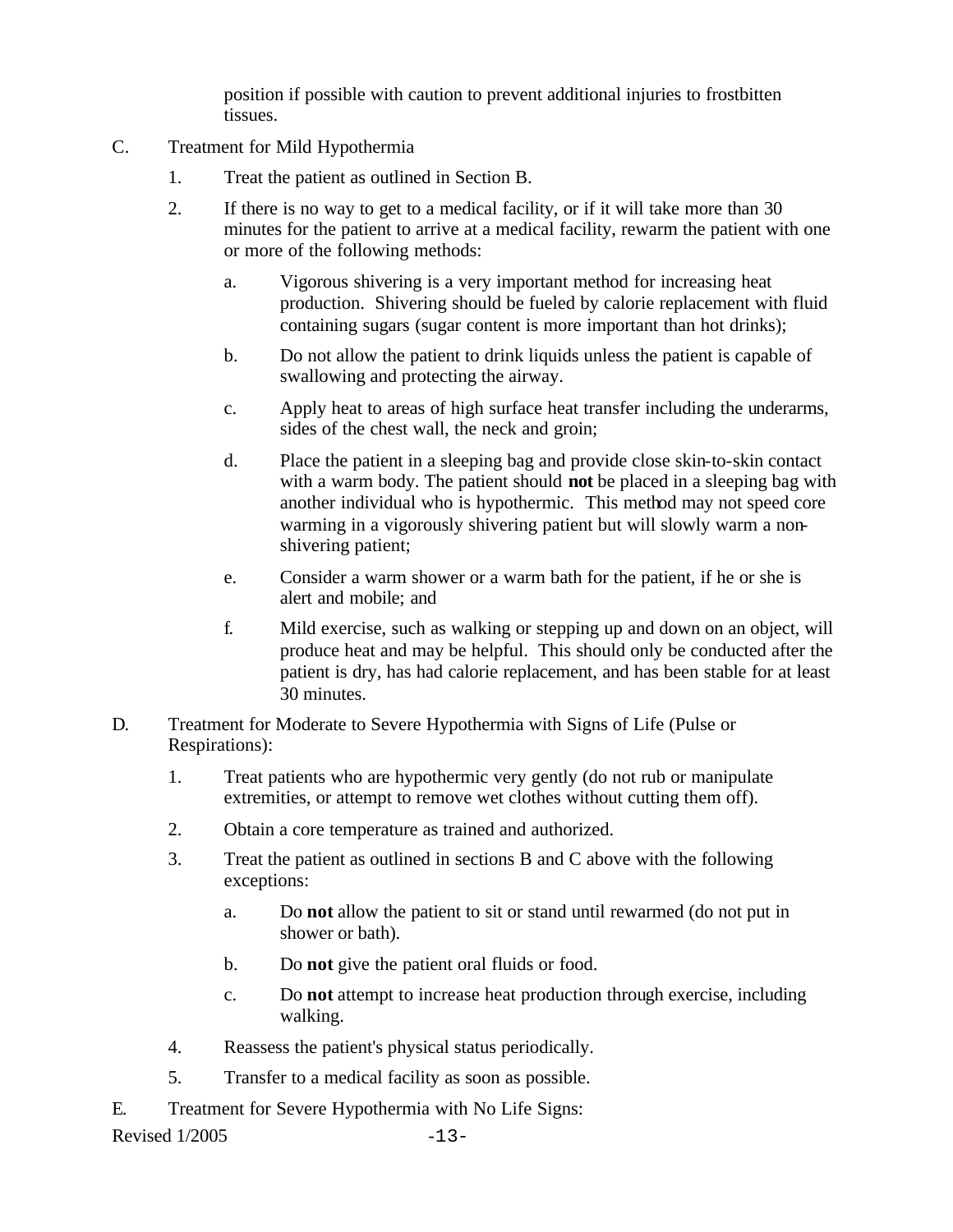- 1. Treat the patient as outlined in Section B. Handle ve ry carefully.
- 2. Check for respiration and signs of circulation for 60 seconds. If the patient is not breathing and has no signs of circulation, give 3 minutes of ventilation. Recheck for respiration and signs of circulation for a further 60 seconds. If the patient still is not breathing and has no signs of circulation and there are no contraindications as listed in Appendix C, continue ventilations. Start chest compressions only if the patient will not receive definitive care within 3 hours (see Q, page 6).
- 3. Use mouth-to-mask breathing or bag-valve-mask (BVM) with oxygen when giving ventilations. Care must be taken not to hyperventilate the patient as hypocarbia can reduce the threshold for ventricular fibrillation in the cold heart.
	- When using a BVM, ventilate the hypothermic patient at 6 breaths per minute (half the normal rate).
	- When using mouth-to-mask ventilations to the hypothermic patient, give 12 breaths per minute.
- 4. If the rescuers are authorized to use an automated external defibrillator and the device states that shocks are indicated, one set of three stacked shocks should be delivered. If the core temperature of the patient cannot be determined or is above  $86 \text{ °F}$  (30  $\text{ °C}$ ), treat the patient as if normothermic. If the patient's core temperature is below 86  $\rm{^{\circ}F}$  (30  $\rm{^{\circ}C}$ ), discontinue use of the AED after the initial three shocks until the patient's core temperature has reached 86  $\degree$ F (30  $\degree$ C).
- 5. If CPR has been provided in conjunction with rewarming techniques for more than 30 minutes without the return of spontaneous pulse or respiration, contact the base physician for recommendations. If contact with a physician is not possible, Emergency Medical Technicians may consider terminating the resuscitation in 60 minutes in accordance with AS 18.08.089 and local protocols (see page 6, General Point Q).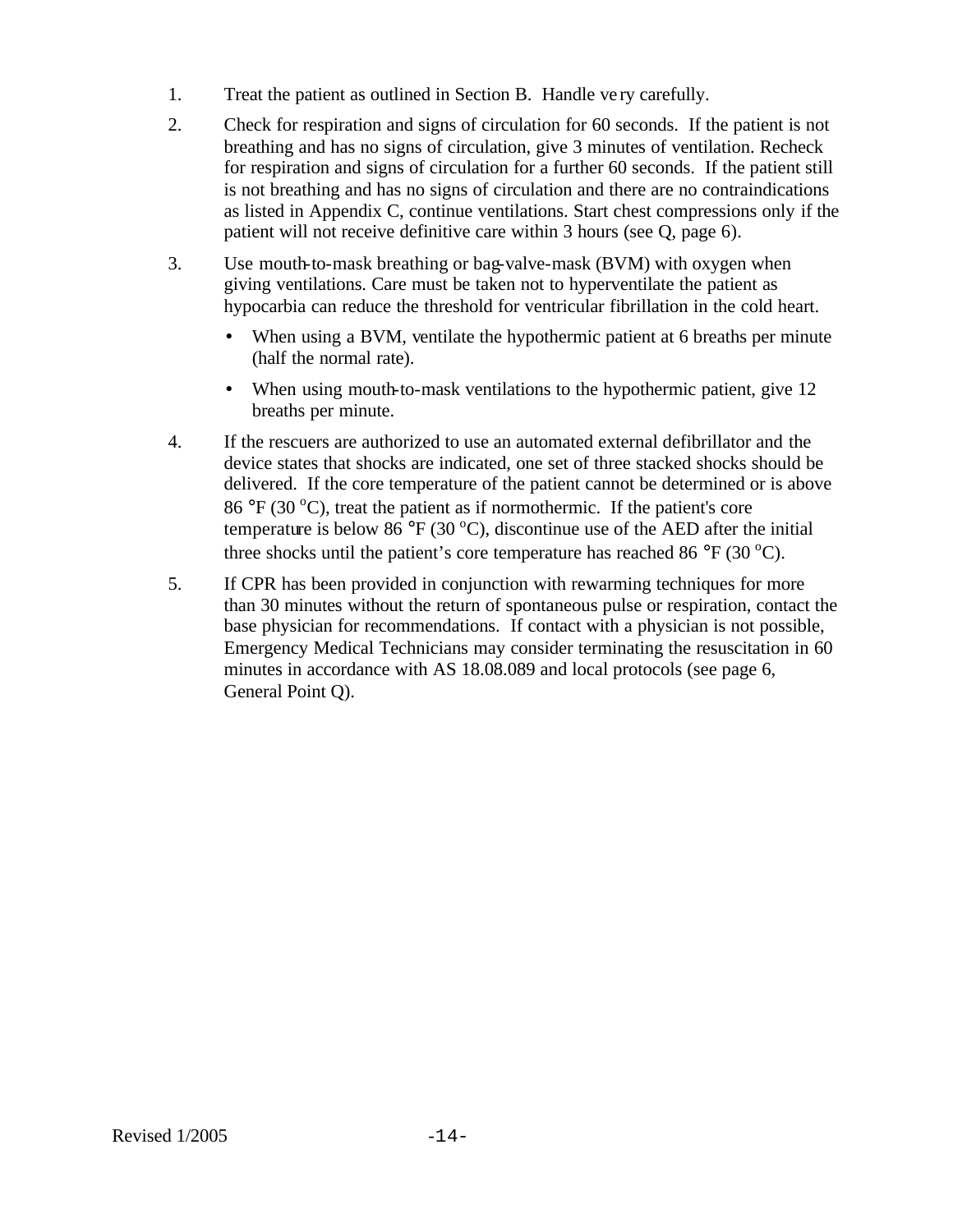# HYPOTHERMIA

#### *Emergency Medical Technician-II*

- A. Assessment of Patient
	- 1. Mild Hypothermia: A patient who is cold and has the following signs is considered to have mild hypothermia:
		- a. Alert
		- b. Vital signs not depressed
		- c. Vigorous shivering
	- 2. Moderate or Severe Hypothermia consistent with a temperature below 90  $\mathrm{^{\circ}F}$  (32  $\rm ^{o}C$ ). A patient who is cold and has any of the following signs or symptoms is considered to have moderate to severe hypothermia:
		- a. Depressed vital signs, such as a slow pulse and/or slow respiration.
		- b. Altered level of consciousness, including slurred speech, staggering gait, decreased mental skills, or the lack of response to verbal or painful stimuli.
		- c. No shivering in spite of being very cold. (Note: This sign is potentially unreliable and may be altered by alcohol intoxication.)
- B. Basic Treatment for Hypothermia
	- 1. Prevent further heat loss:
		- a. Insulate from the ground;
		- b. Protect from the wind, eliminate evaporative heat loss by removing wet clothing (once the patient has adequate shelter);
		- c. Insulate the patient, including the head and neck;
		- d. Cover the patient with a vapor barrier (such as a blue tarp, a large piece of plastic, large garbage bags etc.); and
		- e. Move the patient to a warm environment.
	- 2. Activate the emergency medical services system to provide transport to a medical facility.
	- 3. Do not give alcohol or permit patient to use tobacco.
	- 4. Oxygen should be administered, if available. Oxygen should be heated to a maximum of 108°F (42°C) and humidified if possible. Heating oxygen without humidification is not an effective warming technique.
	- 5. Splinting should be performed, when indicated, in an anatomically neutral position if possible with caution to prevent additional injuries to frostbitten tissues.
	- 6. IV Therapy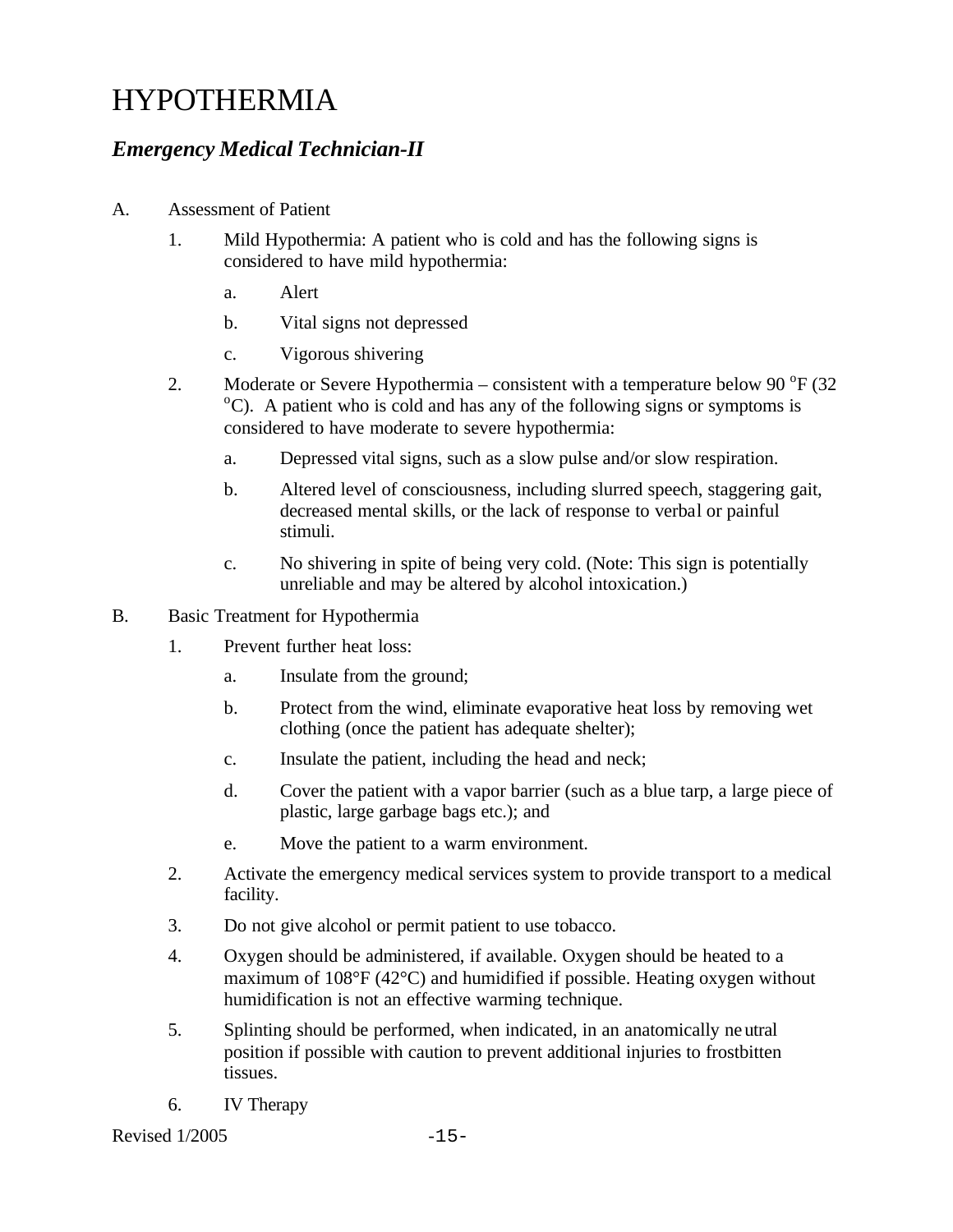- a. Indications for IVs are the same for mildly hypothermic patients as they are for normothermic patients.
- b. Most hypothermic patients are volume depleted and may require aggressive fluid resuscitation.
- c. Do not delay transport, communications, or other therapy by taking a long time to start an IV. IVs are difficult to start in cold patients.
- d. The recommended fluid for volume replacement is normal saline. Bolus therapy is preferred to continuous drip. Give the patient a 250 cc bolus then either saline lock the IV (preferred) or decrease the fluid to TKO. Additional boluses can be delivered as needed to replace volume losses. Most hypothermic patients who don't have contraindications (e.g. pulmonary edema, near drowning) will usually require at least one liter of fluids for volume replacement.
- e. IVs should be heated to approximately  $104^{\circ}$   $108^{\circ}$  F ( $40^{\circ}$   $42^{\circ}$  C), when possible, but should be no colder than the patient's core temperature.
- 7. Medications:
	- a. Indications for medications are the same for mildly hypothermic patients as they are for normothermic patients.
	- b. Medications are inefficient and poorly metabolized in the moderate-toseverely hypothermic patient. In addition, due to delayed metabolism, medications given in normal therapeutic doses to severely hypothermic patients can result in toxicity when the patient is rewarmed.
- C. Treatment for Mild Hypothermia
	- 1. Treat the patient as outlined in Section B.
	- 2. If there is no way to get to a medical facility, or if it will take more than 30 minutes for the patient to arrive at a medical facility, rewarm the patient with one or more of the following methods:
		- a. Vigorous shivering is a very important method for increasing heat production. Shivering should be fueled by calorie replacement with fluid containing sugars (sugar content is more important than hot drinks);
		- b. Do not allow the patient to drink liquids unless the patient is capable of swallowing and protecting the airway.
		- c. Apply heat to areas of high surface heat transfer including the underarms, sides of the chest wall, the neck and groin;
		- d. Place the patient in a sleeping bag and provide close skin-to-skin contact with a warm body. The patient should **not** be placed in a sleeping bag with another individual who is hypothermic. This method may not speed core warming in a vigorously shivering patient but will slowly warm a nonshivering patient;
		- e. Consider a warm shower or a warm bath for the patient, if he or she is alert and mobile; and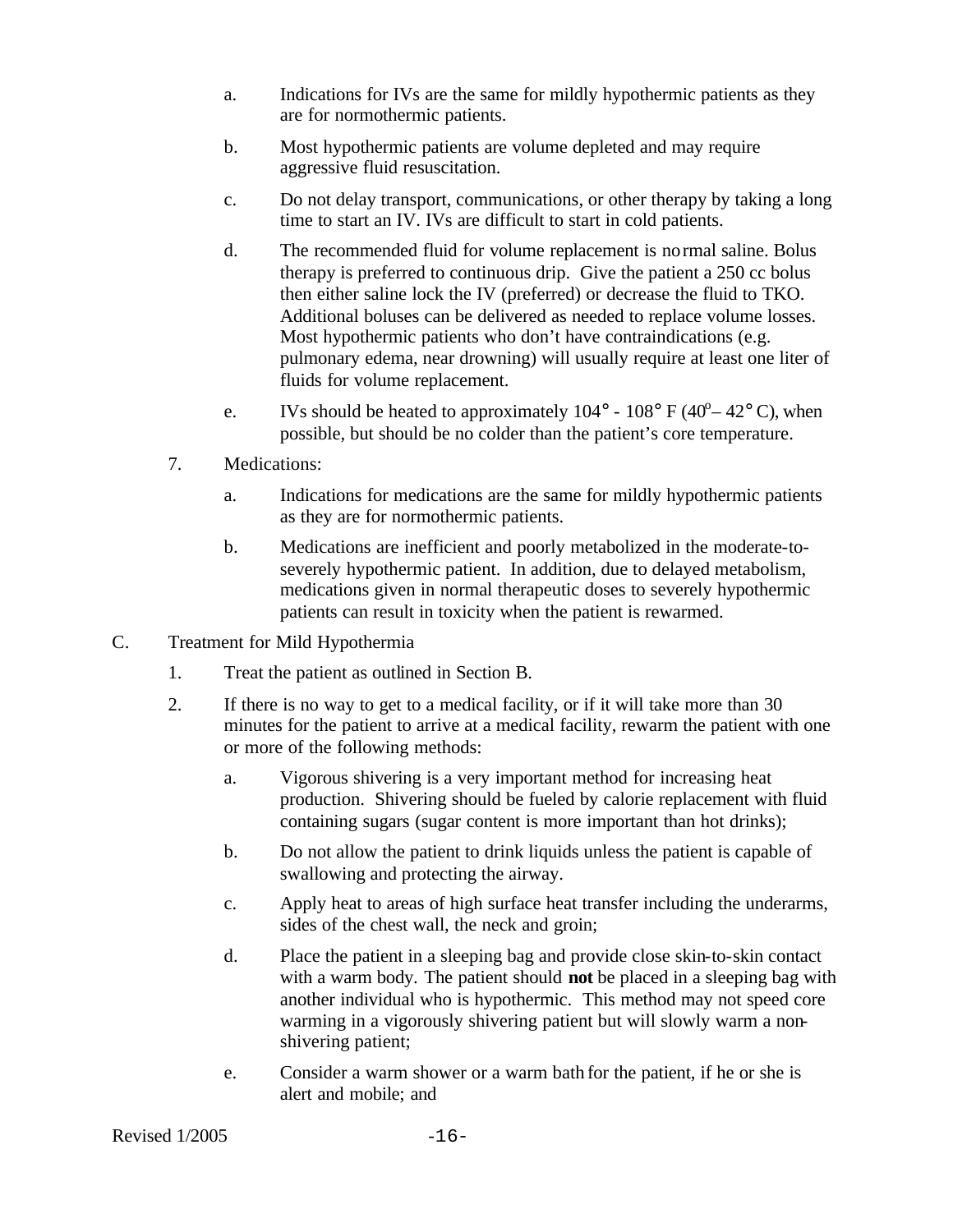- f. Mild exercise, such as walking or stepping up and down on an object, will produce heat and may be helpful. This should only be conducted after the patient is dry, has had calorie replacement, and has been stable for at least 30 minutes.
- D. Treatment for Moderate to Severe Hypothermia with Signs of Life (Pulse or Respirations):
	- 1. Treat patients who are hypothermic very gently (do not rub or manipulate extremities, or attempt to remove wet clothes without cutting them off).
	- 2. Obtain a core temperature as trained and authorized.
	- 3. Treat the patient as outlined in sections B and C above with the following exceptions:
		- a. Do **not** allow the patient to sit or stand until rewarmed (do not put in shower or bath).
		- b. Do **not** give the patient oral fluids or food.
		- c. Do **not** attempt to increase heat production through exercise, including walking.
	- 4. Reassess the patient's physical status periodically.
	- 5. Transfer to a medical facility as soon as possible.
- E. Treatment for Severe Hypothermia with No Life Signs:
	- 1. Treat the patient as outlined in Section B. Handle very carefully.
	- 2. Check for respirations and signs of circulation for at least 60 seconds. If the patient is not breathing and has no signs of circula tion, give 3 minutes of ventilation. Recheck for signs of circulation and respiration for a further 60 seconds. If the patient still is not breathing and has no signs of circulation and there are no contraindications as listed in as listed Appendix C, continue ventilations. Start chest compressions only if the patient will not receive definitive care within 3 hours. (see P page 6).
	- 3. Use mouth-to-mask breathing or bag-valve-mask (BVM) with oxygen when giving ventilations. Care must be taken not to hyperventilate the patient as hypocarbia can reduce the threshold for ventricular fibrillation in the cold heart.
		- When using a BVM, ventilate the hypothermic patient at 6 breaths per minute (half the normal rate).
		- When using mouth-to-mask ventilations to the hypothermic patient, give 12 breaths per minute.
	- 4. Advanced airway devices: The indications and contraindications for advanced airway devices are the same in both the hypothermic and the warm patient. The patient should be adequately ventilated and pre-oxygenated for 3 minutes prior to the intubation attempt. Intubation should only be attempted under optimum conditions by skilled personnel. Care should be taken to be extremely gentle and avoid excessive movement during the procedure. Avoid hyperventilation in the hypothermic patient.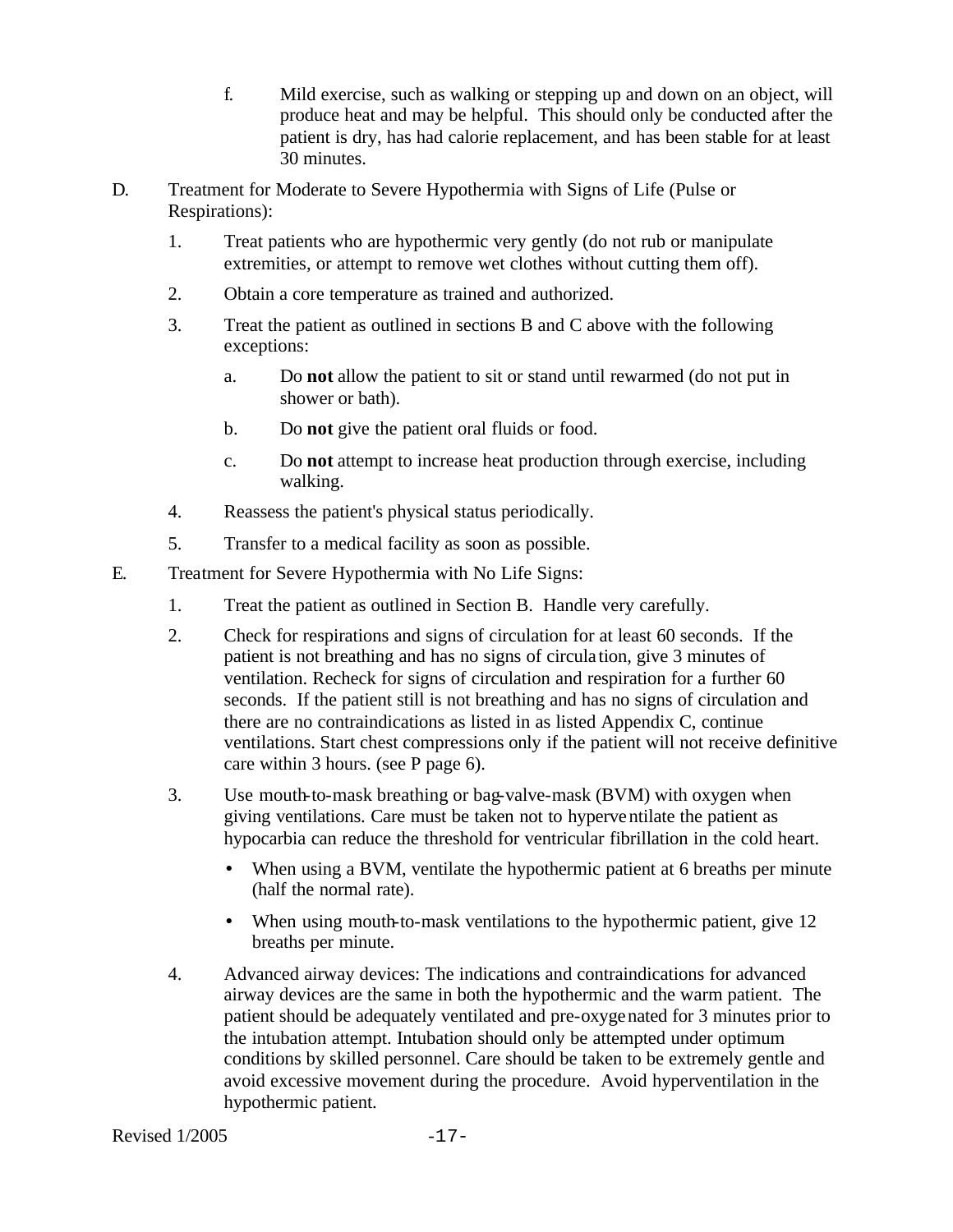- 5. If the rescuers are authorized to use an automated external defibrillator and the device states that shocks are indicated, one set of three stacked shocks should be delivered. If the core temperature of the patient cannot be determined or is above  $86 \text{ °F}$  (30  $\text{ °C}$ ), treat the patient as if normothermic. If the patient's core temperature is below 86  $\degree$ F (30  $\degree$ C), discontinue use of the AED after the initial three shocks until the patient's core temperature has reached 86  $\rm{°F}$  (30  $\rm{°C}$ ).
- 6. If CPR has been provided in conjunction with rewarming techniques for more than 30 minutes without the return of spontaneous pulse or respiration, contact the base physician for recommendations. If contact with a physician is not possible, Emergency Medical Technicians may consider terminating the resuscitation in 60 minutes in accordance with AS 18.08.089 and local protocols (see page 6, General Point Q).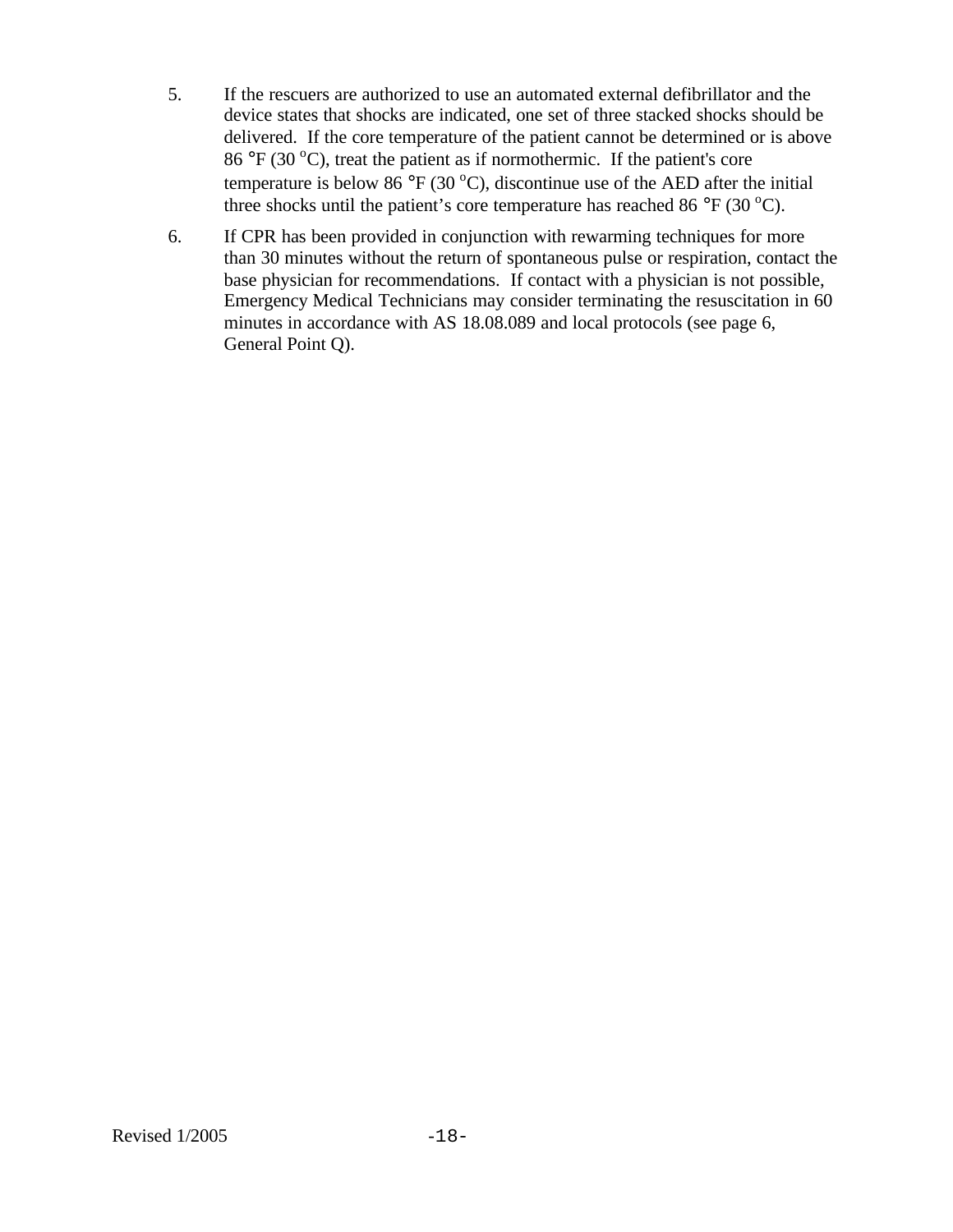### HYPOTHERMIA:

#### *Emergency Medical Technician-III/Paramedic*

- A. Assessment of Patient
	- 1. Mild Hypothermia: A patient who is cold and has the following signs is considered to have mild hypothermia:
		- a. Alert
		- b. Vital signs not depressed
		- c. Vigorous shivering
	- 2. Moderate or Severe Hypothermia consistent with a temperature below 90  $\mathrm{^{\circ}F}$  (32  $\rm ^{o}C$ ). A patient who is cold and has any of the following signs or symptoms is considered to have moderate to severe hypothermia:
		- a. Depressed vital signs, such as a slow pulse and/or slow respiration.
		- b. Altered level of consciousness, including slurred speech, staggering gait, decreased mental skills, or the lack of response to verbal or painful stimuli.
		- c. No shivering in spite of being very cold. (Note: This sign is potentially unreliable and may be altered by alcohol intoxication.)
- B. Basic Treatment for Hypothermia
	- 1. Prevent further heat loss:
		- a. Insulate from the ground;
		- b. Protect from the wind, eliminate evaporative heat loss by removing wet clothing (once the patient has adequate shelter);
		- c. Insulate the patient, including the head and neck;
		- d. Cover the patient with a vapor barrier (such as a blue tarp, a large piece of plastic, large garbage bags etc.); and
		- e. Move the patient to a warm environment.
	- 2. Activate the emergency medical services system to provide transport to a medical facility.
	- 3. Do not give alcohol or permit patient to use tobacco.
	- 4. Oxygen should be administered, if available. Oxygen should be heated to a maximum of 108°F (42°C) and humidified if possible. Heating oxygen without humidification is not an effective warming technique.
	- 5. Splinting should be performed, when indicated, in an anatomically neutral position if possible with caution to prevent additional injuries to frostbitten tissues.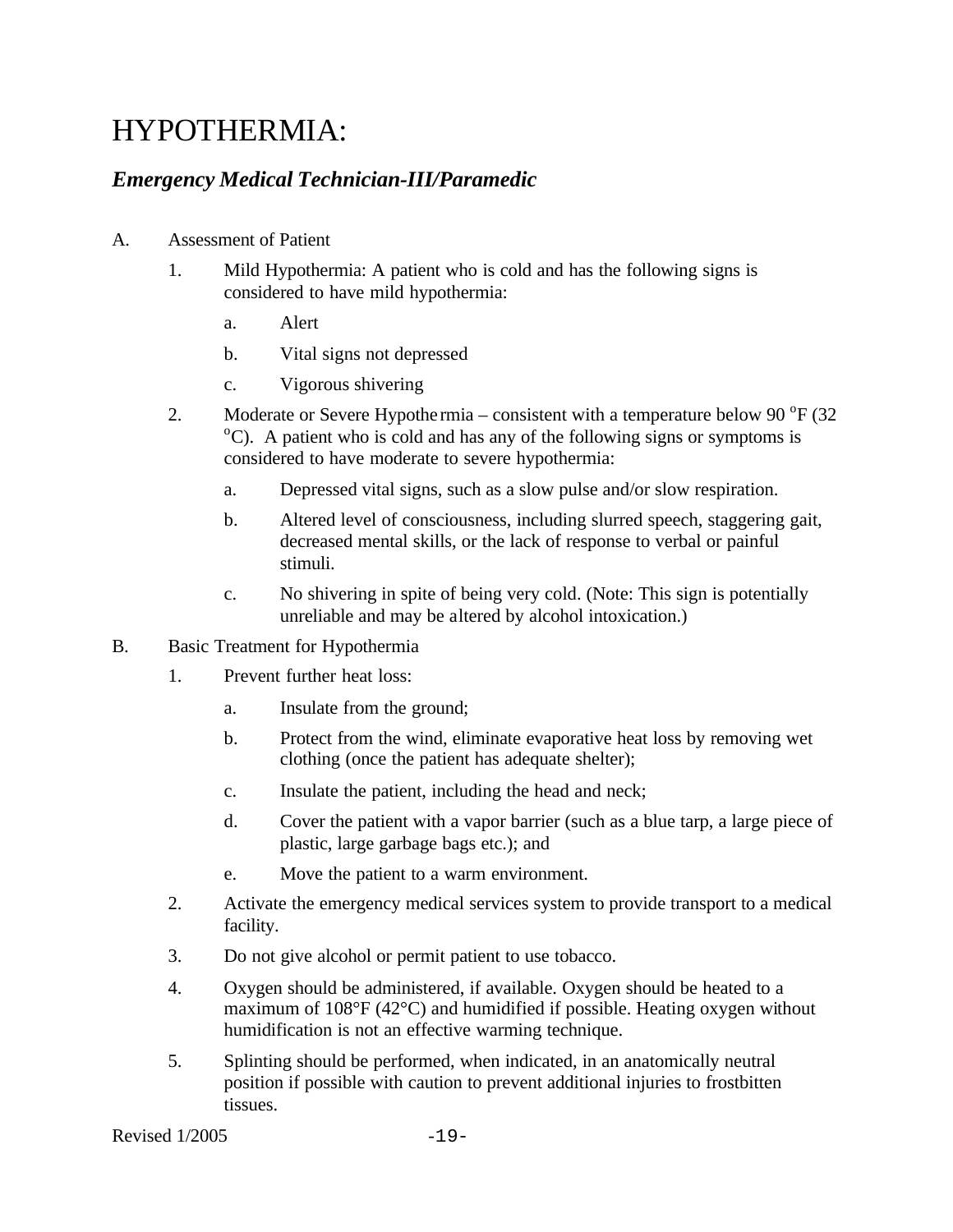- 6. IV Therapy
	- a. Indications for IVs are the same for mildly hypothermic patients as they are for normothermic patients.
	- b. Most hypothermic patients are volume depleted and may require aggressive fluid resuscitation.
	- c. Do not delay transport, communications, or other therapy by taking a long time to start an IV. IVs are difficult to start in cold patients.
	- d. The recommended fluid for volume replacement is normal saline. Bolus therapy is preferred to continuous drip. Give the patient a 250 cc bolus then either saline lock the IV (preferred) or decrease the fluid to TKO. Additional boluses can be delivered as needed to replace volume losses. Most hypothermic patients who don't have contraindications (e.g. pulmonary edema, near drowning etc.) will usually require at least one liter of fluids for volume replacement.
	- e. IVs should be heated to approximately  $104^{\circ}$   $108^{\circ}$  F ( $40^{\circ}$   $42^{\circ}$  C), when possible, but should be no colder than the patient's core temperature.
- 7. Medications:
	- a. Indications for medications are the same for mildly hypothermic patients as they are for normothermic patients.
	- b. Medications are inefficient and poorly metabolized in the moderate-toseverely hypothermic patient. In addition, due to delayed metabolism, medications given in normal therapeutic doses to severely hypothermic patients can result in toxicity when the patient is rewarmed.
- C. Treatment for Mild Hypothermia
	- 1. Treat the patient as outlined in Section B.
	- 2. If there is no way to get to a medical facility, or if it will take more than 30 minutes for the patient to arrive at a medical facility, rewarm the patient with one or more of the following methods:
		- a. Vigorous shivering is a very important method for increasing heat production. Shivering should be fueled by calorie replacement with fluid containing sugars (sugar content is more important than hot drinks);
		- b. Do not allow the patient to drink liquids unless the patient is capable of swallowing and protecting the airway.
		- c. Apply heat to areas of high surface heat transfer including the underarms, sides of the chest wall, the neck and groin;
		- d. Place the patient in a sleeping bag and provide close skin-to-skin contact with a warm body. The patient should **not** be placed in a sleeping bag with another individual who is hypothermic. This method may not speed core warming in a vigorously shivering patient but will slowly warm a nonshivering patient;
		- e. Consider a warm shower or a warm bath for the patient, if he or she is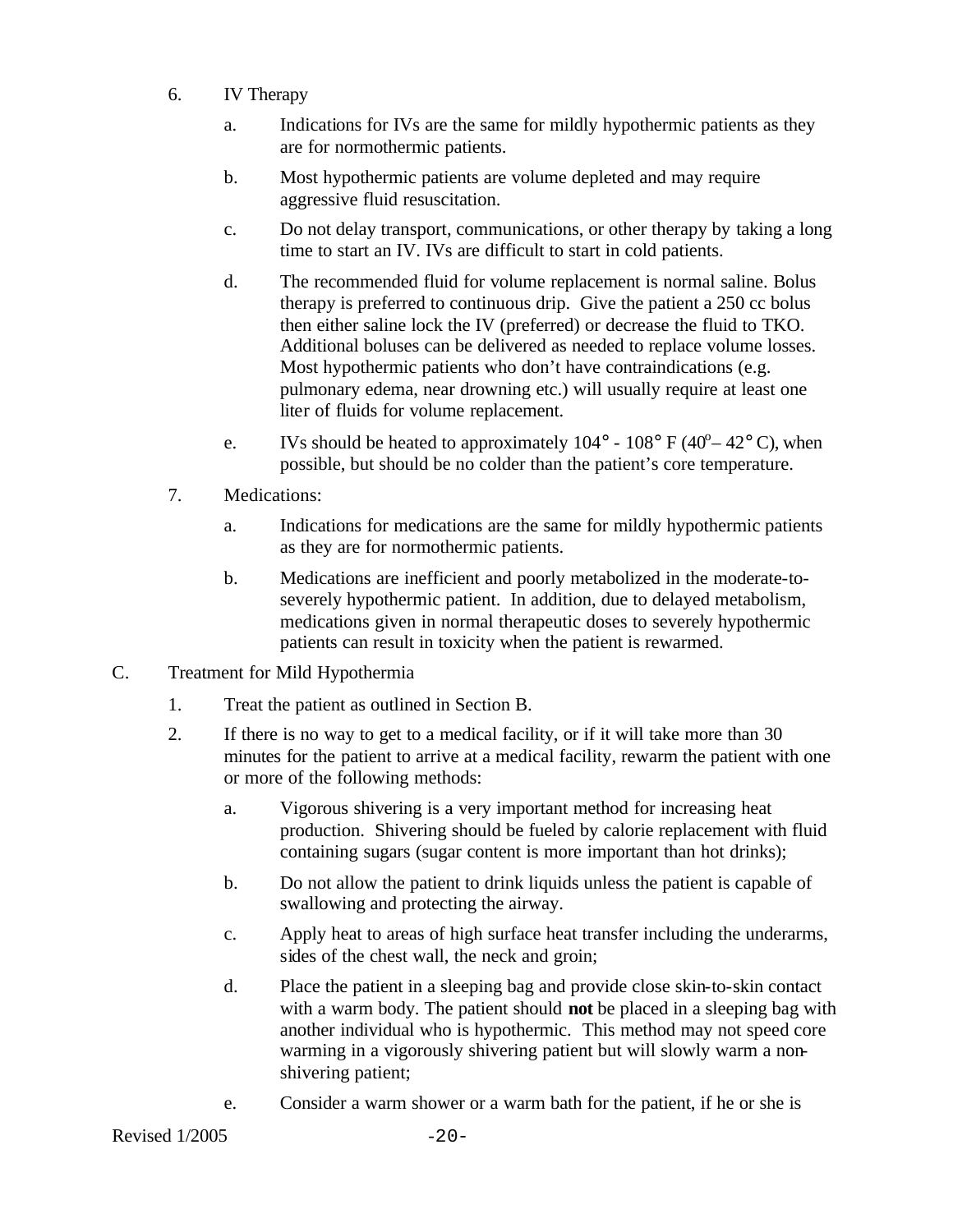alert and mobile; and

- f. Mild exercise, such as walking or stepping up and down on an object, will produce heat and may be helpful. This should only be conducted after the patient is dry, has had calorie replacement, and has been stable for at least 30 minutes.
- D. Treatment for Moderate to Severe Hypothermia with Signs of Life (Pulse or Respirations):
	- 1. Treat patients who are hypothermic very gently (do not rub or manipulate extremities, or attempt to remove wet clothes without cutting them off).
	- 2. Obtain a core temperature as trained and authorized. At this level, the esophageal probe is preferred. *NOTE: Esophageal probes are within the scope of practice for Paramedics in Alaska. Medical Directors who want the EMT-IIIs under their supervision to use esophageal probes must complete the requirements listed in 7 AAC 26.670 Approval of Additional Medications and Procedures.*
	- 3. Treat the patient as outlined in sections B and C above with the following exceptions:
		- a. Do **not** allow the patient to sit or stand until rewarmed (do not put in shower or bath).
		- b. Do **not** give the patient oral fluids or food.
		- c. Do **not** attempt to increase heat production through exercise, including walking.
	- 4. Reassess the patient's physical status periodically.
	- 5. Transfer to a medical facility as soon as possible.
- E. Treatment for Severe Hypothermia with No Life Signs:
	- 1. Treat as above. Handle very carefully.
	- 2. Check for respiration and signs of circulation for at least 60 seconds. If the patient is not breathing and has no signs of circulation, give 3 minutes of ventilation. Recheck for signs of circulation and respiration for a further 60 seconds. If the patient still is not breathing and has no signs of circulation and there are no contraindications as listed in as listed Appendix C, continue ventilations.
		- a. Apply cardiac monitor, if one is available.
			- If the patient is in ventricular fibrillation, one series of defibrillation attempts is reasonable.
				- o If successful the patient should be transported immediately to the nearest medical facility.
				- o If unsuccessful and the patient's core temperature is below  $86^{\circ}$  F (30  $^{\circ}$ C), the patient should immediately be transported to the nearest medical facility without further attempts at defibrillation. Start CPR, and if possible, begin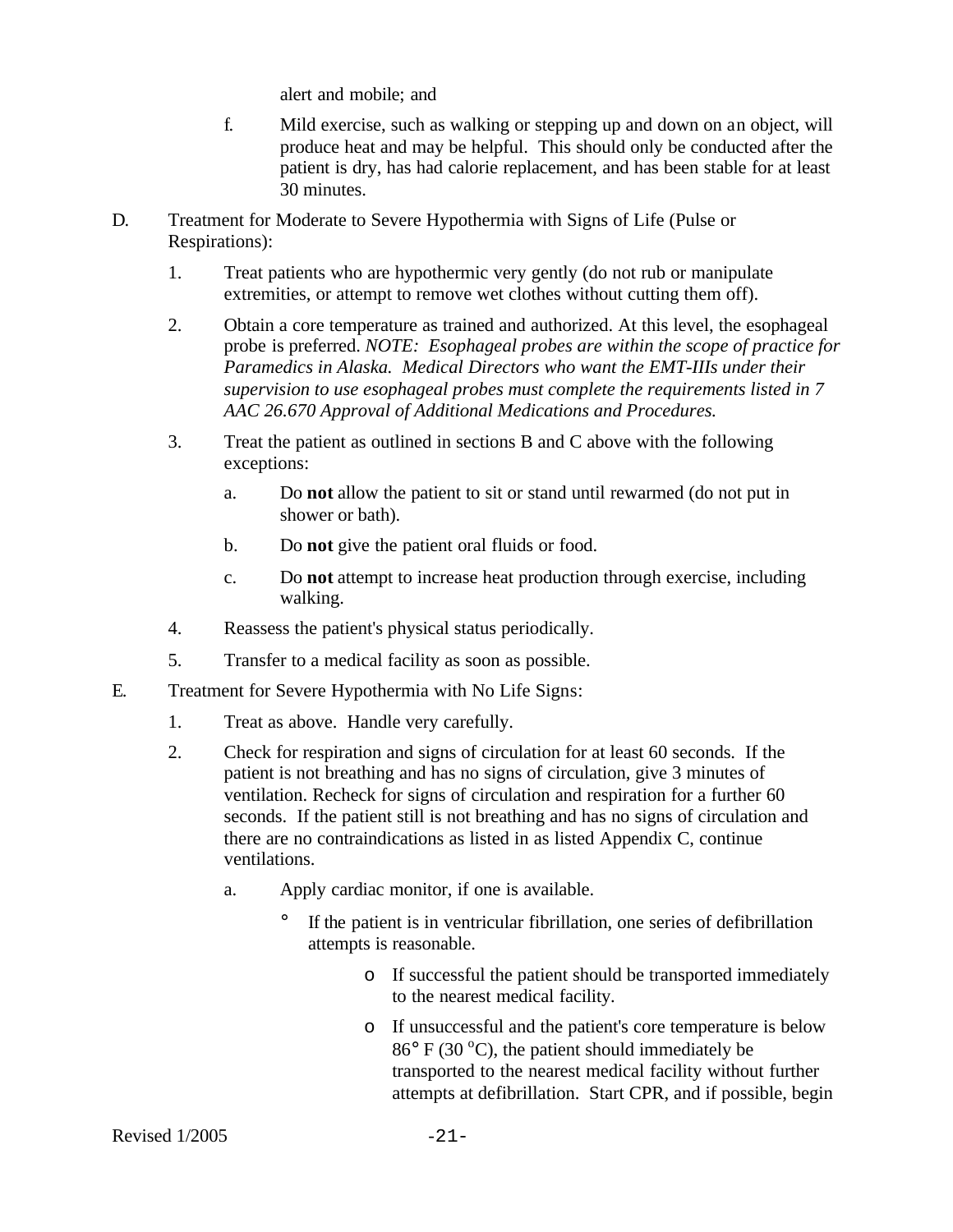active rewarming (see table page 26). For every degree above 86  $^{\circ}$ F (30  $^{\circ}$ C), the likelihood of successful defibrillation increases.

- o If unsuccessful, and the patient's core temperature is above 86° F (30 °C), follow American Heart Association Guidelines for normothermic patients. Additional treatment should be determined by the medical director.
- ° If the cardiac rhythm is asystole, as assessed in two different leads, do not attempt defibrillation. Start CPR and transport the patient to a medical facility (or start CPR and perform for 30 minutes while attempting to rewarm the patient. If this is unsuccessful in restoring spontaneous circulation, pronounce the patient dead.)
- ° If the cardiac monitor shows ANY rhythm other than ventricular fibrillation or asystole, start chest compressions only if the patient will not receive definitive care within 3 hours (see Q page 6).
- b. If a cardiac monitor is not available, start chest compressions only if the patient will not receive definitive care within 3 hours (see Q page 6).
- 3. Use mouth-to-mask breathing or bag-valve-mask (BVM) with oxygen when giving ventilations. Care must be taken not to hyperventilate the patient as hypocarbia can reduce the threshold for ventricular fibrillation in the cold heart.
	- When using a BVM, ventilate the hypothermic patient at 6 breaths per minute (half the normal rate).
	- When using mouth-to-mask ventilations to the hypothermic patient, give 12 breaths per minute.
- 4. Advanced airway devices: The indications and contraindications for advanced airway devices are the same in both the hypothermic and the warm patient. The patient should be adequately ventilated and pre-oxygenated for 3 minutes prior to the intubation attempt. Intubation should only be attempted under optimum conditions by skilled personnel. Care should be taken to be extremely gentle and avoid excessive movement. Avoid hyperventilation in the hypothermic patient.
- 5. If resuscitation has been provided in conjunction with rewarming techniques for more than 30 minutes without the return of spontaneous pulse or respiration, contact the base physician for recommendations. If contact with a physician is not possible, Emergency Medical Technicians and Paramedics may consider terminating the resuscitation in accordance with AS 18.08.089 and local protocols.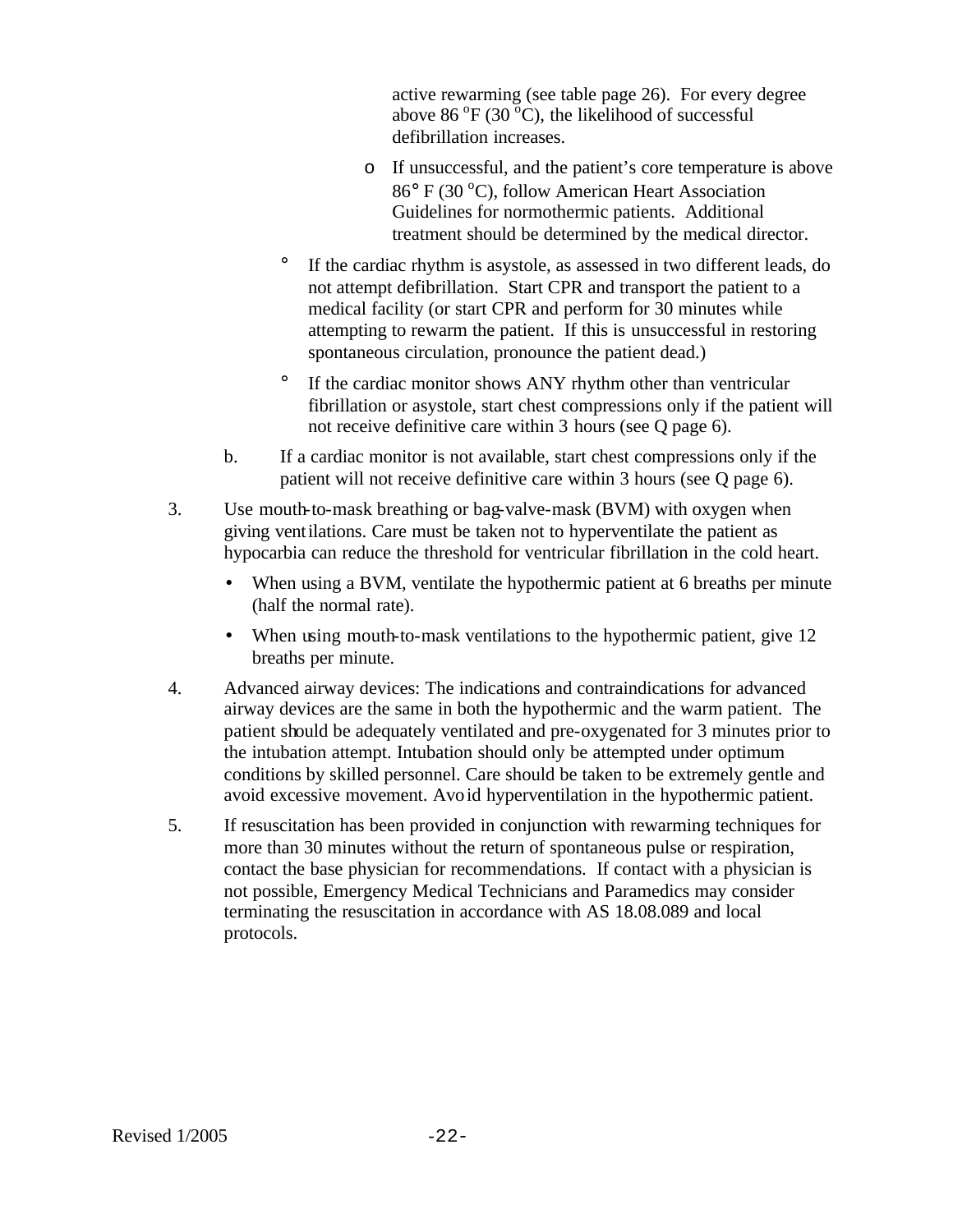# HYPOTHERMIA

#### *Small/Bush Clinic*

- A. The extent of the evaluation and treatment in small/bush clinics is defined by the training of the personnel and the available equipment.
- B. For transfer to a higher level medical facility, the patient must be stabilized in the clinic rather than transferred as an unstable patient. If the patient requires CPR or is otherwise unstable, send the necessary equipment and trained personnel to the clinic, if not already there, to stabilize the patient for transfer to a higher level medical facility. This includes starting an IV, administration of oxygen, and use of a cardiac monitor
- C. Once the rewarming process has started in the clinic, it should be continued until transfer is possible and appropriate or the patient recovers.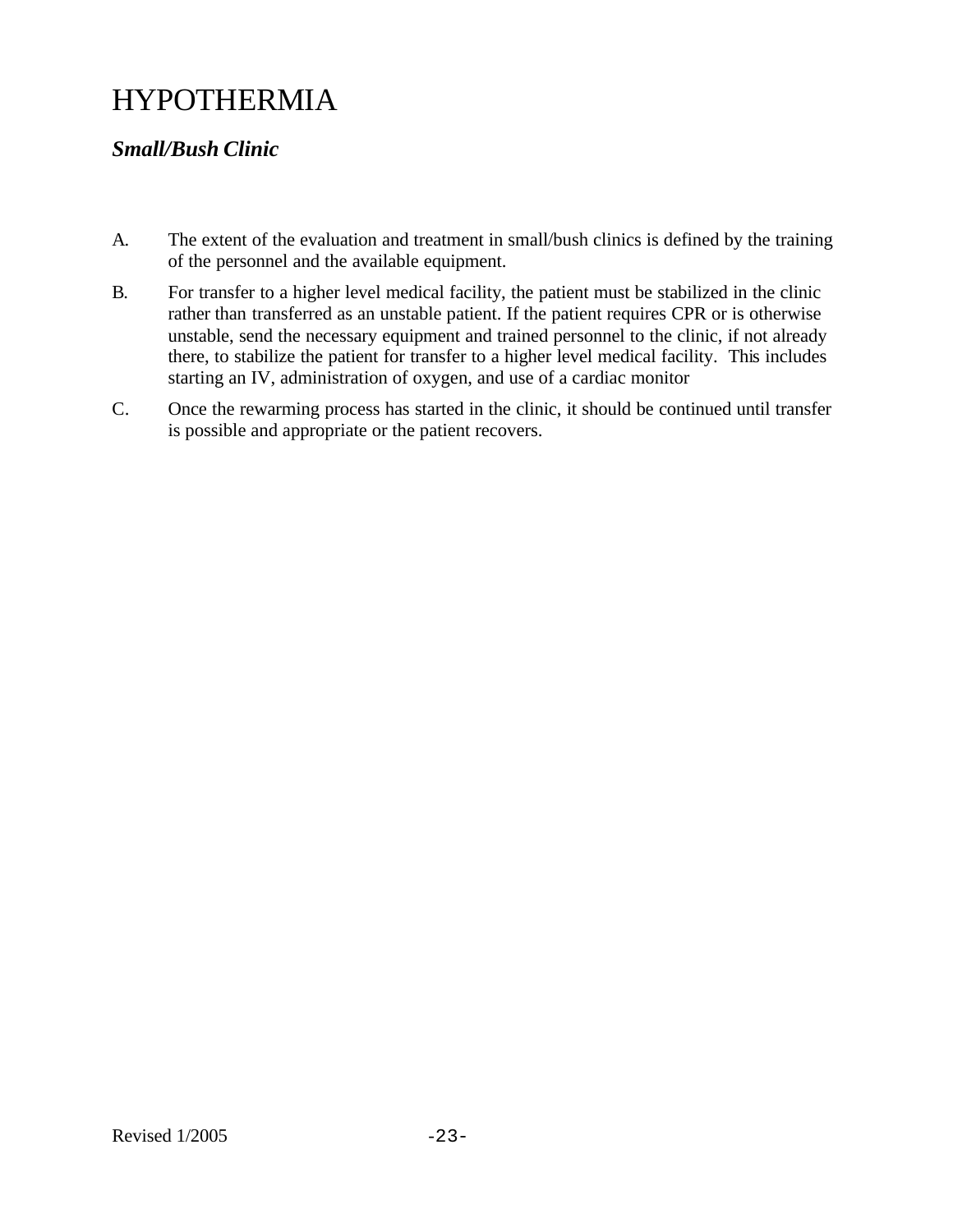# HYPOTHERMIA:

#### *Hospital*

- A. General Points
	- 1. The extent of the evaluation and treatment in a hospital is defined by the training of the personnel and the available equipment.
	- 2. Transfers of hypothermic patients between hospitals should follow the same guidelines as any other patient transfer. It may be preferable to bypass a smaller community hospital to transport to a hospital that has cardiac bypass capability. Consider early transport for individuals who have a core temperature at or below  $68^{\circ}$ F (20 $^{\circ}$ C). If the systolic blood pressure is less than 60, consider placing the patient on cardiopulmonary bypass if available.
- B. Evaluation
	- 1. Initial attention to the ABCs and resuscitation, including ACLS/ATLS, as needed.
	- 2. Vital signs, including core temperature esophageal probe is the preferred method.
	- 3. Pertinent history.
	- 4. Pertinent physical exam including:
		- a. Feel the skin for temperature.
		- b. Level of consciousness and neurological examination.
		- c. Cardiopulmonary exam.
		- d. Associated trauma.
	- 5. Most hypothermia patients should receive:
		- a. Portable chest x-ray.
		- b. 12 lead electrocardiogram.
		- c. Blood tests: CBC, electrolytes, glucose
		- d. Arterial blood gases. (If obtained, use the uncorrected value, not the "temperature-corrected" value.)

#### C. Monitoring and Treatment

- 1. Basic treatment is the same as that indicated for prehospital personnel in these guidelines.
- 2. Physiologic monitoring. Pulse oximetry or transcutaneous oxygen monitoring may be unreliable due to peripheral vasoconstric tion. Consider topical methyl salicylate (found in products like BenGay®) as a skin vasodilator. All patients should be on a cardiac monitor. Monitor end-tidal  $CO<sub>2</sub>$ . Temperature should be monitored continuously from the esophageal probe.
- 3. Administer 250 cc or 20 cc/kg (for pediatric patients) normal saline as a bolus.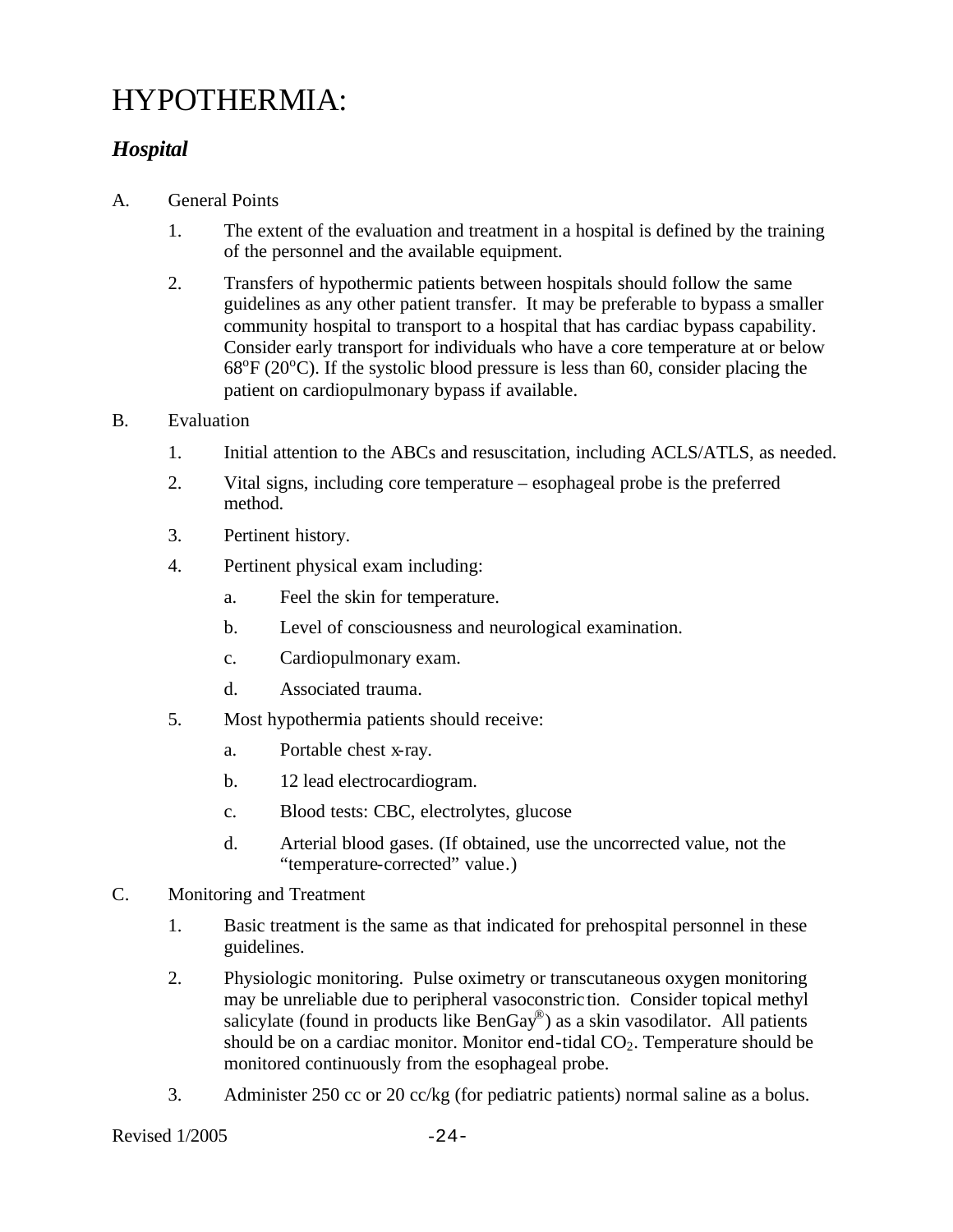Repeat bolus administration of normal saline as clinically indicated. Large amounts of fluid may be necessary for complete volume resuscitation.

- a. A CVP line may help to determine fluid status. It may be preferable to keep the patient at a lower range during the resuscitation, especially in the early stages.
- b. IVs should be heated to  $104^\circ$   $108^\circ$  F (40° 42° C).
- 4. Insert a urinary bladder catheter
- 5. Insert a nasogastric tube or orogastric tube, if the patient is unconscious and intubated.
- 6. Ventilate with humidified air or oxygen heated to  $104^{\circ}$   $108^{\circ}$  F (40° 42° C), measured at the mouth. Care must be taken not to hyperventilate the patient as hypocarbia can reduce the threshold for ventricular fibrillation in the cold heart. If using a bag-valve-mask to ventilate the patient, consider ventilating the patient at 6 times/minute.
- 7. Continue cardiovascular monitoring until stable and warm.
- 8. Do not use sedation to suppress shivering for comfort concerns where hypothermia is the primary problem.
- D. Adding Heat
	- 1. There are many methods of rewarming hypothermic patients. Table 1: Rewarming Methods (on the next page) presents active external rewarming methods and active core rewarming methods. In general, methods are presented in order of preference and effectiveness. The choice of methods will depend on availability of equipment and the experience of the providers implementing the methods.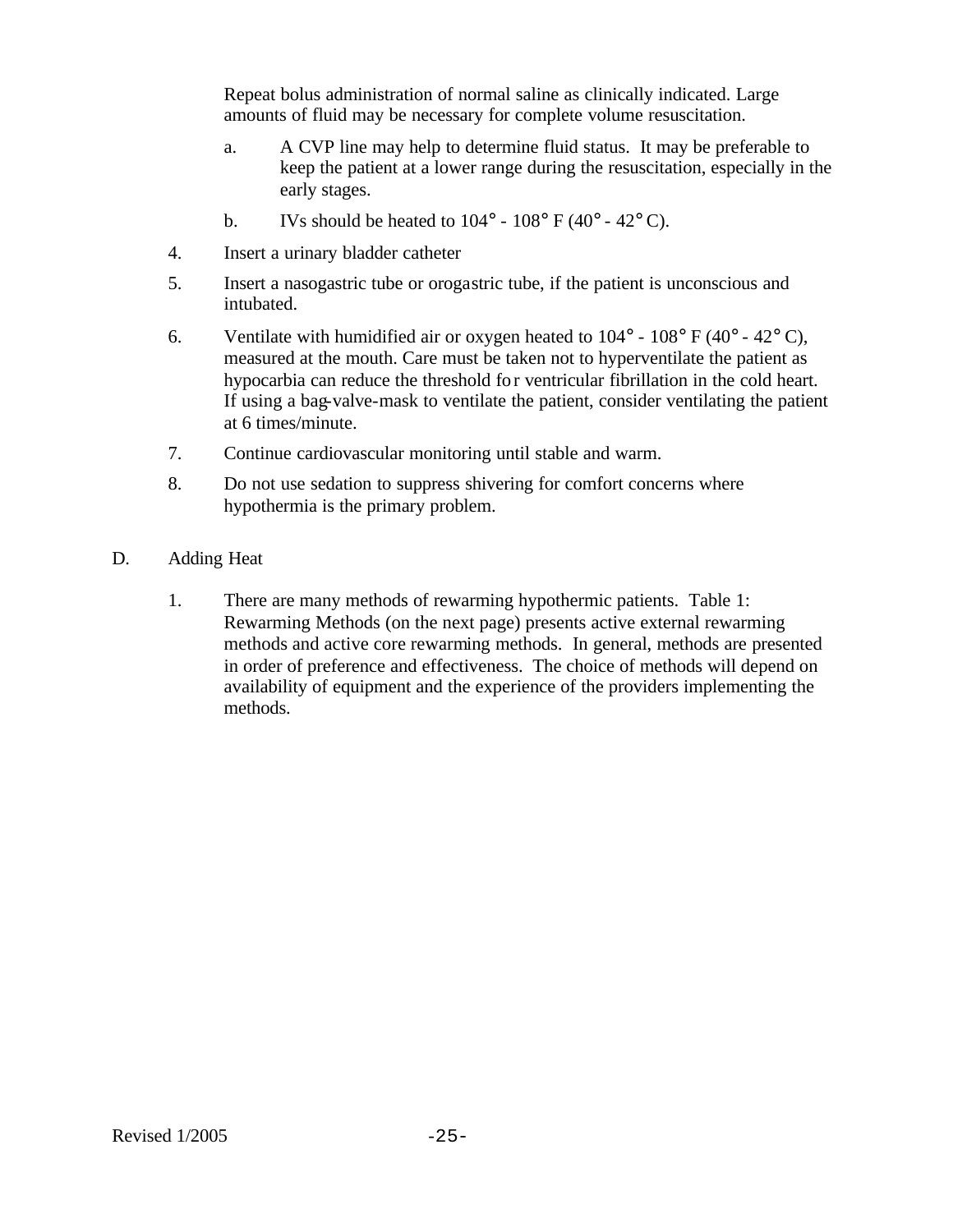| <b>ACTIVE EXTERNAL REWARMING METHODS</b>                                      |                                                                                                                                                                                                                                        |                                                                                    |  |
|-------------------------------------------------------------------------------|----------------------------------------------------------------------------------------------------------------------------------------------------------------------------------------------------------------------------------------|------------------------------------------------------------------------------------|--|
| Method                                                                        | <b>Notes</b>                                                                                                                                                                                                                           | Patient Type                                                                       |  |
| Forced air warming                                                            | High flow of warm air across the skin                                                                                                                                                                                                  | A11                                                                                |  |
| Plumbed (water-filled) blankets                                               | Use only if forced air is not available                                                                                                                                                                                                | All                                                                                |  |
| Other external devices such as the Charcoal<br>Heatpac (the Norwegian heater) | This device is primarily designed for field use                                                                                                                                                                                        | A11                                                                                |  |
| Warmed blankets                                                               | Blankets from a warmer                                                                                                                                                                                                                 | All                                                                                |  |
| Warm (tub) bath                                                               | Water should be up to $100^{\circ}$ F (37°C)                                                                                                                                                                                           | Mild hypothermia                                                                   |  |
| AVA rewarming (arm/leg)                                                       | The lower arms and hands (distal to the elbow) and the lower legs<br>and feet (distal to the knees) are immersed in water between 107-<br>$112^{\circ}$ F (42-45 $^{\circ}$ C). This opens the arterio-venous anastomoses<br>$(AVA)$ . | Mild hypothermia                                                                   |  |
| <b>ACTIVE CORE REWARMING</b>                                                  |                                                                                                                                                                                                                                        |                                                                                    |  |
| Warm IVs                                                                      | $104^{\circ}$ - $108^{\circ}$ F (40° - 42°C)                                                                                                                                                                                           | All                                                                                |  |
| Heated, humidified oxygen ventilation                                         | $104^{\circ}$ - $108^{\circ}$ F (40° - 42° C)                                                                                                                                                                                          | All                                                                                |  |
| Peritoneal lavage                                                             | $104^{\circ}$ - $108^{\circ}$ F (40° - 42° C)<br>For further details about techniques, solutions and rates see Danzl <sup>6</sup>                                                                                                      | Preferred invasive method for moderate-to-<br>severe hypothermia                   |  |
| Chest lavage via chest tubes $\stackrel{**}{\phantom*}$                       | $104^{\circ}$ - $108^{\circ}$ F (40° - 42° C)<br>For further details about techniques, solutions and rates see Danzl                                                                                                                   | Used for moderate-to-severe hypothermia,<br>less effective than peritoneal lavage. |  |
| Continuous arterio-venous rewarming (CAVR)                                    | Blood from an arterial catheter runs through a warmer and returns to<br>the body via a venous catheter.                                                                                                                                | Severe hypothermia with SBP greater than<br>60                                     |  |
| Extracorporeal circulation (cardiac bypass)                                   |                                                                                                                                                                                                                                        | Severe hypothermia with SBP less than 60                                           |  |
| <b>NOT RECOMMENDED</b>                                                        |                                                                                                                                                                                                                                        |                                                                                    |  |
| Chemical heat packs                                                           |                                                                                                                                                                                                                                        |                                                                                    |  |
| Gastric lavage                                                                |                                                                                                                                                                                                                                        |                                                                                    |  |
| Rectal lavage                                                                 |                                                                                                                                                                                                                                        |                                                                                    |  |

\*\* Chest tube lavage should only be used if placement of a chest tube has already been performed for another indication.

Revised 1/2005 -26-

i

<sup>&</sup>lt;sup>6</sup> Danzl D.F. (2001) Accidental Hypothermia In P.S. Auerbach (Ed.) Wilderness Medicine (4<sup>th</sup> edition). Mosby: St. Louis. . 135-177.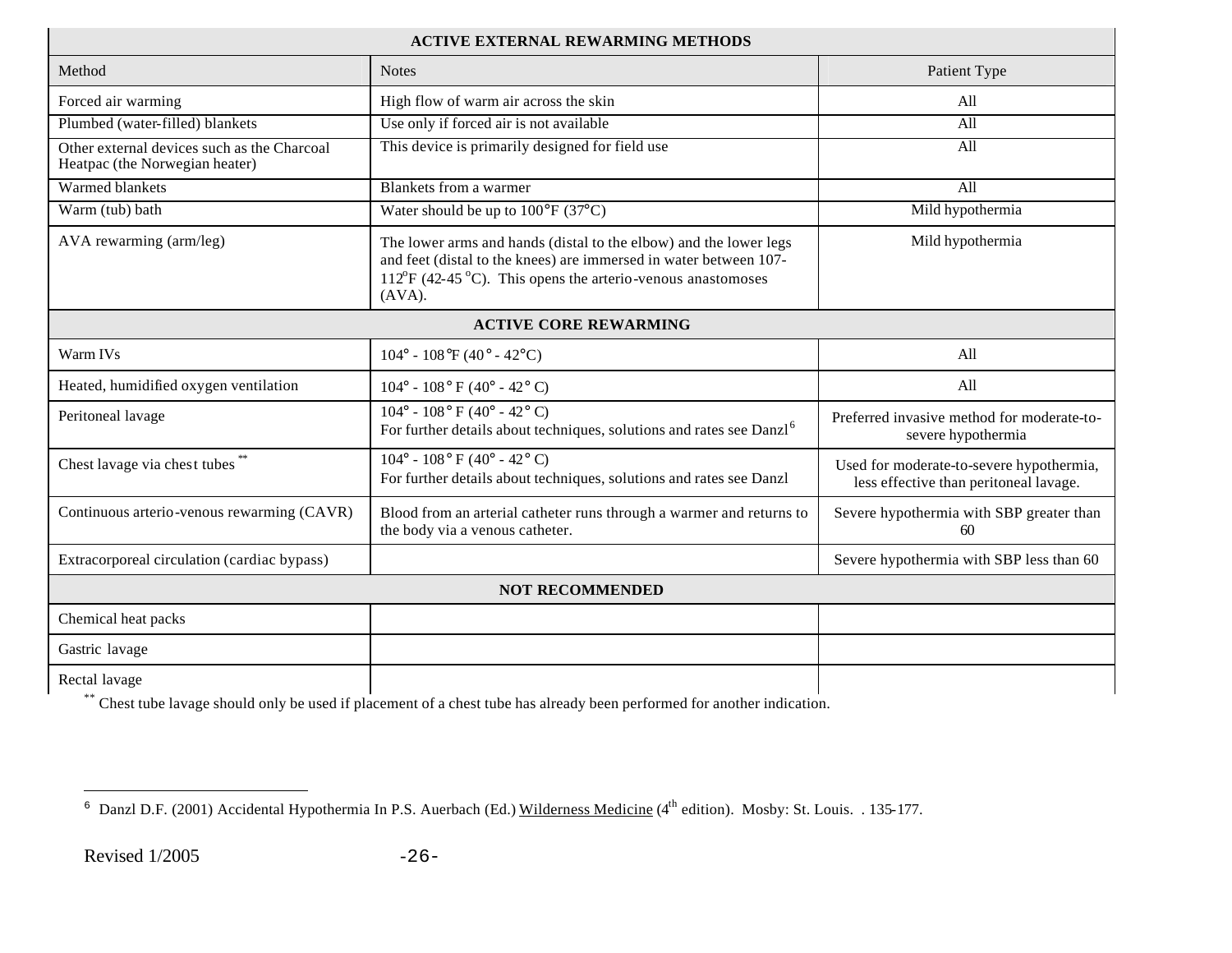- 2. Regardless of the method chosen for adding heat, the patient must be under physiologic control, and the temperatures of devices, fluids, and gasses used for treatment should be monitored.
- 3. Warm (tub) bath is one of the most rapid external rewarming methods, but requires close physiological monitoring.
- 4. For Severe Hypothermia with Life Signs: Use the rewarming method which is most familiar to you and is available in the facility.
- 5. For Severe Hypothermia without Signs of Life: Warm the core using one or more of the internal methods, preferably cardiopulmonary bypass, if available.
- 6. Elderly people, or those who are malnourished and who are hypothermic, should be warmed no faster than  $0.5 \degree$ C/hour, until after they are adequately ventilated.
- 7. Other devices may become available in the future; these will need to be evaluated before inclusion in these guidelines. One such device is the endovascular catheter, currently under development, and may be an option for rewarming patients in the future.

#### E. Most Common Problems

- 1. Arrhythmias:
	- a. Supraventricular dysrhythmias will usually convert spontaneously with rewarming. Do not treat supraventricular dysrhythmias; continue efforts to warm the patient.
	- b. In ventricular fibrillation with a core temperature of less than  $86^{\circ}$  F (30  $^{\circ}$ C), consider giving one series of three shocks.
- 2. Volume Depletion: Monitor and treat accordingly.
- 3. Medications are poorly metabolized in hypothermic patents and are more highly protein bound. This makes them ineffective. Once the patient is rewarmed this may result in unwanted delayed effects and toxicity. Drug administration should generally be delayed until the patient has been rewarmed.
- 3. Monitor potassium and glucose and treat accordingly. Note: People who have been cold for a long time may have used up their insulin stores. If a patient is not shivering and has adequate glucose levels he or she may benefit from a small dose of insulin to stimulate movement of glucose into the cells.
- F. Transferring Patients to Tertiary Care Facilities
	- 1. Transfers of hypothermic patients between hospitals should follow the same guidelines as any other patient transfer. It may be preferable to bypass a smaller community hospital to transport to a hospital that has cardiac by-pass capability. Consider early transport for individuals who have a core temperature of  $68^{\circ}$ F  $(20^{\circ}$ C) or below. If the blood pressure is less than 60, consider placing the patient on cardiopulmonary bypass if available.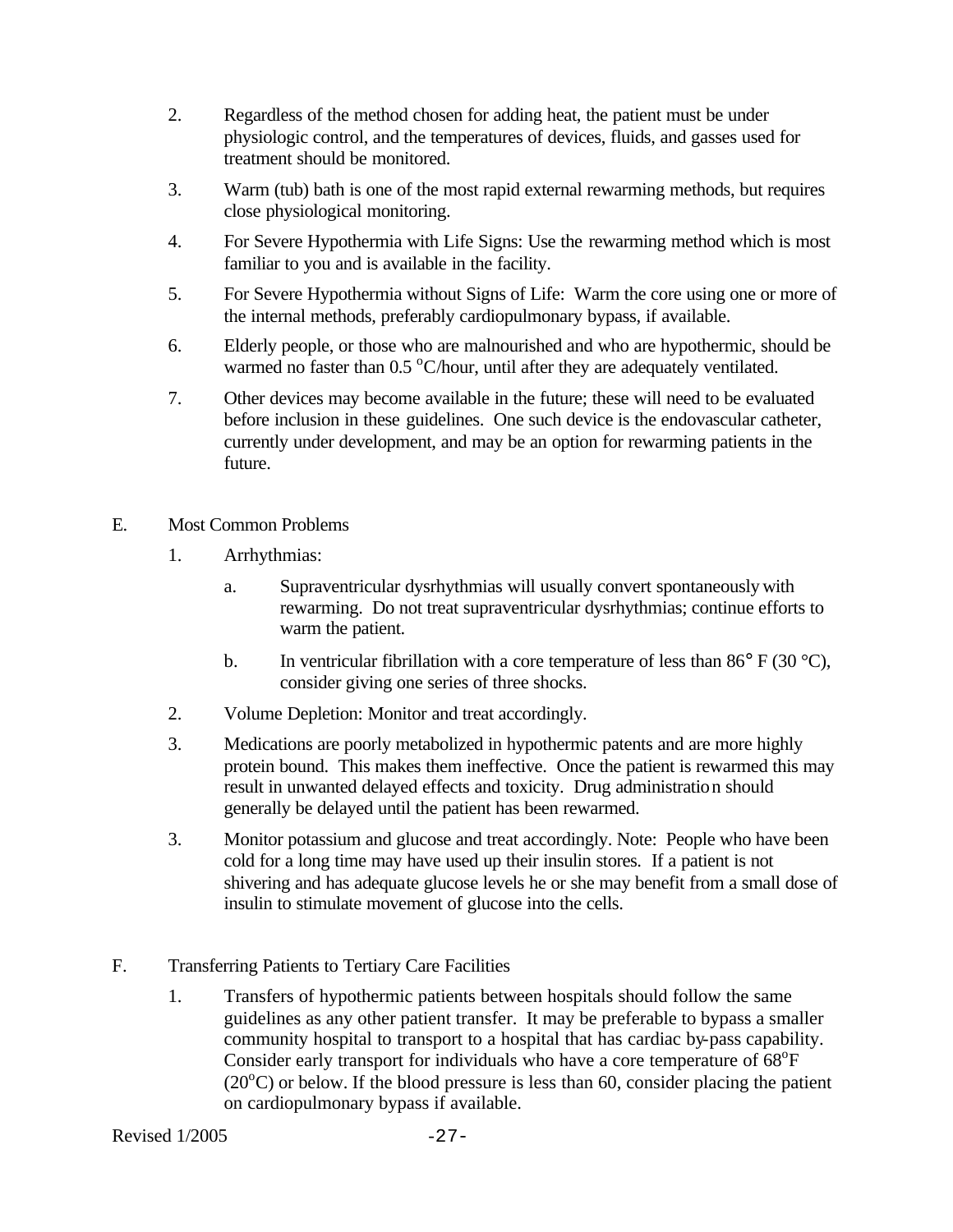- 2. The general indications to transfer the patient from a smaller hospital to a tertiary care facility are:
	- a. Lack of nursing and support staff.
	- b. Lack of equipment to provide proper care for a critically ill patient.
- 3. Specifically, the patient should be transferred if there is:
	- a. No capability for arterial blood gas monitoring;
	- b. Profound neurological depression;
	- c. Associated significant trauma; or
	- d. Associated significant frostbite.
- 4. The patient should not be transferred until he or she has been accepted by the receiving medical facility and has been stabilized as much as possible to ensure safe transport.
- G. Indications for stopping rewarming efforts:
	- 1. A patient whose temperature does not rise despite aggressive rewarming is most likely dead
	- 2. Serum potassium level greater than or equal to 10, if associated with asphyxia, (avalanche or drowning) is an indication of cell death.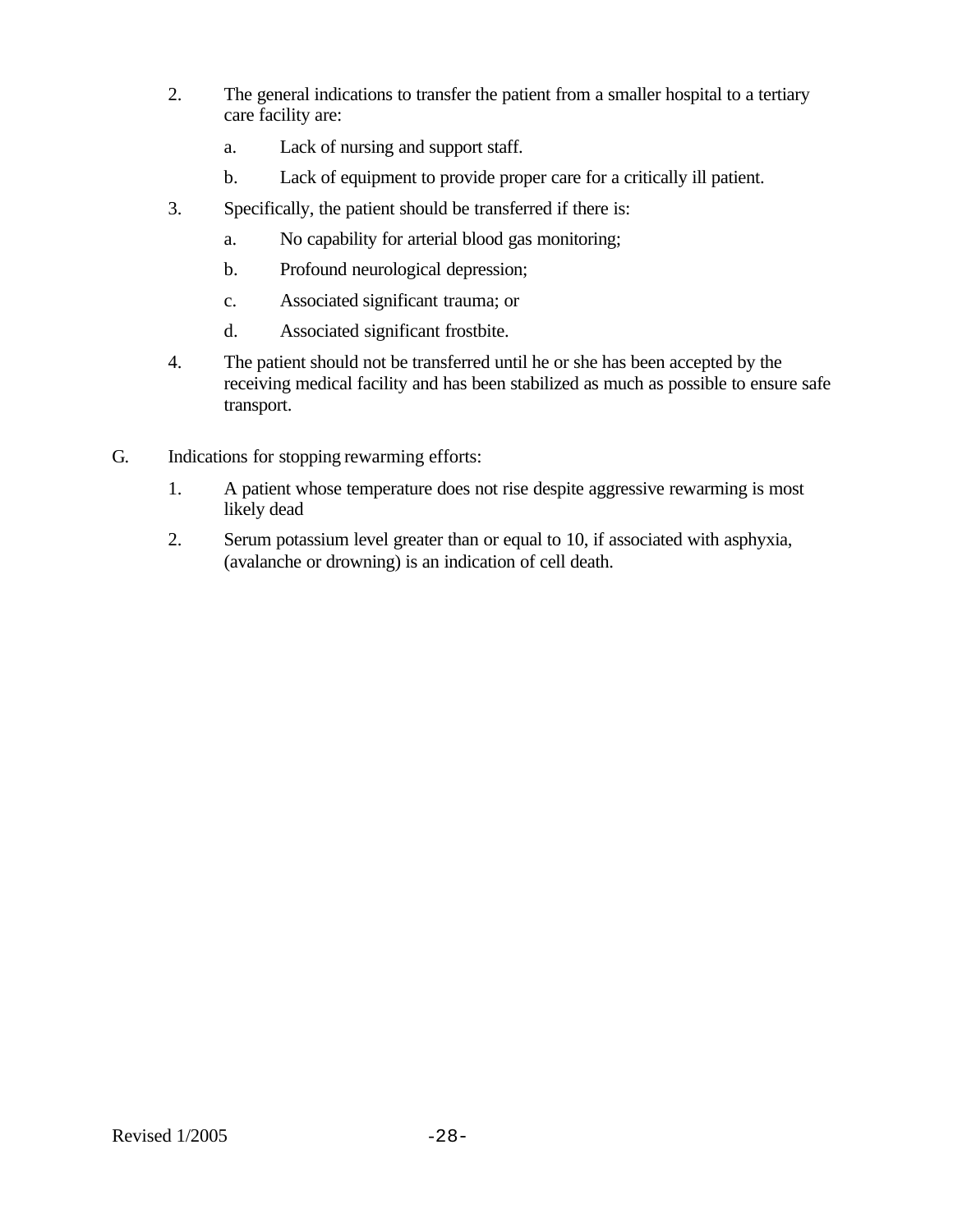#### *General Points*

- A. The use of personal flotation devices with thermal protection should be mandatory for emergency responders ANYTIME they work in, on or near the water.
- B. For the purposes of this document,
	- Cold water is defined as being less than  $70^{\circ}$  F ( $21^{\circ}$  C)
	- Immersion patient's head was above water
	- Submersion patient's head was under water
- C. Any patient who was submerged and unconscious should be transported to a hospital, *even if he or she has regained consciousness*.
- D. If a person has been under water for **LESS** than one hour, full resuscitative efforts should be employed. If a person has been under water for **MORE** than one hour, resuscitation efforts are usually unsuccessful, and should not be started.
- E. If the length of time under water is unknown, it should be considered to have been less than one hour unless there are obvious signs of long submersion including slippage of skin or animal predation.
- F. In the State of Alaska, legislation (AS 18.08.089) has empowered EMTs, paramedics and physician assistants to declare death **in the field** following 30 minutes of properly performed advanced life support (ALS), even when the patient is hypothermic. If ALS is not available, current law requires EMTs to perform 60 minutes of cardiopulmonary resuscitation in conjunction with rewarming techniques on hypothermic patients prior to the declaration of death in the field. Please note that this legislation does not authorize Emergency Trauma Technicians and the general public to pronounce a patient dead.
- G. There is generally no difference between fresh and salt water near drowning regarding outcome or treatment.
- H. If it does not delay rescue or jeopardize rescuer safety, maintain the patient's body in a horizontal position during removal from the water.
- I. These principles apply to any near drowning, not just those in cold water. The difference between warm and cold water is that in submersions greater than 6 minutes, the chance for survival in warm water is much less than in cold water. The colder the water, the better the chance for survival.
- J. Because severe hypothermia (core temperature below  $82^{\circ}$  F /  $28^{\circ}$  C) is uncommon in cold water near drowning, hypothermia is less critical than cardiopulmonary arrest. Rewarming is done to raise the temperature to make defibrillation more effective.
- K. Persons surviving a submersion episode should be transported to the nearest medical facility for further evaluation. Accumulation of fluid in the lungs (noncardiogenic pulmonary edema) may develop 6 - 24 hours after submersion.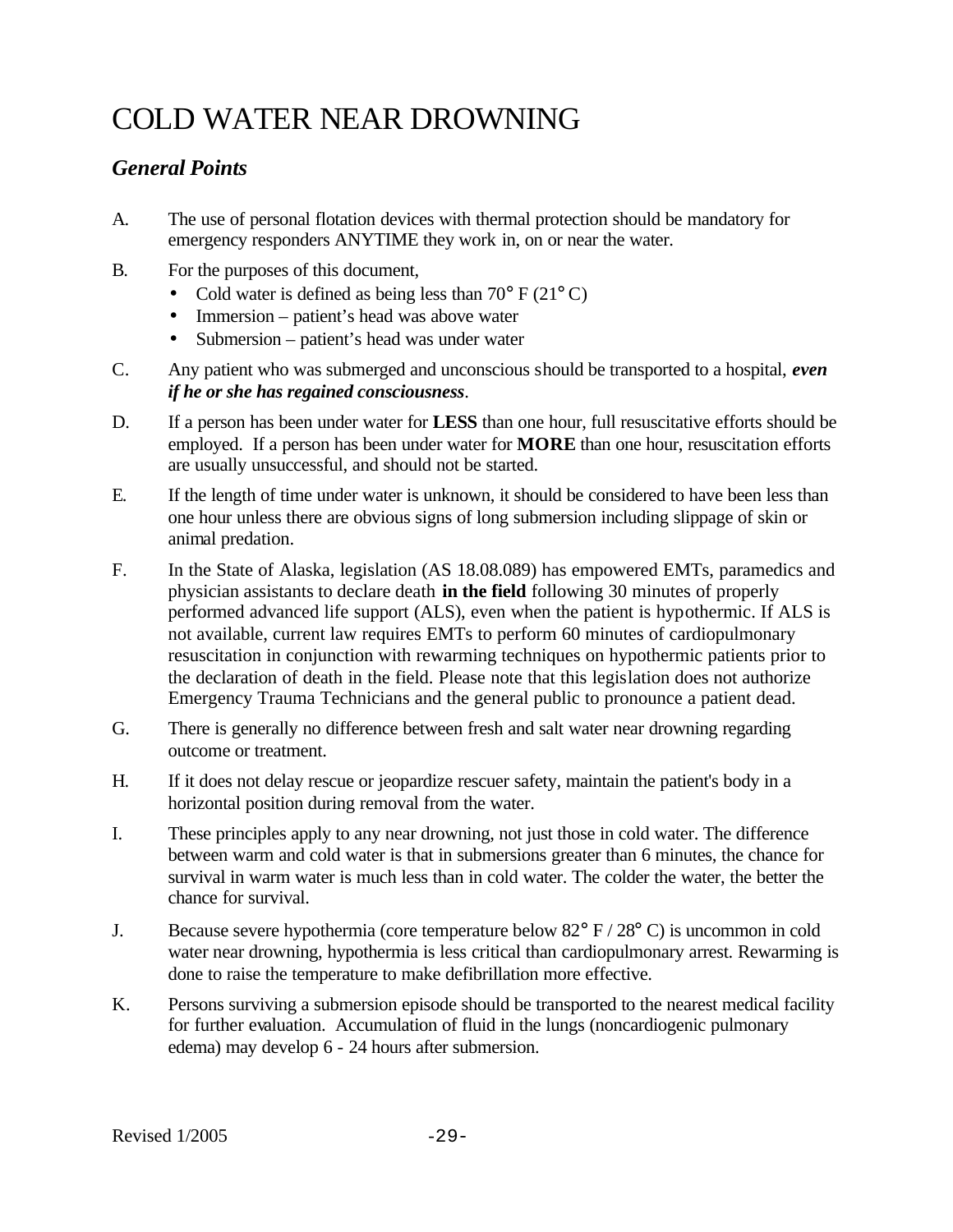#### *General Public*

- A. Do not move the patient's head or neck if there is a possibility that the patient may have a neck injury (neck injuries are more common after diving into shallow water or when a boat strikes an object). If practical and safe, remove the patient from the water on a backboard or keep the neck and back in a straight line.
- B. Activate the EMS system.
- C. Check for respirations and signs of circulation (e.g. coughing, movement) for 60 seconds.
- D. If the patient is not breathing and has no signs of circulation, start CPR immediately.
- E It is very important to clear the airway with any of the standard maneuvers, but no specific maneuvers are mandatory to expel water from the lungs. Do not perform abdominal or chest thrusts on patients unless there is evidence of a solid foreign body airway obstruction.
- F. Assess carefully for associated injuries.
- G. Hypothermia, if present, should be treated in accordance with the Hypothermia Guidelines.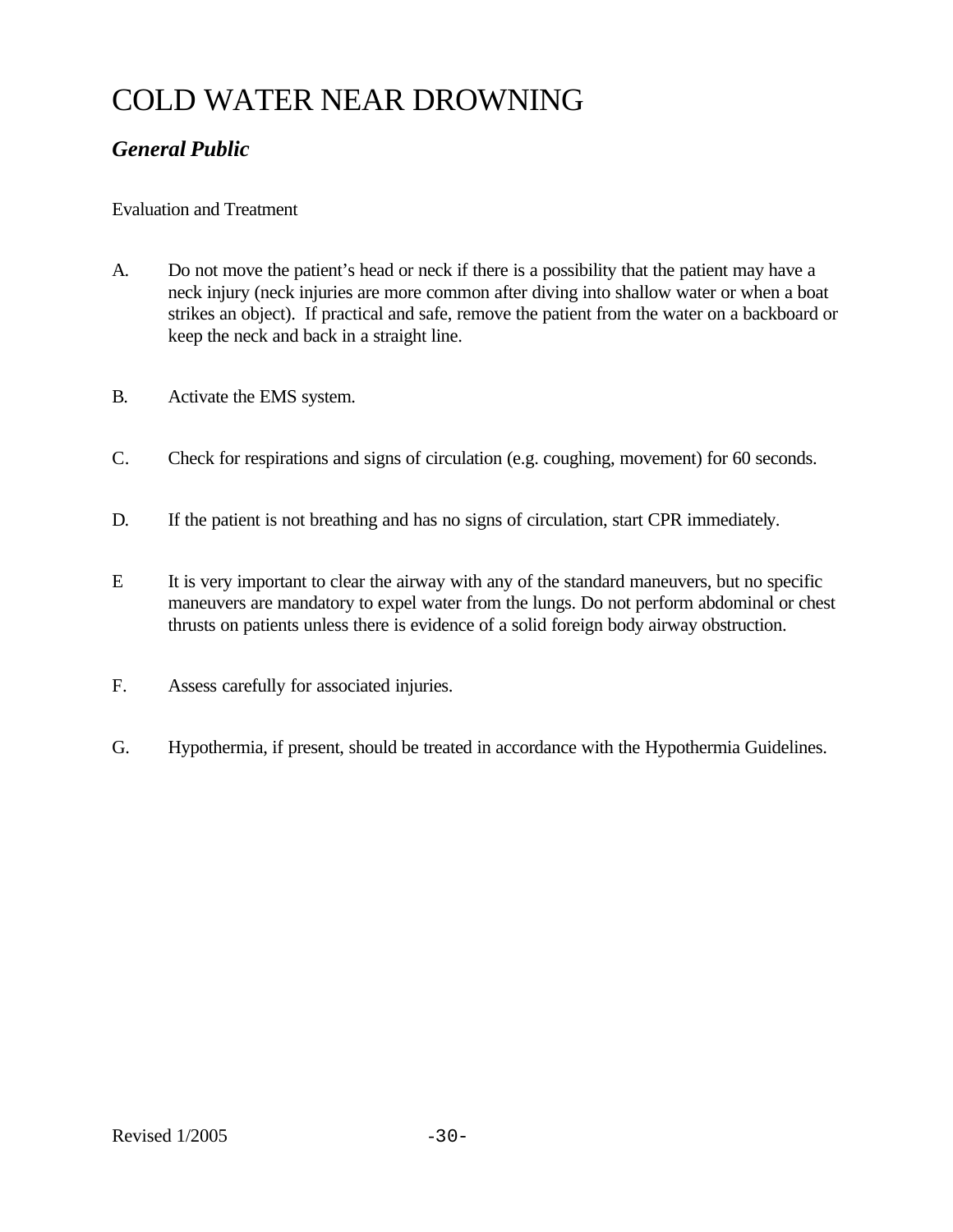#### *First Responder/Emergency Medical Technician-I*

- A. Do not move the patient's head or neck if there is a possibility that the patient may have a neck injury (neck injuries are more common after diving into shallow water or when a boat strikes an object). If practical and safe, remove the patient from the water on a backboard or use other techniques to maintain spinal alignment.
- B. Check for respiration and signs of circulation for 60 seconds.
- C. If the patient is not breathing and has no signs of circulation , start CPR immediately. If an AED is available, one series of defibrillation attempts is reasonable if the machine indicates shock is advisable.
	- If successful, the patient should be transported immediately to the nearest medical facility.
	- If unsuccessful, and the patient's core temperature is:
		- $\circ$  Below 86 $\degree$  F (30 $\degree$ C), the patient should immediately be transported to the nearest medical facility without further attempts at defibrillation. For every degree above 86  $\rm{^{\circ}F}$  (30  $\rm{^{\circ}C}$ ), the likelihood of successful defibrillation increases.
		- o Above  $86^{\circ}$  F (30  $^{\circ}$ C), follow the American Heart Association Guidelines for normothermic patients. Additional treatment should be determined by the medical director.
- D. It is very important to clear the airway with any of the standard maneuvers, but no specific maneuvers are mandatory to expel water from the lungs. Do not administer abdominal or chest thrusts on patients unless there is evidence of a solid foreign body airway obstruction.
- E. Assess carefully for associated injuries.
- F. Hypothermia, if present, should be treated in accordance with the Hypothermia Guidelines.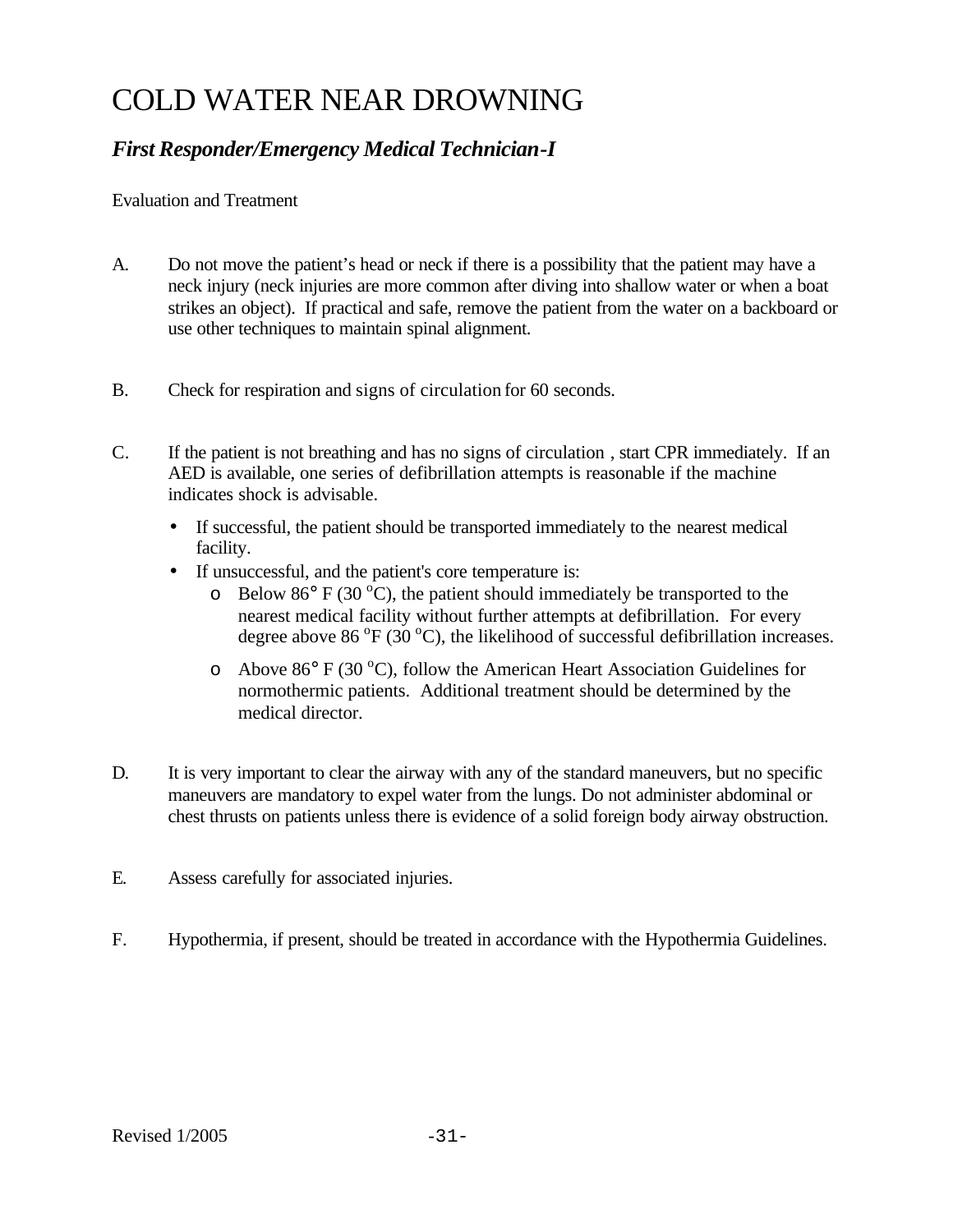#### *Emergency Medical Technician-II Emergency Medical Technician-III Paramedic*

- A. Do not move the patient's head or neck if there is a possibility that the patient may have a neck injury (neck injuries are more common after diving into shallow water or when a boat strikes an object). If practical and safe, remove the patient from the water on a backboard or keeping the neck and back in a straight line.
- B. Check for respirations and signs of circulation for 60 seconds.
- C. If the patient is not breathing and has no signs of circulation , start CPR immediately. If a defibrillator is available, one series of defibrillation attempts if the patient is in ventricular fibrillation is reasonable.
	- If successful the patient should be transported immediately to the nearest medical facility.
	- If unsuccessful and the patient's core temperature is:
		- o Below  $86^{\circ}$  F (30  $^{\circ}$ C), the patient should immediately be transported to the nearest medical facility without further attempts at defibrillation. For every degree above 86  $\rm{^{\circ}F}$  (30  $\rm{^{\circ}C}$ ), the likelihood of successful defibrillation increases.
		- o Above  $86^{\circ}$  F (30  $^{\circ}$ C), follow the American Heart Association Guidelines for normothermic patients. Additional treatment should be determined by the medical director.
- D It is very important to clear the airway with any of the standard maneuvers, but no specific maneuvers are mandatory to expel water from the lungs. Do not administer abdominal or chest thrusts on patients unless there is evidence of a solid foreign body airway obstruction.
- E. Assess carefully for associated injuries.
- F. Hypothermia, if present, should be treated in accordance with the Hypothermia Guidelines.
	- 1. If the main problem is not moderate or severe hypothermia, medication should be used as in the normothermic patient.
	- 2. Because hypovolemia is generally not a problem in cold water near drownings, if IV access can be obtained, a saline lock or a balanced salt solution infused at a "to keep open" rate is appropriate.
- G. In areas where access to cardiopulmonary bypass is readily available, consider transporting the cold water near drowning patient to a facility with bypass capabilities.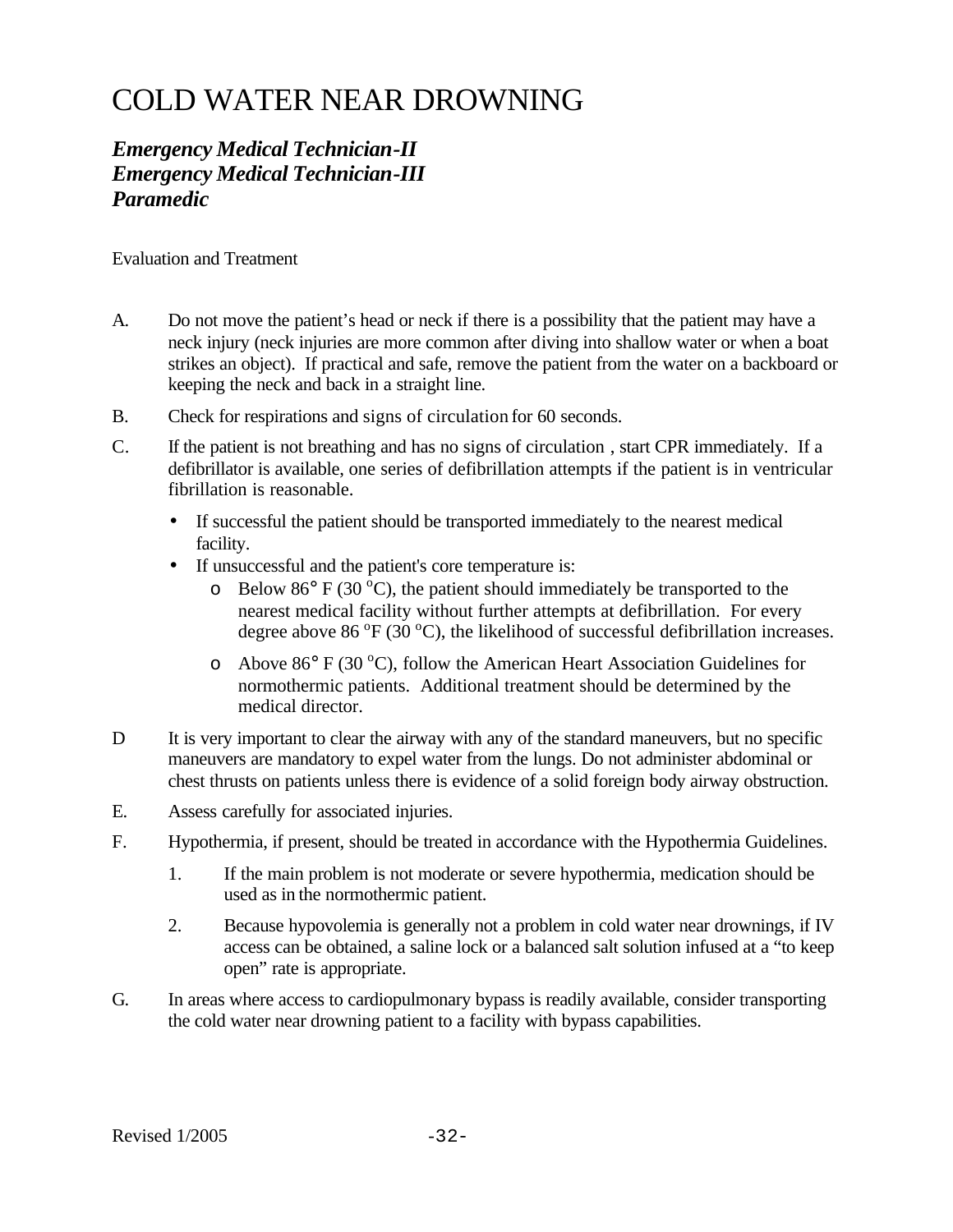### *SMALL/BUSH CLINIC*

- A. The extent of the evaluation and treatment in small/bush clinics is defined by the training of the personnel and the available equipment as outlined in these guidelines.
- B. It is very important to clear the airway with any of the standard maneuvers, but no specific maneuvers are mandatory to expel water from the lungs. Do not administer abdominal or chest thrusts on patients unless there is evidence of a solid foreign body airway obstruction.
- C. Check for respiration and signs of circulation for up to 60 seconds.
- D. If the patient is not breathing and has no signs of circulation , start CPR immediately. If a defibrillator is available, one series of defibrillation attempts if the patient is in ventricular fibrillation is reasonable.
	- If successful the patient should be transported immediately to the nearest medical facility.
	- If unsuccessful and the patient's core temperature is:
		- o Below  $86^{\circ}$  F (30  $^{\circ}$ C), the patient should immediately be transported to the nearest medical facility without further attempts at defibrillation. For every degree above 86  $\rm{^{\circ}F}$  (30  $\rm{^{\circ}C}$ ), the likelihood of successful defibrillation increases.
		- o Above  $86^{\circ}$  F (30  $^{\circ}$ C), follow the American Heart Association Guidelines for normothermic patients. Additional treatment should be determined by the medical director.
- E. Assess carefully for associated injuries.
- F. Follow the Small/Bush Clinic section on Hypothermia on page 23 for additional therapy as needed, with the following exceptions.
	- 1. If the main problem is not moderate or severe hypothermia, medication should be used as in the normothermic patient.
	- 2. Because hypovolemia is generally not a problem in cold water near drownings, a balanced salt solution should be infused at a 'to keep open' rate.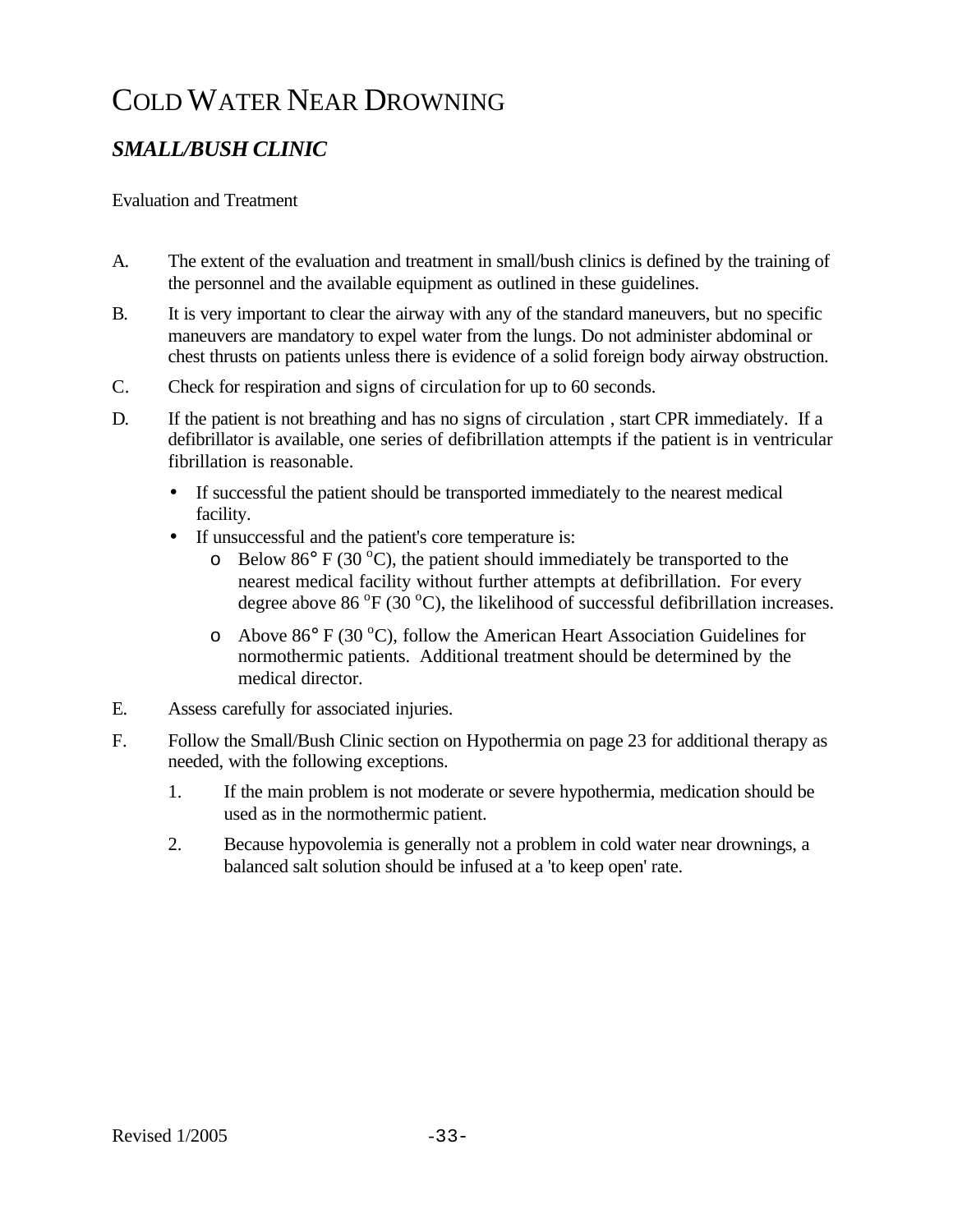#### *Hospital*

#### A. Evaluation

The evaluation of the cold water near drowning patient is similar to that indicated in the Hospital section of the hypothermia guidelines. Core temperature should be monitored with an esophageal probe. The use of tests in the cold water near drowning patient differs from those used in a patient with hypothermia. The general approach includes:

- 1. Cardiorespiratory monitoring.
- 2. Saline lock.
- 3. Arterial blood gases.
- 4. Chest x-ray.
- 5. 12 lead electrocardiogram.
- 6. BMP, CBC, coagulation profile and CPK.
- B. Therapy
	- 1. Achieve spontaneous circulation as quickly as possible per ACLS guidelines.
	- 2. Cardiopulmonary bypass, **when available**, is an appropriate therapy when the patient has resistant hypoxemia and cannot be rewarmed.
	- 3. Rewarming. Active rewarming methods (warm air inhalation, external or internal heat sources) should be used as indicated by core (esophageal) temperature. Warming should cease when core temperature reaches  $32-33$  °C to maintain coldinduced brain protection in these patients.
	- 4. Pulmonary complications should be managed using positive pressure ventilation.
	- 5. Hematologic complications, including hemolysis and disseminated intravascular coagulation (DIC) should be treated in the usual manner.
	- 6. Renal insufficiency Treat renal insufficiency in the usual manner.
- C. Transferring the Near Drowning Patient to a Tertiary Care Facility
	- 1. First the patient should be stabilized at the nearest hospital with intubation as necessary, and mechanical ventilation.
	- 2. The general indications to transfer the patient from a small hospital to a tertiary care facility are lack of staff or equipment to continue caring for a critically ill patient.
	- 3. Specific indications for transfer:
		- a. No capability for arterial oxygen monitoring;
		- b. Deterioration of pulmonary status;
		- c. Renal insufficiency;
		- d. Hemolysis;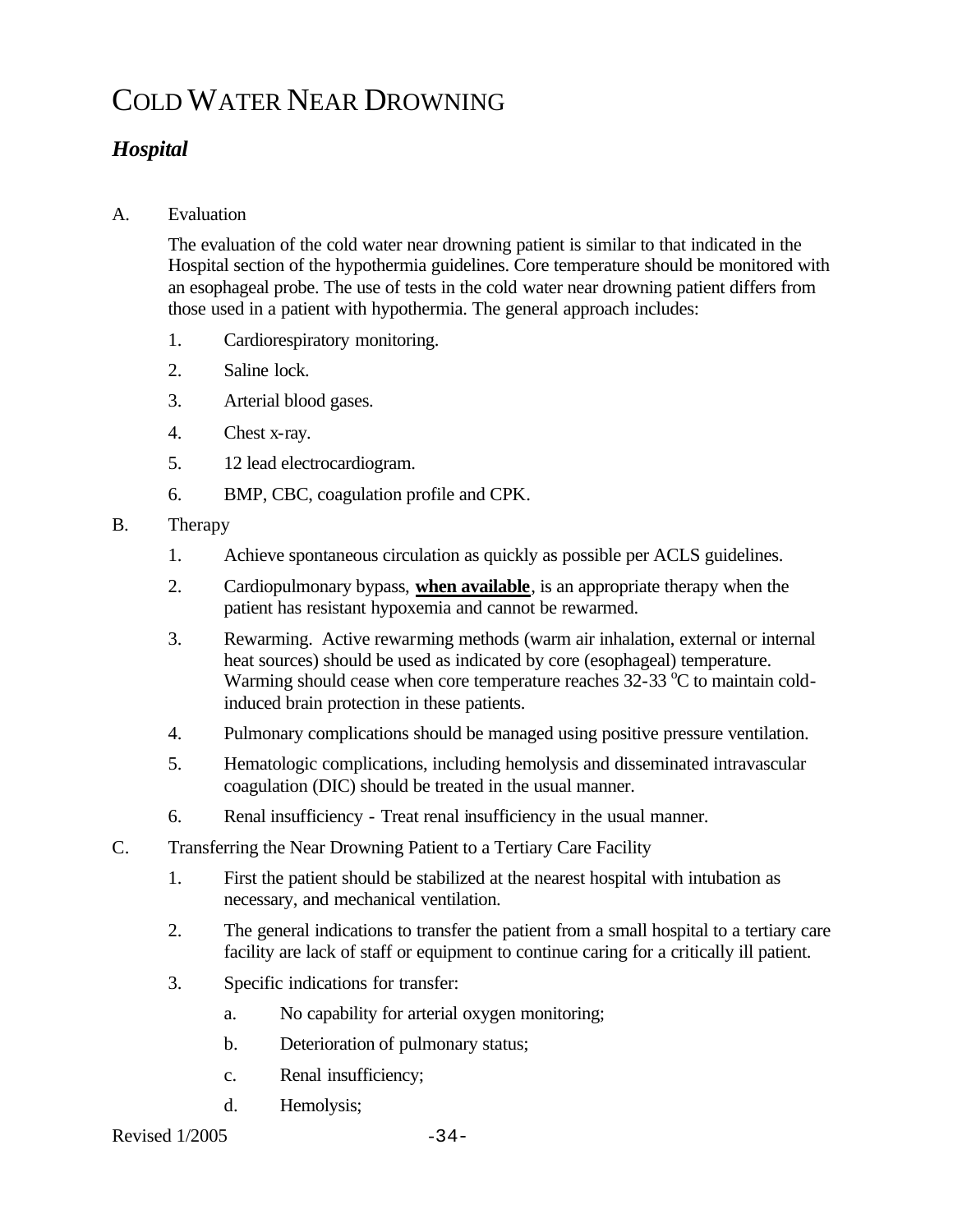- e. Profound neurological depression; and/or
- f. Significant associated trauma.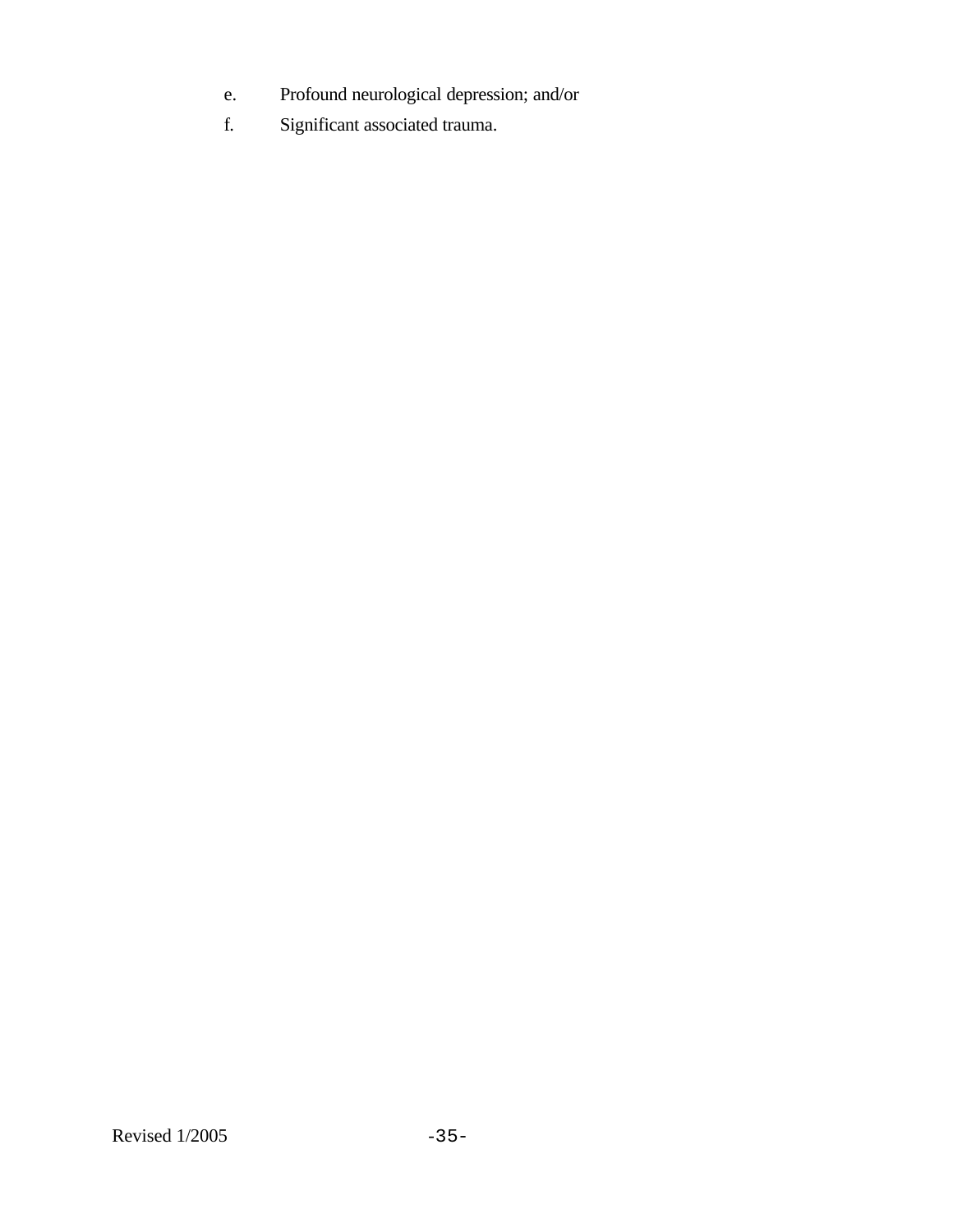### **FROSTBITE**

#### *Introduction*

Frostbite is the freezing of tissue and may involve only superficial tissues or may extend to the bone. The onset and severity of frostbite may be affected by air temperature, wind speed, duration of exposure, amount of exposed area, and predisposing conditions such as:

- Poor or inadequate insulation from the cold or wind;
- Immersion:
- Altitude:
- Impaired circulation from tight clothing or shoes;
- Fatigue;
- Injuries;
- Circulatory disease;
- Poor nutrition:
- Dehydration;
- Hypothermia;
- Alcohol or drug use; and
- Use of tobacco products.

Damage to the frostbitten tissues is caused by crystallization of water within the tissues, typically between the cells, and by resulting changes in electrolyte concentration within the cells. Damage occurs during the freezing process. Further damage occurs during reperfusion of frostbitten tissue.

Frostbite is frequently seen in Alaska, although, in most circumstances, the frostbite is superficial and treated by the patient at home. Occasionally, it is severe enough to warrant transport to a medical facility for evaluation and treatment. Seldom will it be necessary for emergency medical personnel to perform in-field rewarming for deep frostbite. It may, however, be necessary to treat patients with superficial frostbite who have sustained other injuries, (e.g. a motor vehicle crash patient who has been exposed to sub-zero temperatures while awaiting the arrival of rescue and medical personnel).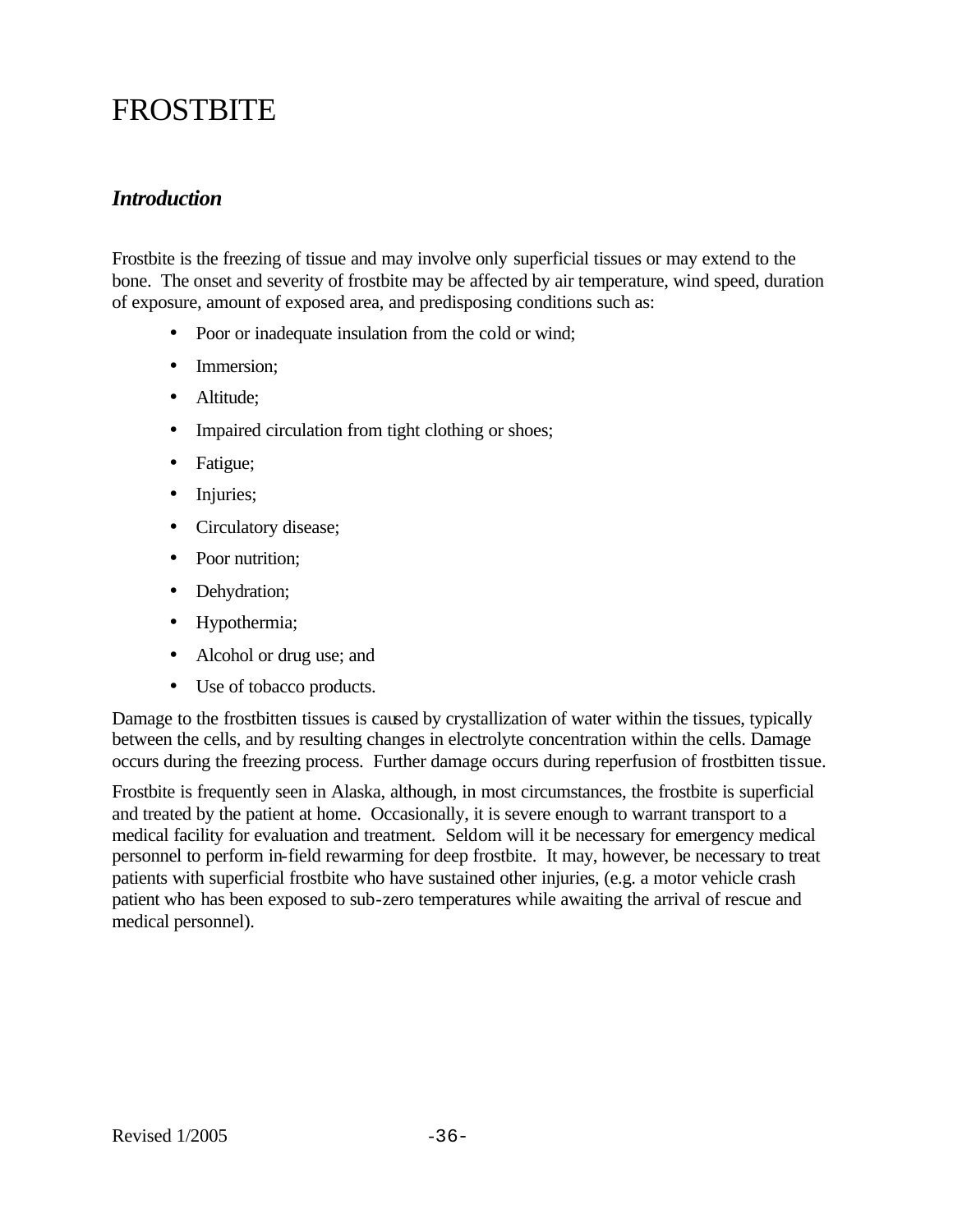### **FROSTBITE**

#### *General Points*

- A. Hypothermia and other life threatening conditions may be present in the patient with frostbite and must be evaluated and treated immediately.
- B. When caring for a patient in extremely cold temperatures, take great care to prevent hypothermia. Protect tissues from becoming frostbitten, and already frostbitten tissues from worsening.
- C. If the decision has been made not to rewarm frostbitten tissue in the field, it should be protected, during transport, from additional injury and temperature changes.
- D. **Superficial frostbite** affects the dermis and shallow subcutaneous layers of the part exposed, and is recognized by white or gray colored patches. The affected skin feels firm, but not hard. The skin initially turns red and, once frostbitten, is not painful. No deep tissue loss will occur when treated with rapid rewarming.
- E. **Deep frostbite** affects the dermal and subdermal layers and may involve an entire digit or body part. The skin feels hard and cold and the affected tissue is white or gray. A pulse cannot be felt in the deeply frostbitten tissue and skin will not rebound when pressed.
- F. Large blisters on the frostbitten area indicate that deep frostbite has partially or totally thawed.
- G. Treatment of deep frostbite may be painful and is best accomplished in a medical facility. Before electing to rewarm frostbitten tissue in the field, advice should be sought by radio or telephone, if possible, from a physician who is knowledgeable about field treatment of frostbite.

**If transport time will be short (1-2 hours at most)**, the risks posed by improper rewarming or refreezing outweigh the risks of delaying treatment for deep frostbite.

**If transport will be prolonged (more than 1-2 hours)**, frostbite will often thaw spontaneously. It is more important to prevent hypothermia than to rewarm frostbite rapidly in warm water. This does not mean that a frostbitten extremity should be kept in the cold to prevent spontaneous rewarming. Anticipate that frostbitten areas will rewarm as a consequence of keeping the patient warm and protect them from refreezing at all costs.

- H. Tissue which is thawed and then refrozen almost always dies. Consequently, the decision to thaw the frostbitten tissue in the field commits the provider to a course of action which may involve pain control, maintaining warm water baths at a constant temperature, and protecting the tissue from further injury during rewarming and eventual transport. Once an extremity is rewarmed in the field, it should not be used for ambulation.
- I. In most cases, the patient should be transported as promptly as circumstances allow. When frostbite is mild and is not complicated by other injuries, and there are resources available to care for the patient without transport, it may be appropriate not to transport the patient to a medical facility. This should only be done in consultation with a physician who is knowledgeable about the treatment of frostbite. The decision not to transport should be carefully documented by the prehospital provider, as with any such decision.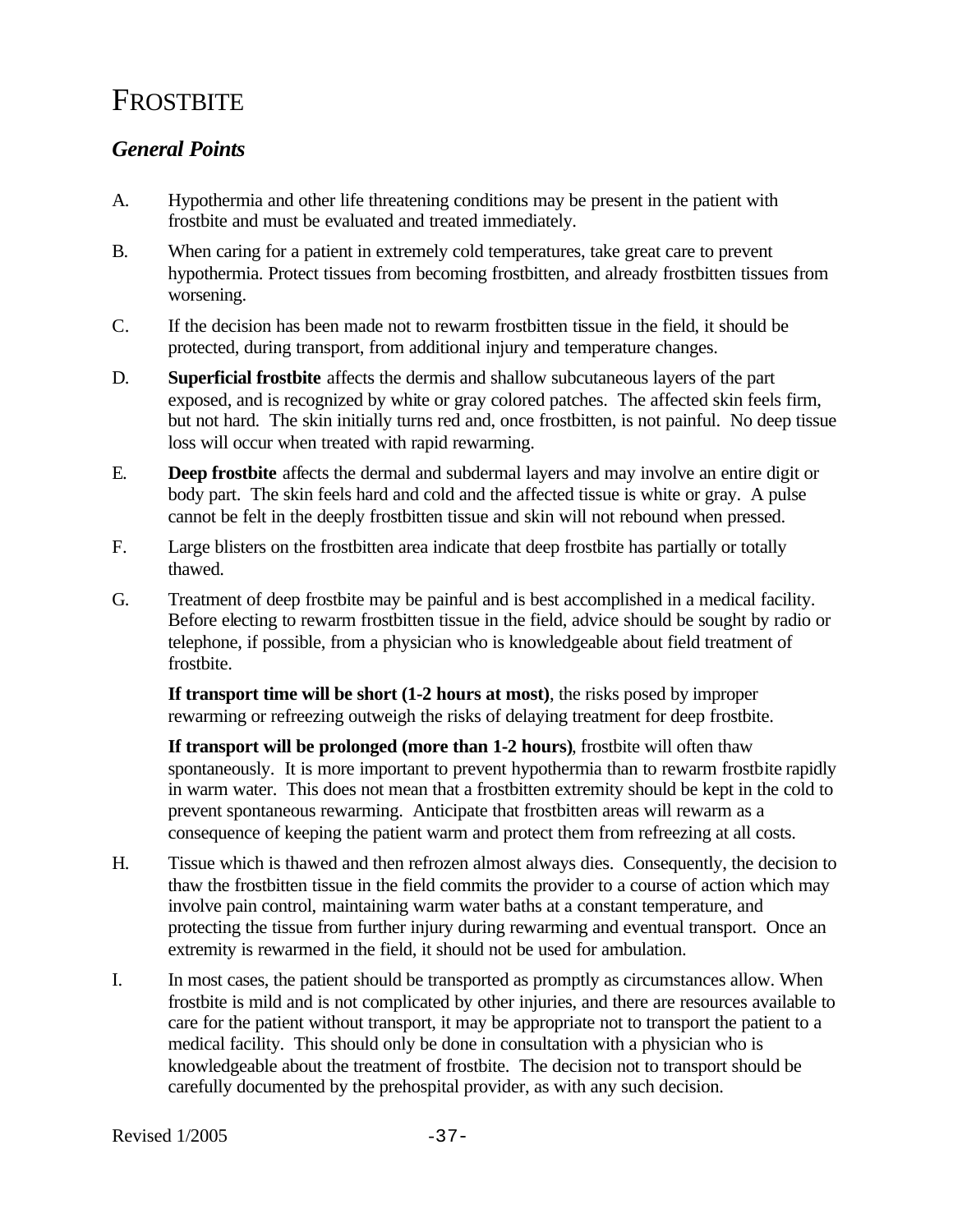#### J. Cautions:

- 1. do not rub the frozen part;
- 2. do not allow the patient to have alcohol or tobacco;
- 3. do not apply ice or snow;
- 4. do not attempt to thaw the frostbitten part in cold water;
- 5. do not attempt to thaw the frostbitten part with high temperatures such as those generated by stoves, exhaust, etc.; and
- 6. do not break blisters which may form.
- K. Frostbitten tissues should be handled extremely gently before, during, and after rewarming.
- L. When moving patients with frostbite by helicopter, care must be taken to protect the patient from additional exposure to cold due to the increased windchill caused by rotorwash. Rotorwash can be minimized if the helicopter shuts down while loading and unloading. If this is unsafe from an aviation standpoint, the patient must be packaged carefully to avoid any additional loss of heat or skin exposure that can cause or worsen frostbite and hypothermia.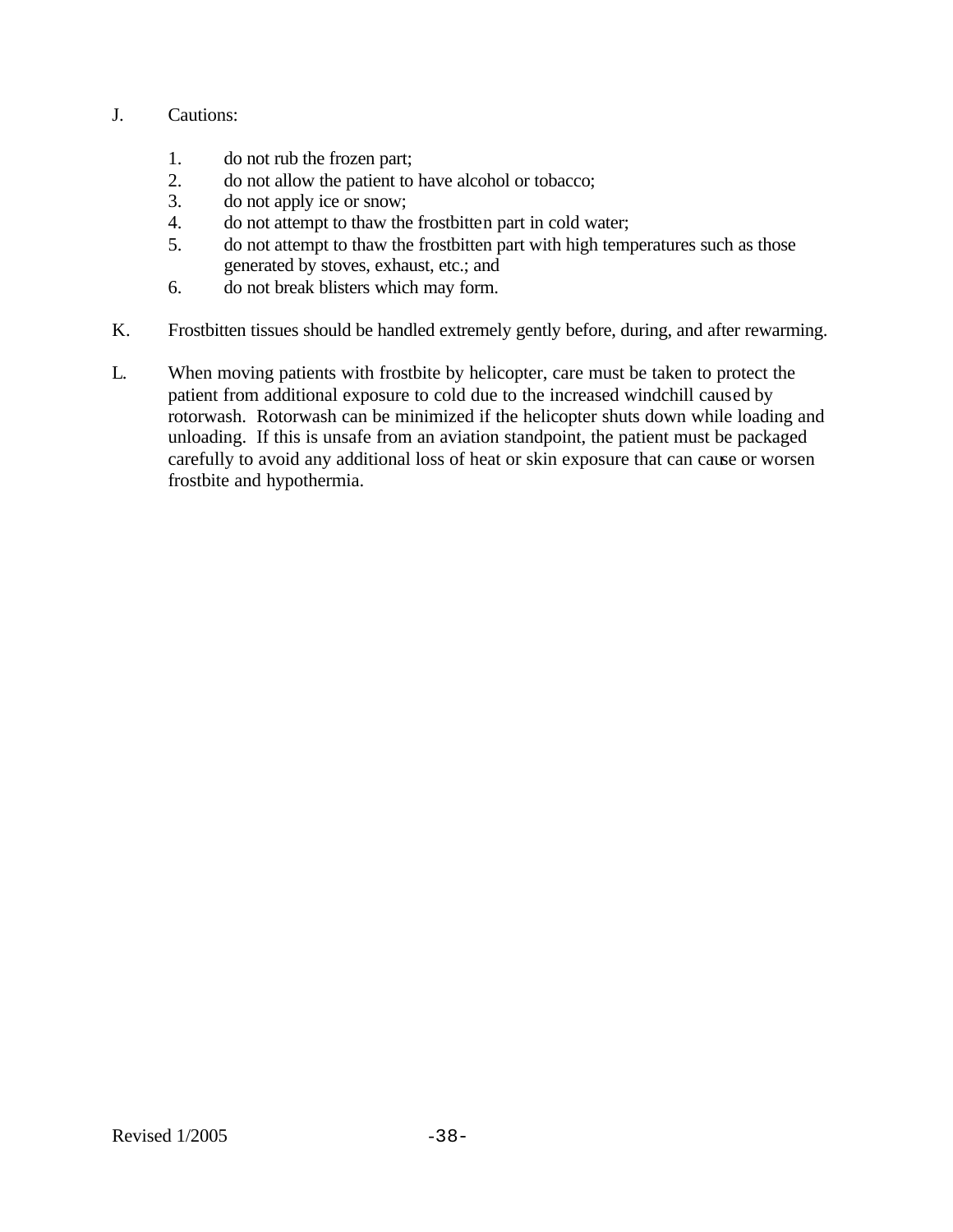### **FROSTBITE**

#### *First Responder/Emergency Medical Technician-I, II, III/Paramedic Small/Bush Clinic*

Evaluation and Treatment

- A. Anticipate, assess and treat the patient for hypothermia, if present.
- B. Assess the frostbitten area carefully since the loss of sensation may cause the patient to be unaware of soft tissue injuries in that area.
- C. Obtain a complete set of vital signs and the patient's temperature.
- D. Remove jewelry and clothing, if present, from the affected area.
- E. Obtain a patient history, including the date of the patient's last tetanus immunization.
- F. If there is frostbite distal to a fracture, attempt to align the limb unless there is resistance. Splint the fracture in a manner which does not compromise distal circulation.
- G. Determine whether rewarming the frostbitten tissue can be accomplished in a medical facility. If it can, transport the patient while protecting the tissue from further injury from cold or impacts.
- H. If the decision is made to rewarm frostbitten tissue in the field, you should prepare a warm water bath in a container large enough to accommodate the frostbitten tissues without them touching the sides or bottom of the container. The temperature of the water bath should be 99° - 102 °F (37-39 °C).<sup>7</sup>

Generally patients with frostbite do not require opiates for pain relief; they occasionally need non-opiate pain medication or anxiolytics. If possible, consult a physician regarding the administration of oral analgesics, such as acetaminophen, ibuprofen or aspirin. Aspirin or ibuprofen may help improve outcomes by blocking the arachadonic acid pathway.

Immersion injury or frostbite with other associated injuries may produce significant edema and high pain levels. These patients may need opiate pain medications for initial treatment. In this case, advanced life support personnel should administer morphine or other analgesics in accordance with physician signed standing orders or on-line medical control.

- I. A source of additional warm water must be available.
- J. Water should be maintained at approximately at 99-102  $\degree$ F (37-39  $\degree$ C) and gently circulated around the frostbitten tissue until the distal tip of the frostbitten part becomes flushed.
- K. Pain after rewarming usually indicates that viable tissue has been successfully rewarmed.
- L. After rewarming, let the frostbitten tissues dry in the warm air. Do **not** towel dry.
- M. After thawing, tissues that were deeply frostbitten may develop blisters or appear cyanotic. Blisters should not be broken and must be protected from injury.

i

 $<sup>7</sup>$  Please note that the new temperatures are lower than previously recommended, this decreases pain for the patient,</sup> while only slightly slowing rewarming.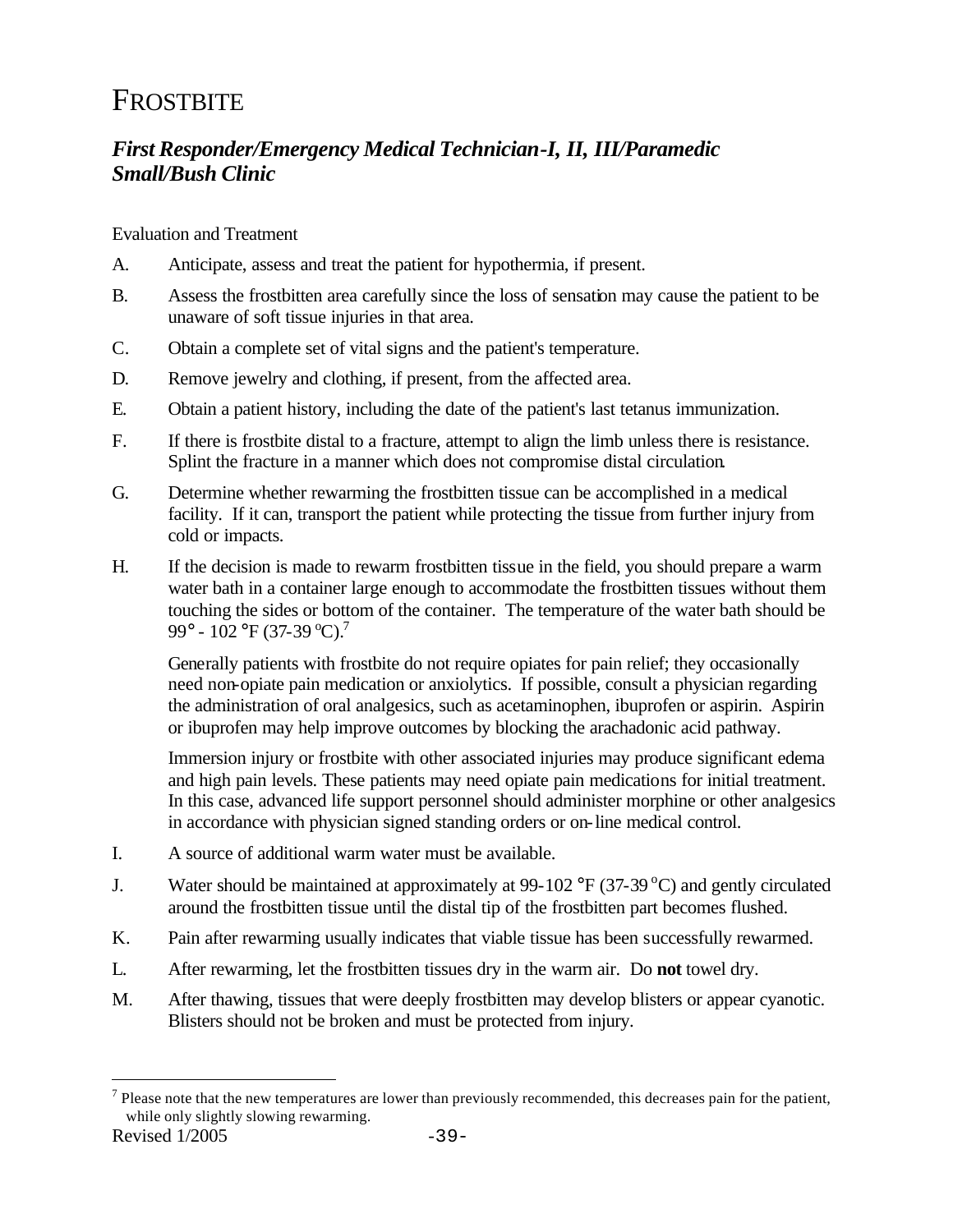- N. Pad between affected digits and bandage affected tissues loosely with a soft, sterile dressing. Avoid putting undue pressure on the affected parts.
- O. Rewarmed extremities should be kept at a level above the heart, if possible.
- P. Protect the rewarmed area from refreezing and other trauma during transport. A frame around the frostbitten area should be constructed to prevent blankets from pressing directly on the injured area.
- Q. Do not allow an individual who has frostbitten feet to walk except when the life of the patient or rescuer is in danger. Once frostbitten feet are rewarmed, the patient becomes nonambulatory.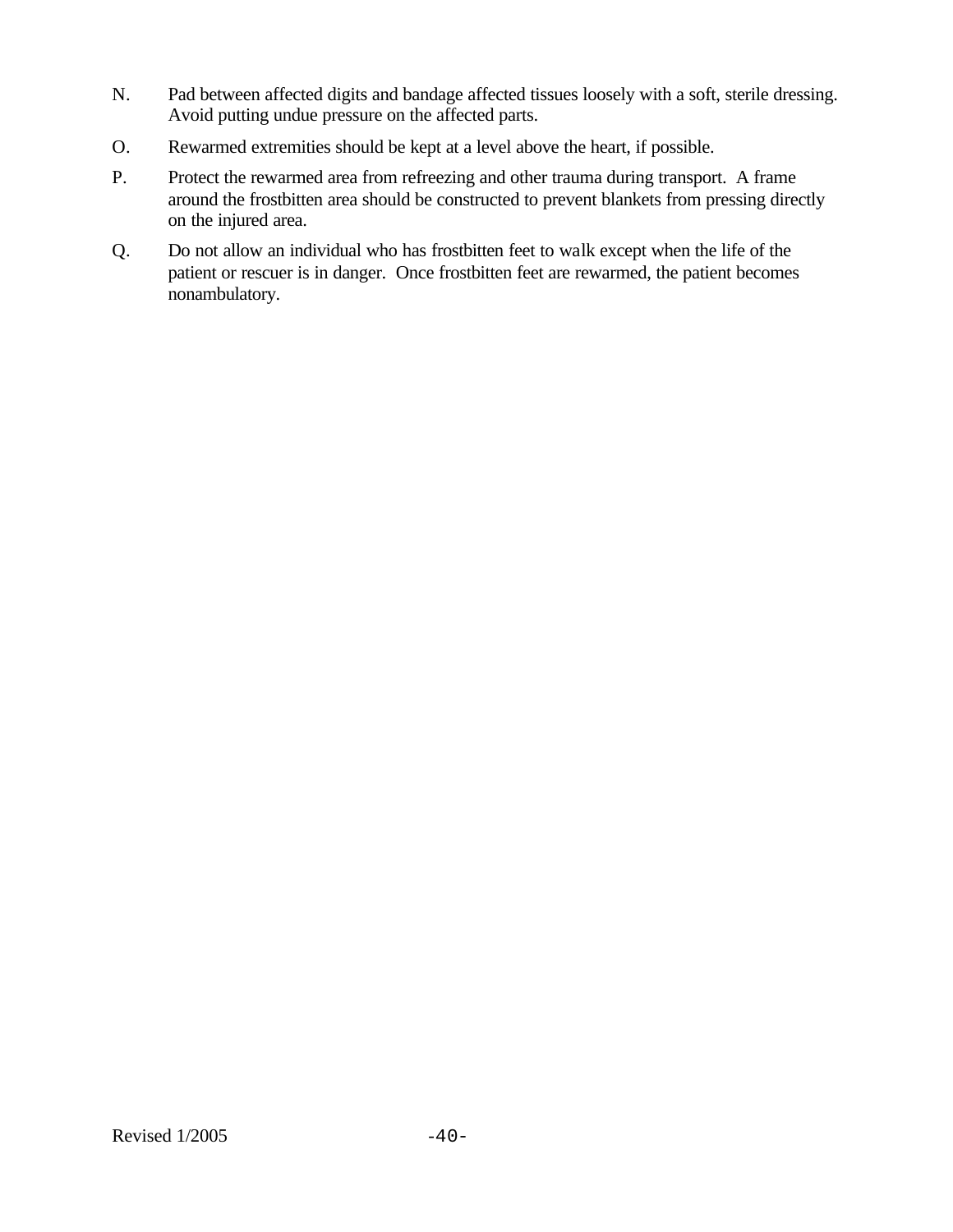### **FROSTBITE**

### *Hospital*

The following section covers general points and gives an overview of hospital treatment for frostbite. This section is not intended to give complete information. Medical care providers who are not experienced in the management of frostbite should consult a physician who regularly manages frostbite and should consider transfer of the patient to a facility experienced in the care of frostbite after the patient has been stabilized, if possible.

Evaluation and Treatment

- A. Anticipate hypothermia. Assess and treat accordingly. Treat moderate to severe hypothermia before treating the frostbitten areas, but don't take so long that the extremities thaw spontaneously. It may be possible to thaw the extremities and treat hypothermia simultaneously, by combining peritoneal dialysis with rapid rewarming in a tub.
- B. Assess frostbitten areas carefully, since the loss of sensation may cause the patient to be unaware of soft tissue injuries in that area.
- C. Obtain a complete set of vital signs and the patient's temperature.
- D. Obtain a patient history, including the date of the patient's last tetanus immunization if possible. Give anti-tetanus therapy when indicated.
- E. Remove jewelry and clothing, if present, from the affected area.
- F. Give aspirin or ibuprofen.
- G. Water should be maintained at approximately 99-102 $\degree$ F (37-39 $\degree$ C) and gently circulated around the frostbitten tissue until the distal tip of the frostbitten part becomes flushed.<sup>8</sup>
- H. Pain after rewarming usually indicates that viable tissue has been successfully rewarmed.
- I. Pain relief:
	- Generally patients with frostbite do not require opiates for pain relief; they occasionally need anxiolytics or aspirin.
	- Sympathectomy has been performed in some patients. Patients who received sympathectomy have reported less pain, had a marked decrease in swelling, and tissue separation occurred earlier and was more distal. Treatment with this method is still controversial, and the results are variable.
	- Immersion injury, or frostbite with other associated injuries, may produce significant edema and high pain levels. These patients may need epidural blockade (occasionally for several days).
- J. After re-warming, let the frostbitten tissues dry in the warm air. Do **not** towel dry.
- K. After thawing, tissues that were deeply frostbitten may develop blisters or appear cyanotic.
- L. Do not allow an individual who has frostbitten feet to walk except when the life of the

i

Revised 1/2005 -41-8 Please note that the new temperatures are lower than previously recommended. This decreases pain for the patient, while only slightly slowing rewarming.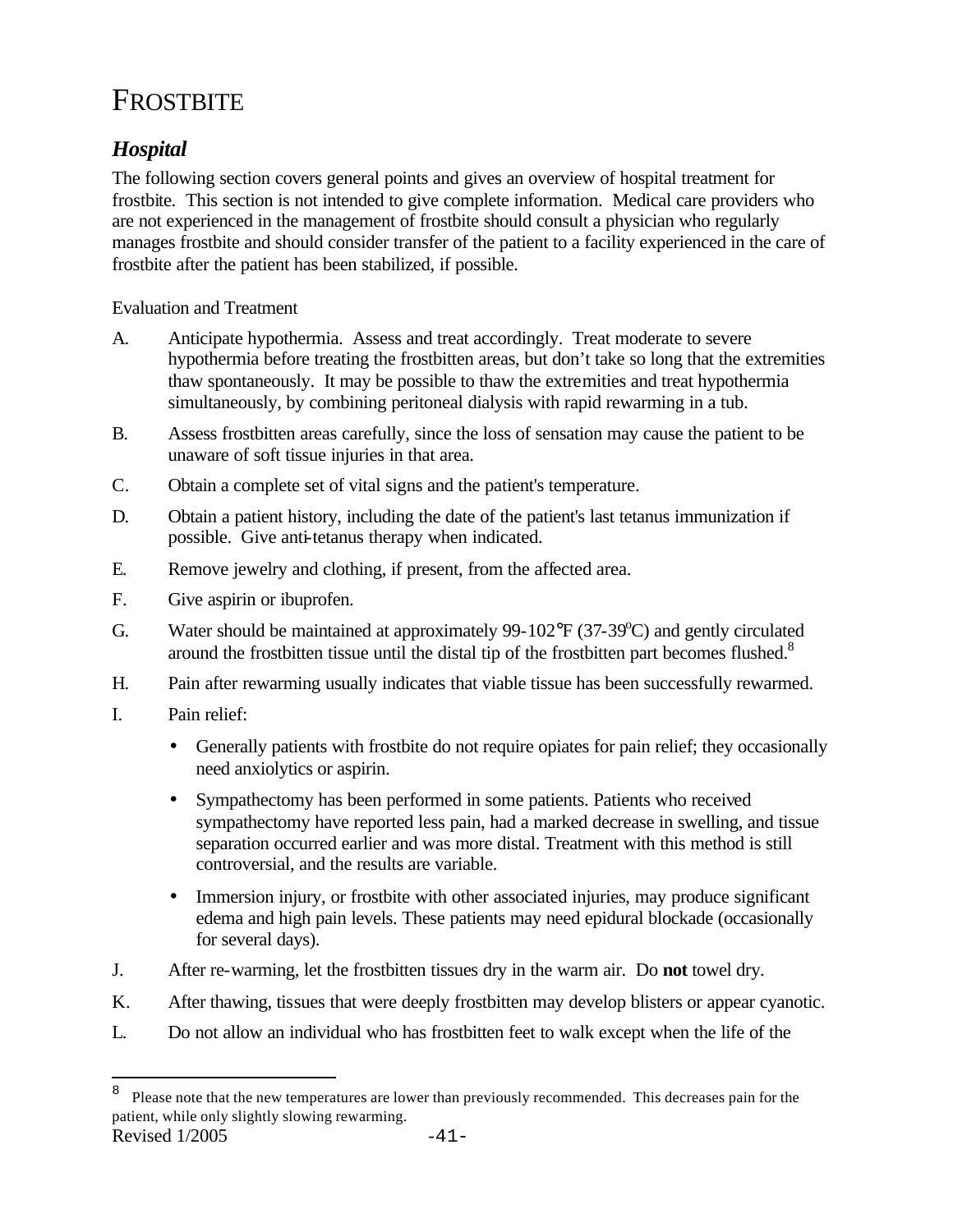patient or rescuer is in danger. Once frostbitten feet are rewarmed, the patient becomes nonambulatory.

- M. Wound Care:
	- After thawing, if the injury is deep, use sterile sheets with cradles over extremity to prevent additional trauma. Cotton pledgets between affected fingers/toes without excessive pressure on the digital vessels helps prevent decreased circulation.
	- The clinician must decide if the extremity should be elevated (e.g. hanging frostbitten arms in stockinette dressings) to reduce swelling or kept at the level of the heart to assist blood flow in the small arterioles. Avoid keeping the tissues in a dependent position. Examine the blood flow into the extremity at consistent intervals.
	- Blisters are generally left intact (usually sterile). Some experts aspirate small blisters that contain reddish or bluish material using sterile technique to remove toxins.
	- Treatment is open; no wet dressings, ointments, occlusive dressings etc. If the patient has severe pain, silver nitrate 0.5% can be used on the frostbitten area. If there are open wounds secondary to the freezing injury 1% silver sulfadizine cream may be used.
	- Whirlpool baths twice daily. The water temperature should be body temperature  $(98^{\circ}F /$  $37^{\circ}$ C) which allows the part to be cleansed and removes superficial bacteria without surgical debridement. Surgical soaps should be used in the baths (e.g. Betadine $^{\circledR}$ , etc.).
	- When an eschar (scab) forms (usually on day 10-14), it is split manually to relieve stiffness. Patients should perform bedside exercises of all small joints.
	- Delay debridement or amputations for at least 21 days, unless it is absolutely necessary. There is less tissue retraction after this time (Premature amputation may cause the loss of up to 3-5 cm)
	- Cover the wounds as soon as possible with split thickness (mesh) skin grafts
	- Antibiotics are not usually necessary unless deep infection is diagnosed.
	- Hyperbaric oxygen has not yet been shown to be beneficial in the final outcome of frostbite, but may hasten wound healing.
- M. If the lower extremity is frozen for a great length of time, the patient may develop a compartment syndrome, most commonly in the anterior tibial compartment and the foot. If compartment pressures are greater than 37-40 mm Hg, the skin may need to be split or the patient may require a fasciotomy. Delay in performing fasciotomies can be disastrous.
- N. Technetium99 studies can be useful to determine blood supply (Doppler ultrasound is not as useful).
- O. Smoking is discouraged as it causes small arterioles to constrict; alcohol is permitted.
- P. Biofeedback may increase hand and foot circulation.
- Q. Dibenzyline 10 mg once daily, which can be increased up to 20-60 mg, helps to treat vasospasm and is a very effective alpha-adrenergic blocking agent.
- R. TPA has not been found to be useful in these patients.
- S. If there are associated fractures and dislocations:

Revised 1/2005 -42-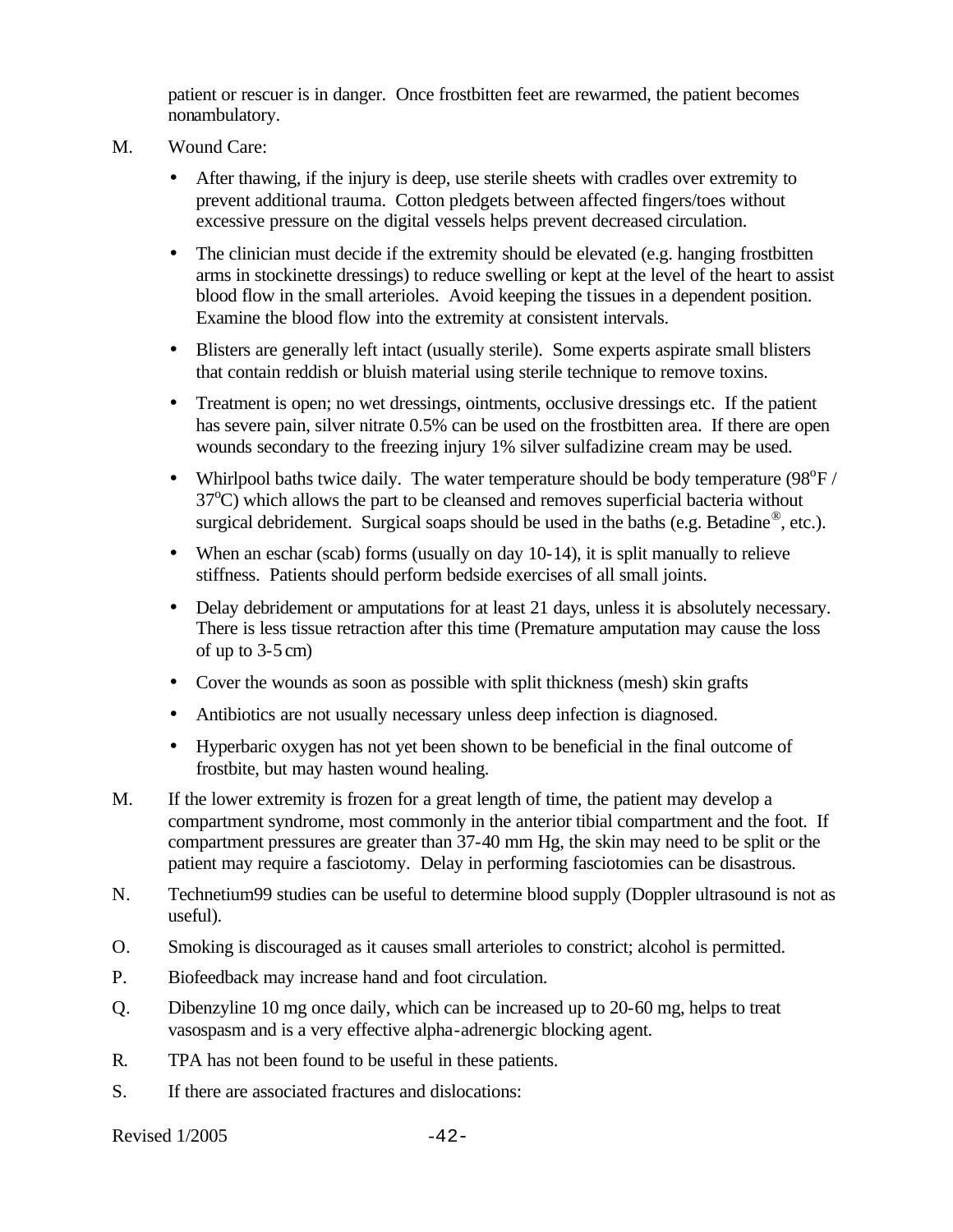- Reduce dislocations immediately after thawing.
- Treat fractures conservatively until thawed and placed in splint. Reduction or open reduction can be done afterwards. These injuries tend to do poorly as the vascular blood supply was embarrassed twice.
- T. Children's' cartilage is more susceptible to cold injury. This is especially true in the carpal and tarsal bones. This is due to the epiphyseal growth plates being still open. Injury may occur in a child at any age at which the cartilage still persists.
- U. If treatment has failed, and an amputation is needed, do modified guillotine amputations, even in the digits.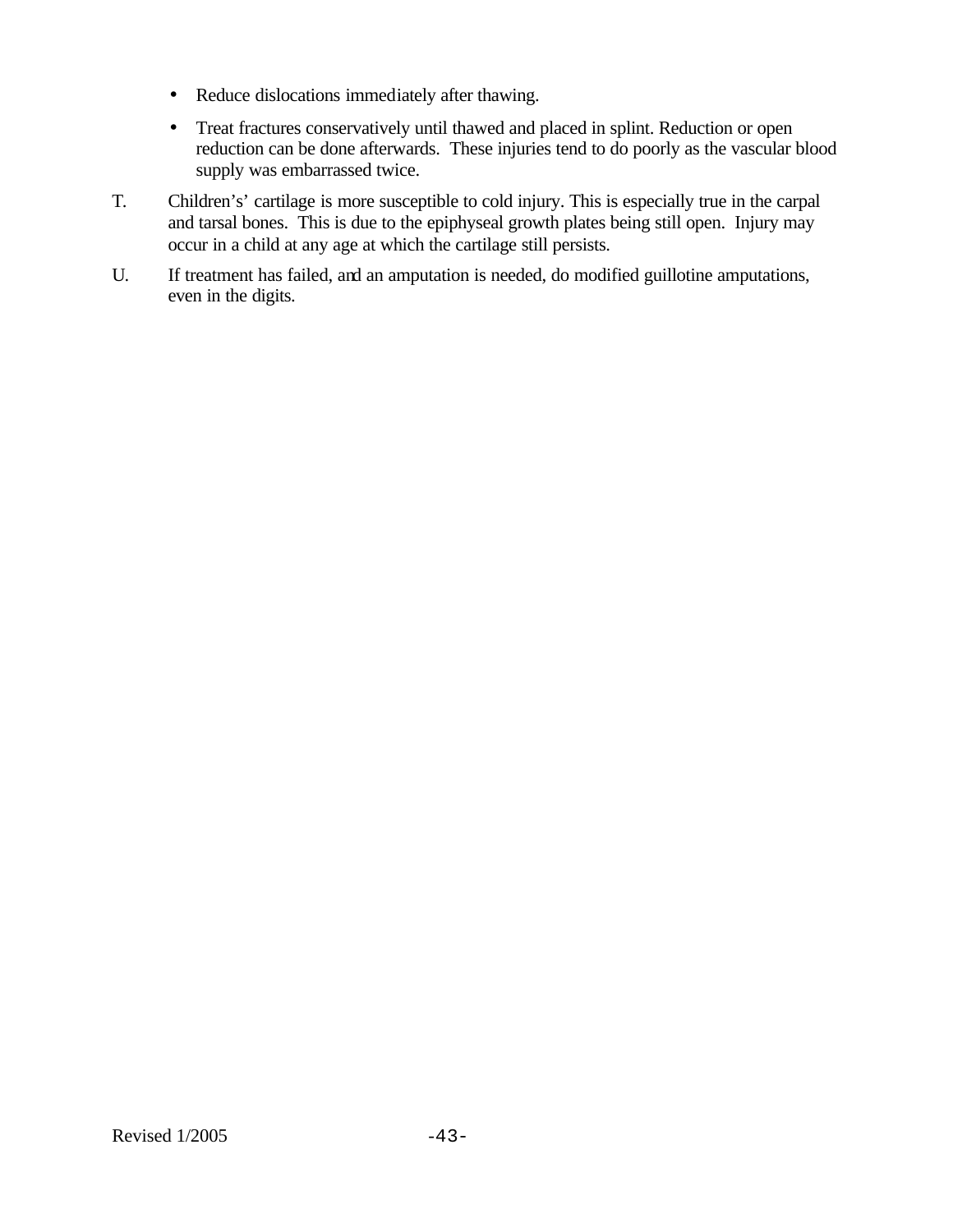#### ALOGORITHM FOR TREATMENT OF FROSTBITE The Alaskan Method



SOURCE: O' Malley J., Mills WJ., Kappes B., Sullivan S., Frostbite: General and Specific Treatment The Alaskan Method. Alaska Med. 1993, 35:1 (pull out)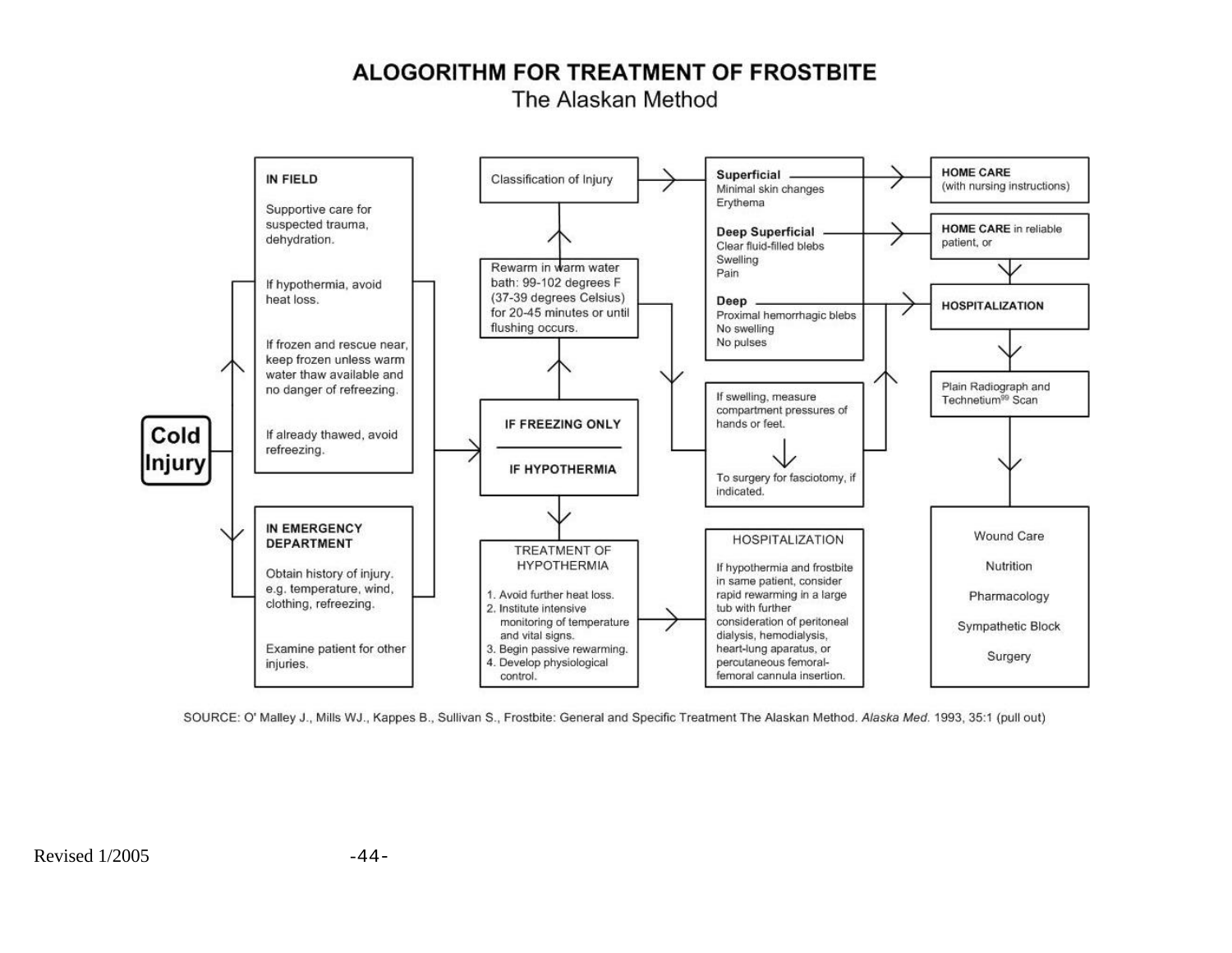#### *Introduction*

- A. Overall, 80% of avalanche deaths are caused by asphyxia, 10-15% by injuries and only 5% by hypothermia.
- B. In the most detailed avalanche burial study to date, with 422 victims, there was an overall survival of 43%.<sup>9</sup> The chance of survival was 92% if the victim was uncovered within 15 minutes of burial. However between 15-35 minutes after burial, survival dropped rapidly to only 30%. Between 35 and 90 minutes the slope of the survival curve became almost horizontal, but after 90 minutes it dropped again so that the survival rate was only 3% by 130 minutes.
- C. The initial survival of 92% in the first 15 minutes is higher than previously thought. Of the 123 victims extricated within 15 minutes, only 8 were dead, of whom only 2 had died of asphyxia. The remaining 6 died of fatal injuries. The rapid decline in survival over the next 20 minutes (15 to 35 minutes from the time of burial) reflects asphyxiation, mainly of victims without an air pocket. The horizontal slope of the survival curve between 35 and 90 minutes indicates the low risk of dying during this period for victims still alive, with an air pocket. The insulation provided by the snow prevents rapid development of hypothermia. The increased decline in survival after 90 minutes reflects victims starting to die because the air pocket is not open to the outside.
- D. In order to extricate a victim within the optimal 15 minute period after burial, the victim must be located and extricated by companions. It takes too much time to notify, mobilize, and bring trained avalanche rescuers to the scene. Backcountry travelers should know the techniques of avalanche search and rescue, should carry shovels, collapsible probes, and avalanche transceivers, and should know how to use them. They also should be taught the importance of an air pocket and how to create one if caught in an avalanche. However, since possession of this information and these skills may create a false sense of security, it is even more important to be able to recognize and avoid dangerous avalanche terrain and conditions.

<sup>&</sup>lt;sup>9</sup><br><sup>9</sup> Falk, M., Brugger, H., Adler-Kastner, L. (1994) Avalanche survival chances. Nature 368:21.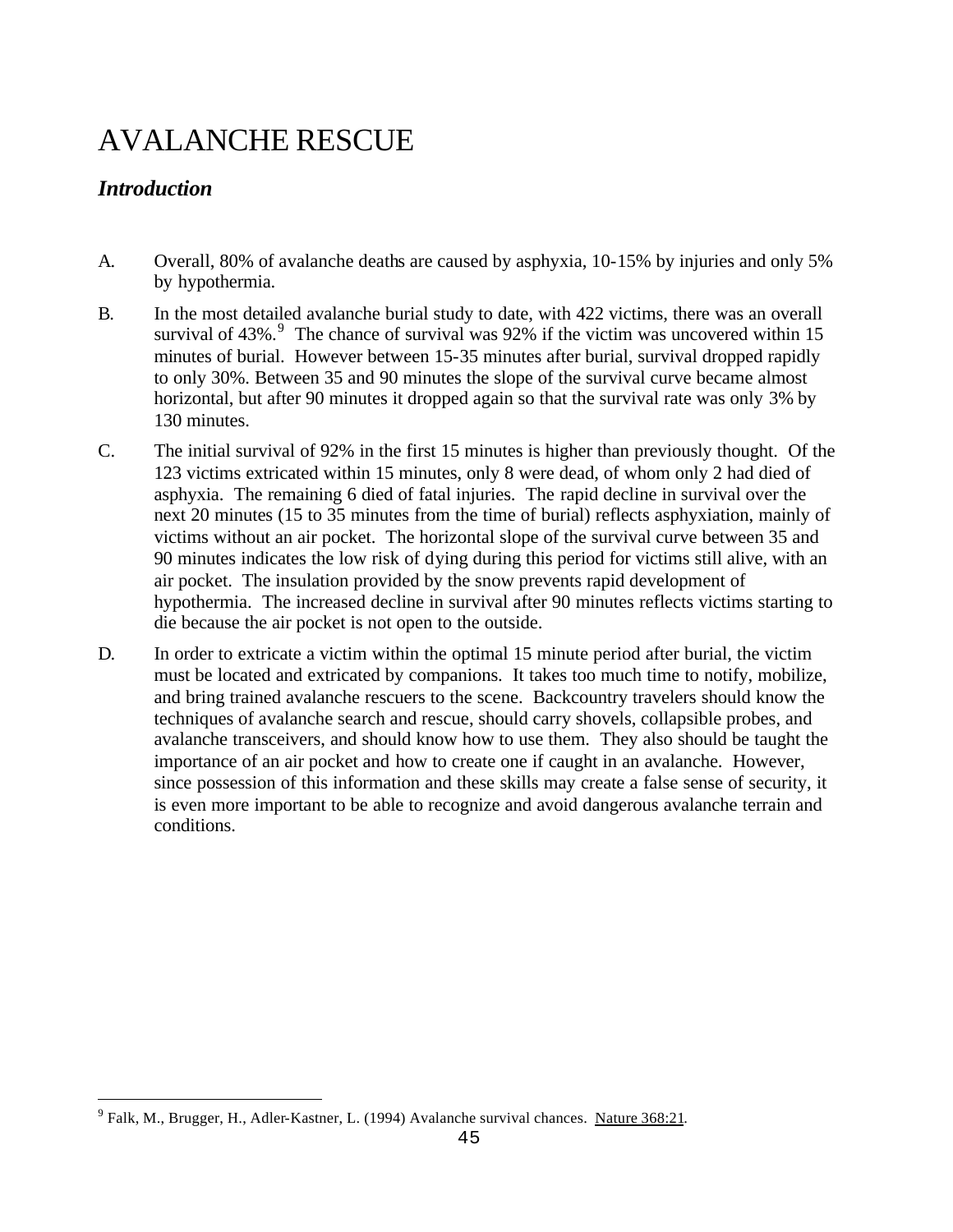#### *General Points*

- A. An avalanche incident is a medical emergency. Because of the high survival in people extricated within 15 minutes, and the rapid decline in survival over the next 20 minutes, the victim must be located and extricated by companions. People on site should start a quick search for victims as soon as the area is safe. Search for 15 minutes before sending someone for help. However, if a radio or cell phone is readily available, the call for help can be made as soon as is practical.
- B. Try to transport medical personnel and search dogs with handlers to the scene as quickly as possible, especially if it has been less than 90 minutes from the time of the ava lanche. However, scene safety is the first consideration. An experienced avalanche safety person must secure the scene before other rescuers can begin on-site operations.
- C. Victims buried for less than 35 minutes should be extricated as rapidly as possible. If the person is in critical condition it is either because of acute asphyxia or trauma. After a complete burial (head and trunk buried), the person should be transported to a hospital and admitted for observation.
- D. Victims buried for more than 35 minutes may be hypothermic. They should be extricated as gently as possible.
- E. An air pocket is necessary for survival. Rescuers should look for an air pocket, which is ANY opening around the mouth or nose. There is no air pocket when both the mouth and nose are completely blocked.
- F. Treatment of patients in asystole depends upon estimated duration of burial, core temperature and presence of an air pocket.

Patients who have been buried for less than 35 minutes are presumed not to be hypothermic. If they are pulseless it is due to asphyxia or to trauma. CPR should be performed for 30 minutes.

Patients buried for more than 35 minutes are presumed to be hypothermic. If there was no air pocket, CPR should not be performed. If an air pocket was present or uncertain (possibly present), the decision to perform CPR is made in accordance with hypothermia guidelines. If core temperature can be measured and it is greater than 90  $\rm{^{\circ}F}$  (32  $\rm{^{\circ}C}$ ), standard ACLS protocols are followed.

- G. Hypothermia should be treated according to the hypothermia guidelines.
- H. Trauma should be treated according to trauma guidelines.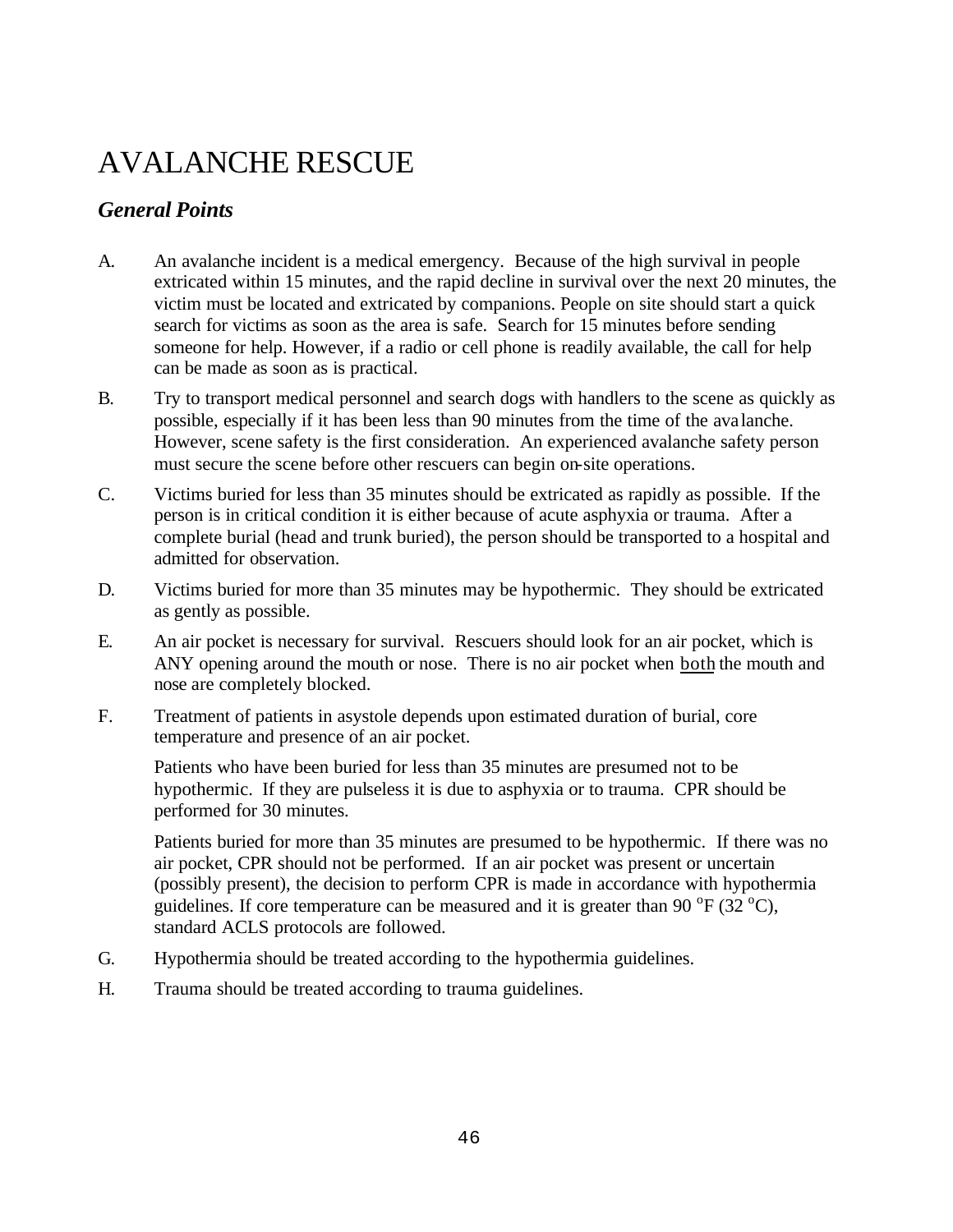#### *General Public*

- A. Prevention is the most effective measure to increase avalanche survival.
- B. If someone is caught in an avalanche the best means of increasing survival is rescue by other members of the party. Every member of the party should have a shovel, a collapsible probe, and an avalanche beacon and should be trained in the use of the beacon.
- C. If a patient is not breathing and has no signs of circulation (after a check for 60 seconds) and burial time is known or unknown and estimated to be less than 35 minutes, perform CPR for 30 minutes
- D. If a patient is not breathing and has no signs of circulation (after a check for 60 seconds) and burial time is known to be more than 35 minutes, or unknown and estimated to be more than 35 minutes and if an air pocket is present or uncertain, perform CPR. If there is no air pocket – do not perform CPR.
- E. Assess carefully for associated injuries. Follow the Trauma Guidelines.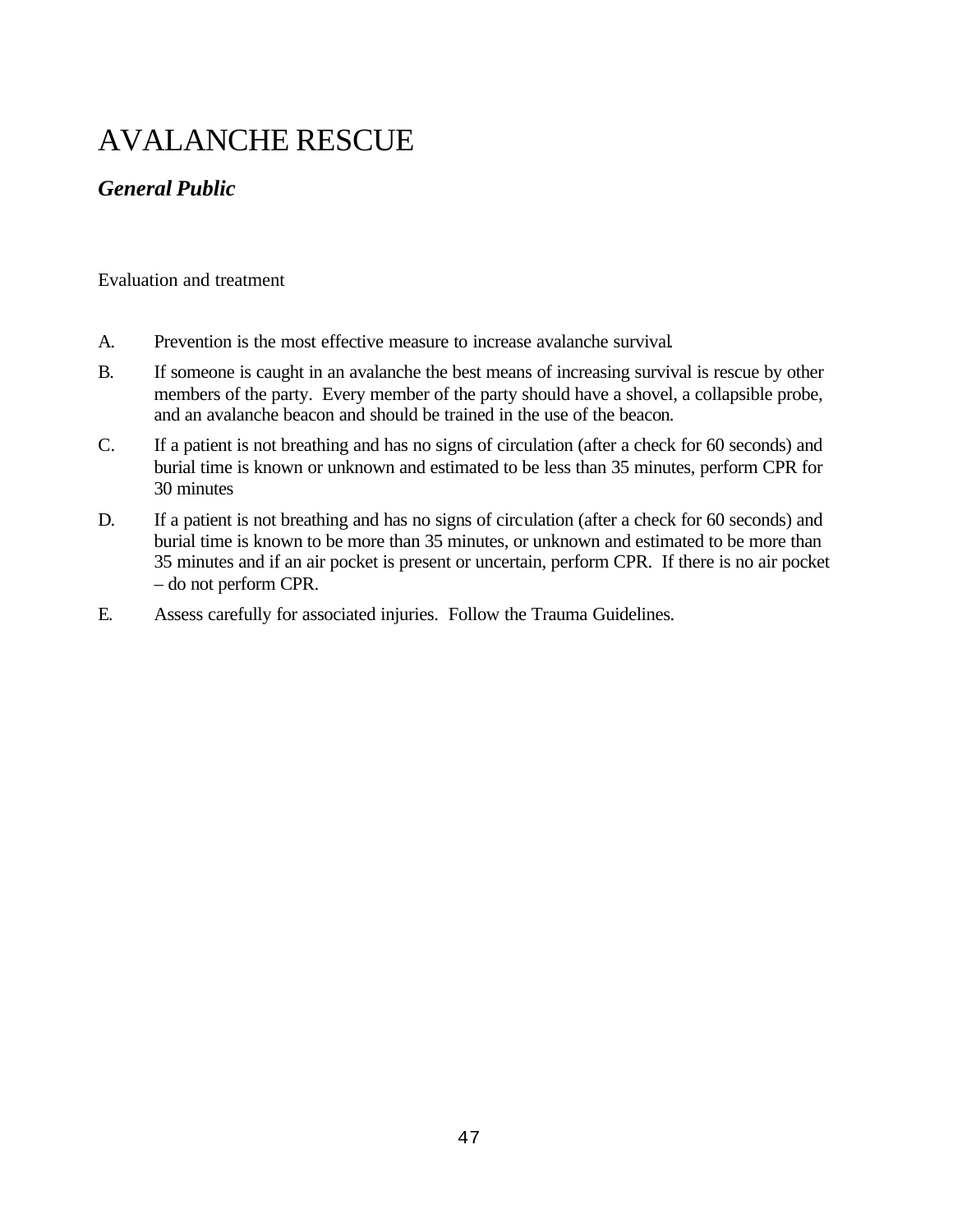#### *First Responder/Emergency Medical Technician-I*

- A. Prevention is the most effective measure to increase avalanche survival.
- B. If someone is caught in an avalanche the best means of increasing survival is rescue by other members of the party. Every member of the party should have a shovel, a collapsible probe, and an avalanche beacon and should be trained in the use of the beacon.
- C. If a patient is not breathing and has no signs of circulation (after a check for 60 seconds) and burial time is known or unknown and estimated to be less than 35 minutes, perform CPR for 30 minutes. If an AED is available, use the American Heart Association Guidelines for normothermic patients.
- D. If a patient is not breathing and has no signs of circulation (after a check for 60 seconds) and burial time is known to be more than 35 minutes, or unknown and estimated to be more than 35 minutes:
	- If there is no air pocket  $-$  do not perform CPR.
	- If an air pocket is present or uncertain, perform CPR. If an AED is available, one series of defibrillation attempts if the patient is in ventricular fibrillation is reasonable. If successful, the patient should be transported immediately to the nearest medical facility. If unsuccessful, and the patient's core temperature is below  $86\text{ °F}$  (30 °C), the patient should immediately be transported to the nearest medical facility without further attempts at defibrillation. For every degree above 86  $\rm{^oF}$  (30  $\rm{^oC}$ ), the likelihood of successful defibrillation increases. If the temperature is above 86  $\rm{^oF}$  (30  $\rm{^oC}$ ), use the American Heart Association Guidelines for normothermic patients. Additional treatment should be determined by the medical director.
- E. Assess carefully for associated injuries. Follow the Trauma Guidelines
- F. Hypothermia, if present, should be treated according to the section on Hypothermia for the EMT-I.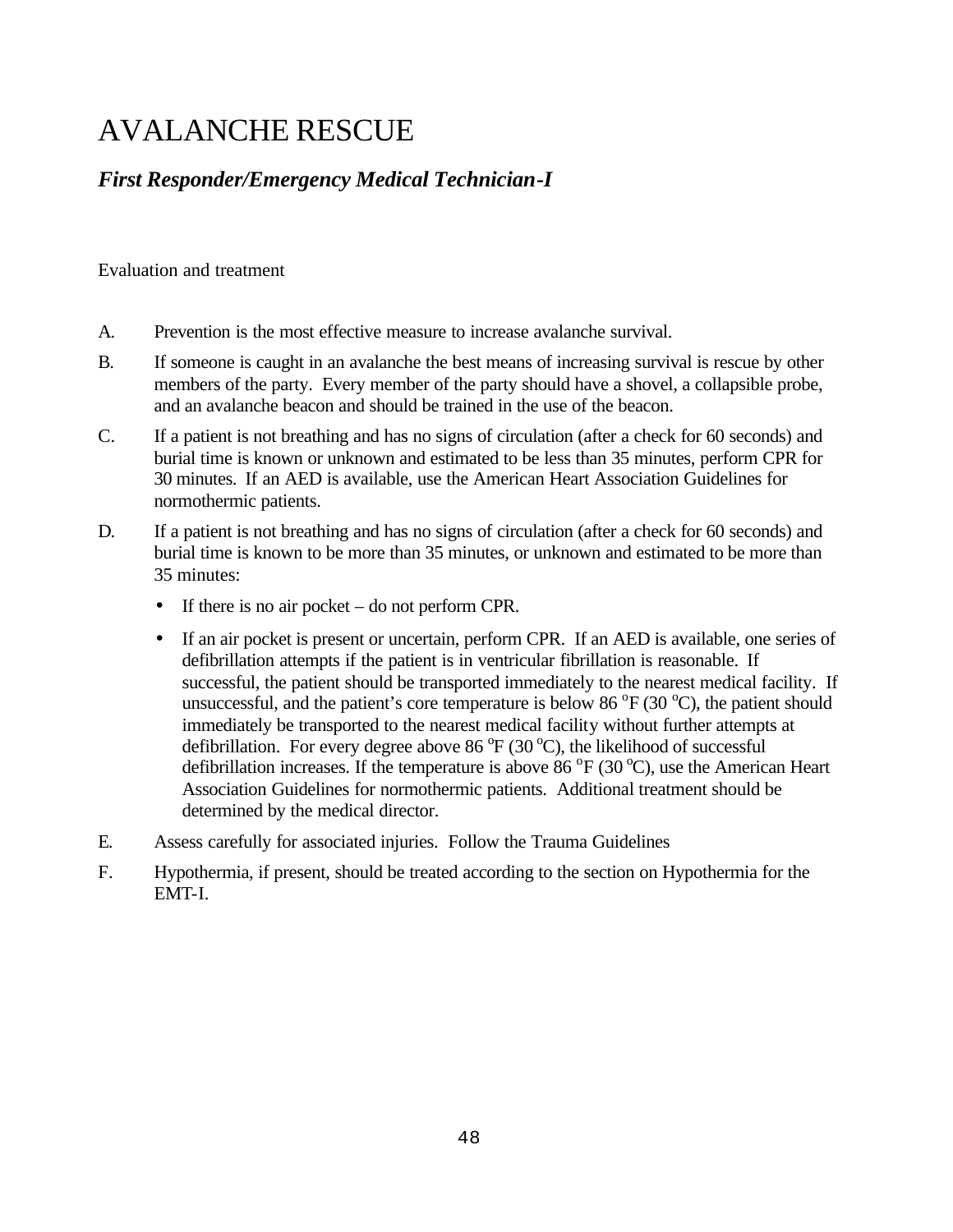#### *Emergency Medical Technician-II; Emergency Medical Technician-III; Paramedic*

- A. Prevention is the most effective measure to increase avalanche survival.
- B. If someone is caught in an avalanche the best means of increasing survival is rescue by other members of the party. Every member of the party should have a shovel, a collapsible probe, and an avalanche beacon and should be trained in the use of the beacon.
- C. If a patient is not breathing and has no signs of circulation (after a check for 60 seconds) and burial time is known or unknown and estimated to be less than 35 minutes, perform CPR for 30 minutes. If an AED or monitor/defibrillator is available, use the American Heart Association Guidelines for normothermic patients.
- D. If a patient is not breathing and has no signs of circulation (after a check for 60 seconds) and burial time is known to be more than 35 minutes, or unknown and estimated to be more than 35 minutes:
	- If there is no air pocket do not perform CPR.
	- If an air pocket is present or uncertain, perform CPR. If an AED or monitor/defibrillator is available, one series of defibrillation attempts if the patient is in ventricular fibrillation is reasonable. If successful, the patient should be transported immediately to the nearest medical facility. If unsuccessful, and the patient's core temperature is below 86 $\mathrm{^{\circ}F}$  (30  $\rm{^{\circ}C}$ ), the patient should immediately be transported to the nearest medical facility without further attempts at defibrillation. For every degree above 86  $\rm{^oF}$  (30  $\rm{^oC}$ ), the likelihood of successful defibrillation increases. If the temperature is above 86  $\rm{^oF}$  (30  $\rm{^oC}$ ), use the American Heart Association Guidelines for normothermic patients. Additional treatment should be determined by the medical director.
- E. Assess carefully for associated injuries. Follow the Trauma Guidelines
- F. Hypothermia, if present, should be treated according to the Hypothermia section at the appropriate level.
	- 1. If the main problem is not moderate-to-severe hypothermia, medication should be used as in the normothermic patient
	- 2. Fluid therapy should be given as indicated but never at a "to keep open" rate, which may result in a frozen IV line. Boluses of warm fluid should be given as needed.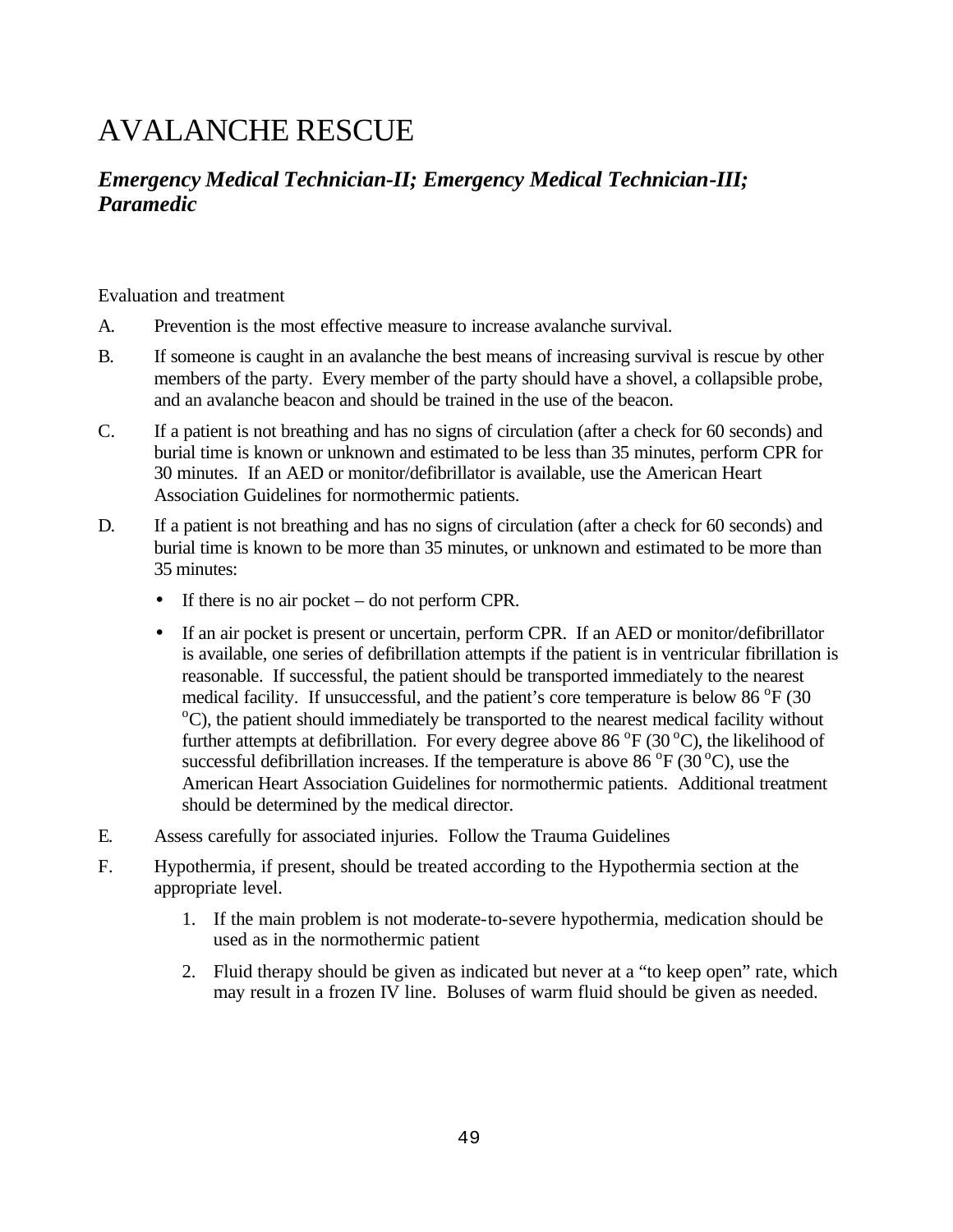#### *Small Bush Clinic*

- A. If a patient is not breathing and has no signs of circulation (after a check for 60 seconds) and burial time is known or unknown and estimated to be less than 35 minutes, perform CPR for 30 minutes. If an AED or monitor/defibrillator is available, use the American Heart Association Guidelines for normothermic patients.
- B. If a patient is not breathing and has no signs of circulation (after a check for 60 seconds) and burial time is known to be more than 35 minutes, or unknown and estimated to be more than 35 minutes:
	- If there is no air pocket  $-$  do not perform CPR.
	- If an air pocket is present or uncertain, perform CPR. If an AED or monitor/defibrillator is available, one series of defibrillation attempts if the patient is in ventricular fibrillation is reasonable. If successful, the patient should be transported immediately to the nearest medical facility. If unsuccessful, and the patient's core temperature is below 86 oF (30 oC), the patient should immediately be transported to the nearest medical facility without further attempts at defibrillation. For every degree above 86 oF (30 oC), the likelihood of successful defibrillation increases. If the temperature is above 86 oF (30 oC), use the American Heart Association Guidelines for normothermic patients. Additional treatment should be determined by the medical director.
- C. Assess carefully for associated injuries. Follow the Trauma Guidelines.
- D. Follow the Small/Bush Clinic section on Hypothermia for additional therapy as needed.
	- 1. If the main problem is not moderate-to-severe hypothermia, medication should be used as in the normothermic patient
	- 2. Fluid therapy as indicated.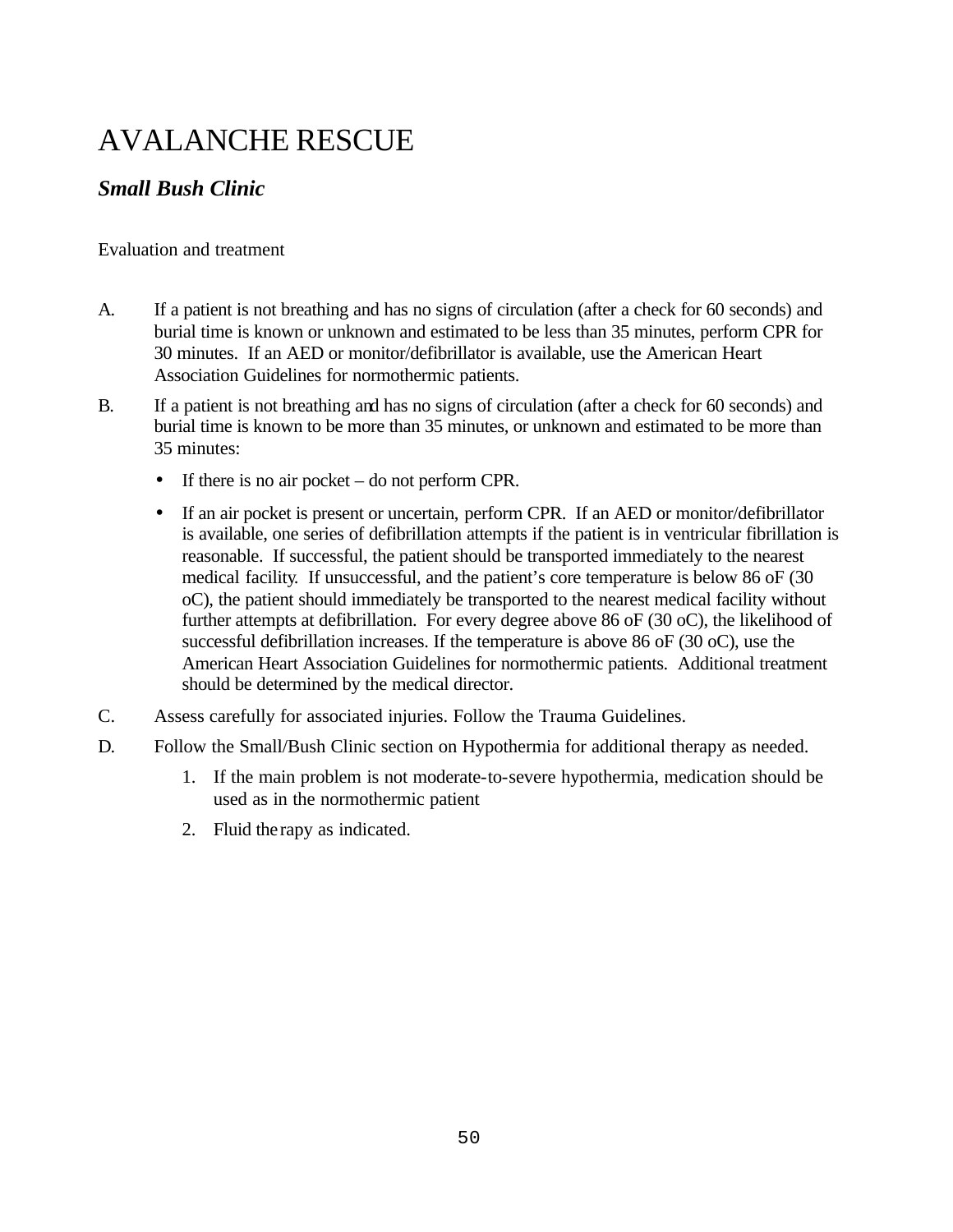#### *Hospital*

#### A Evaluation

The evaluation of the avalanche victim should be directed towards treating specific injuries and conditions, including hypothermia, if present. Special attention should be directed towards possible complications of asphyxia as in the Hospital Section of the Cold Water Near Drowning Guidelines. Evaluation of hypothermia is generally the same as that indicated in the Hospital Section of the Hypothermia Guidelines

#### B. Treatment

As in the Hospital Section Cold Water Near Drowning Guidelines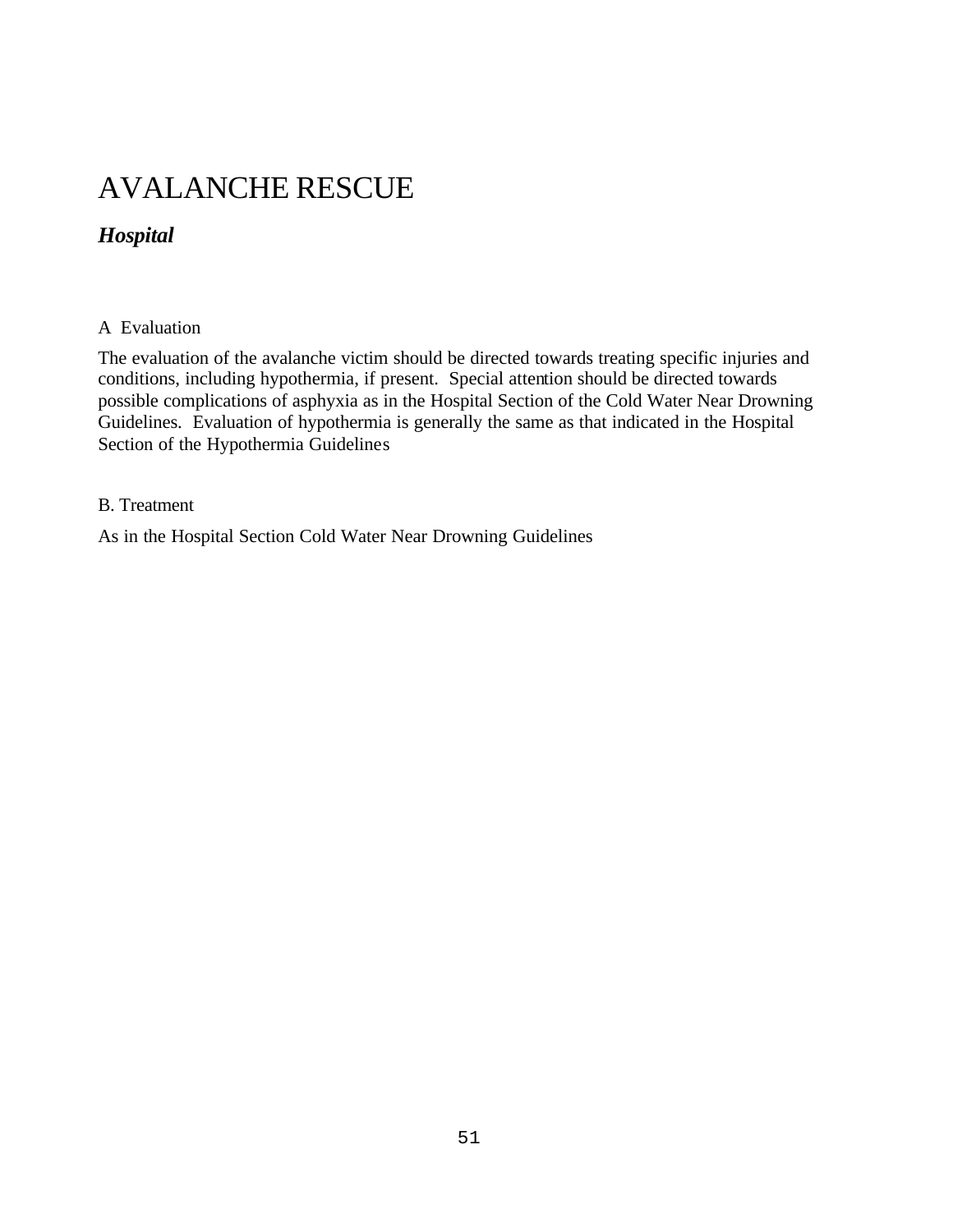### 24 HOUR PHYSICIAN-STAFFED EMERGENCY DEPARTMENTS

For more information, contact the nearest referring medical facility or one of the following:

#### **INTERIOR REGION**

Fairbanks Memorial Hospital, Fairbanks – 1.907.452.8181

#### **SOUTHERN REGION**

Alaska Native Medical Center, Anchorage – 1.901.729.1729 Central Peninsula General Hospital, Soldotna – 1.907.262.4404 Alaska Regional Hospital - Alaska, Anchorage, - 1.907.276.1131 Providence Hospital, Anchorage – 1.907.562.2211 Valley Hospital, Palmer – 1.907.746.8600

#### **SOUTHEAST REGION**

Bartlett Regional Hospital, Juneau – 1.907.586.2611 Ketchikan General Hospital – 1.907.225.5171 SEARHC Mt. Edgecumbe Hospital – 1.907.966.2411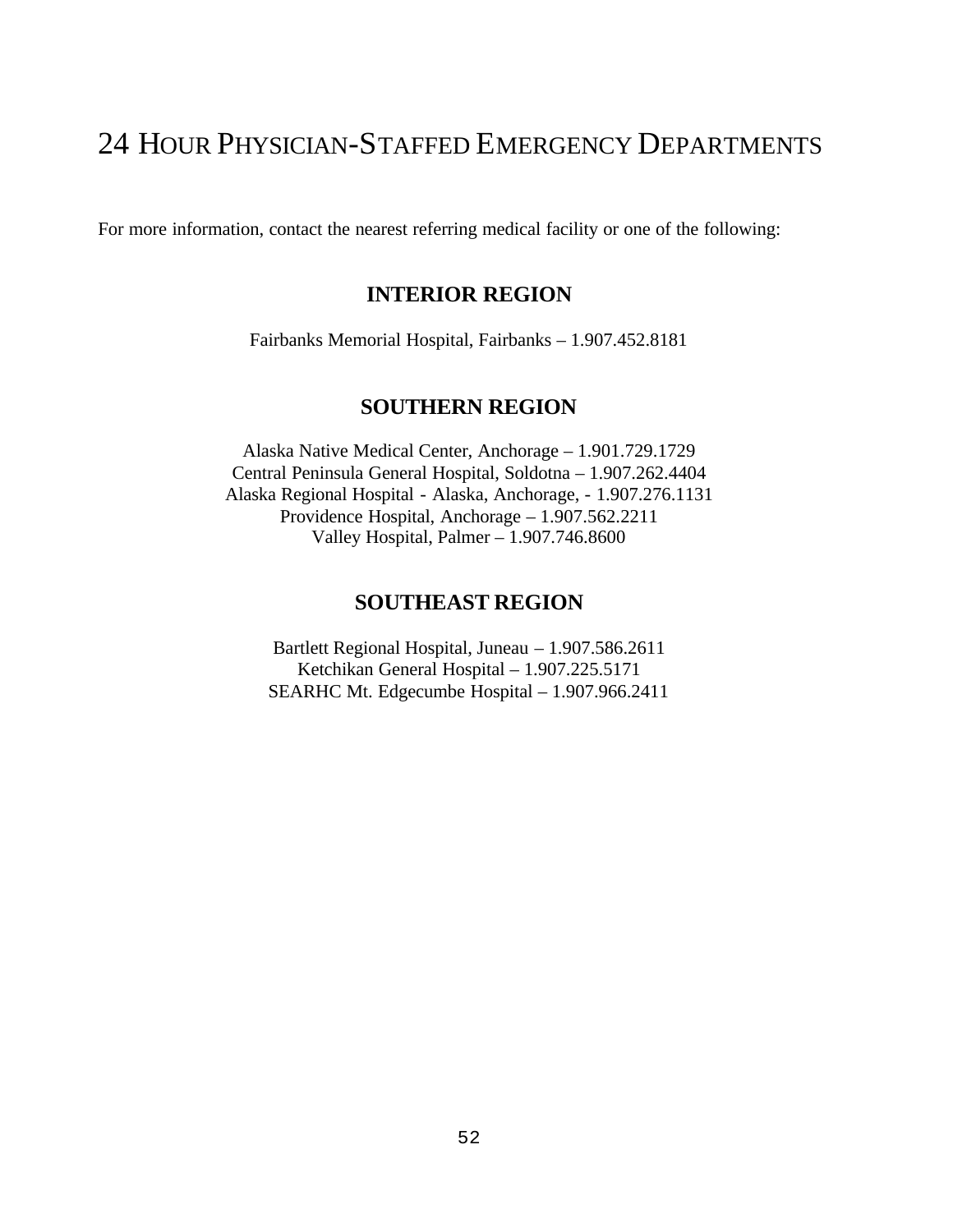### **APPENDIX A: MEDICAL EQUIPMENT FOR THE HYPOTHERMIC PATIENT**

The State of Alaska and the Section of Community Health and EMS are not endorsing the purchase or use of a particular make or model of temperature monitoring or rewarming device.

A partial list of some types of hypothermia equipment (e.g. esophageal probes, epitympanic probes, etc.) is available on the CHEMS website to assist an EMS service, clinic or hospital in locating the types of devices suggested by these guidelines.

www.chems.alaska.gov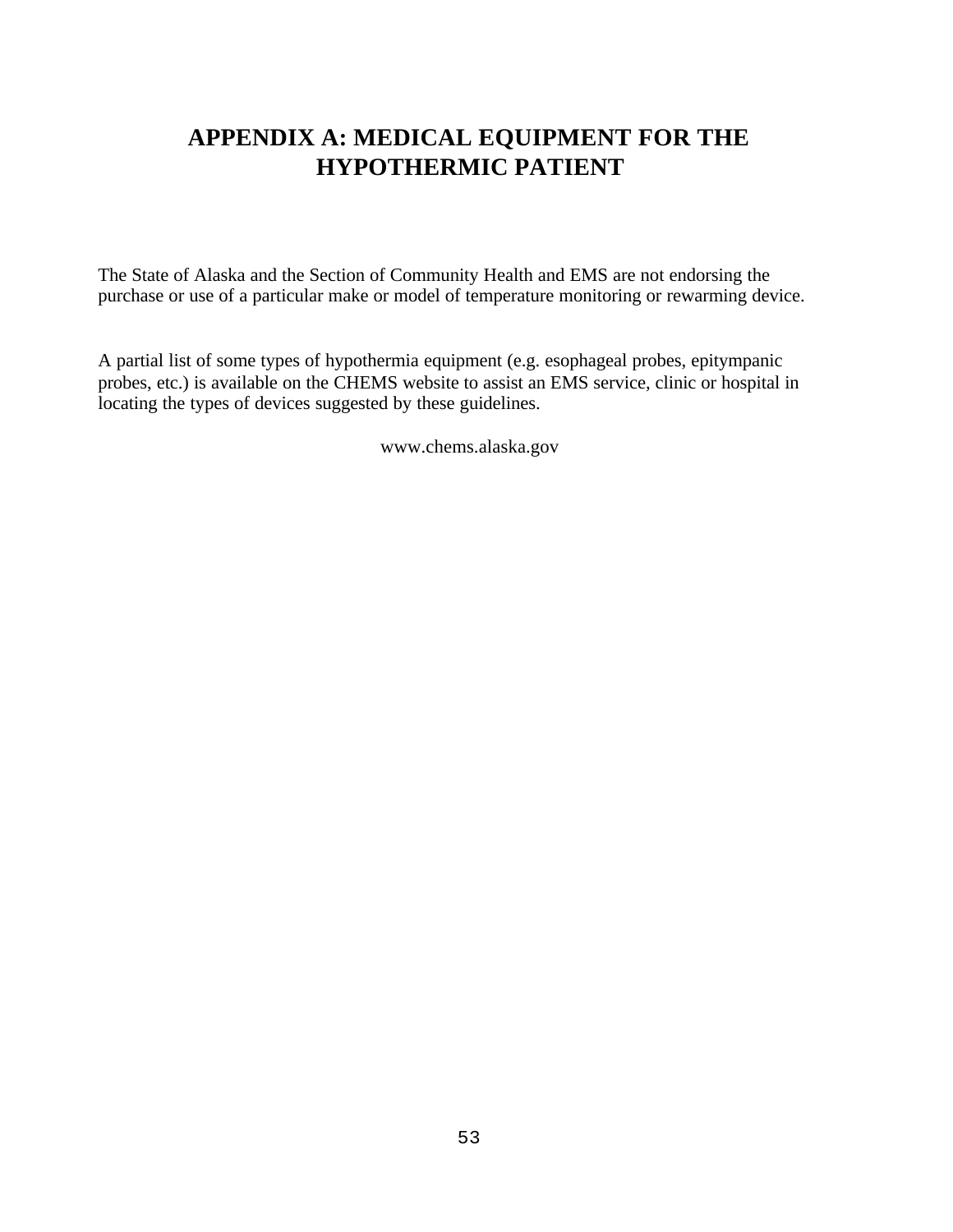### **APPENDIX B: SUGGESTED READING LIST**

#### **HYPOTHERMIA**

Auerbach, P. S. (1990). Some people are dead when they're cold and dead. JAMA, 264, 1856-7.

Bessen, H. A. (2000) Hypothermia. In J. E. Tintinalli (Ed.), Emergency Medicine: A Comprehensive Study Guide. (5<sup>th</sup> ed., 1231-1235) New York: McGraw Hill.

Danzl, D. F. (2001). Accidental Hypothermia. In P. S. Auerbach (Ed.), Wilderness Medicine. (4<sup>th</sup> ed., pp. 135-177). St. Louis: Mosby.

Danzl D. (2002) Accidental Hypothermia. In J. A. Marx (Ed.), Rosen's Emergency Medicine: Concepts and Clinical Practice.  $(5^{th}$  ed., pp. 1979-1996). St. Louis: Mosby.

Danzl, D.F., Lloyd, E.L. (2002) Treatment of Accidental Hypothermia. In Textbook of Military Medicine. Vol. I. Chapter 16. Washington, D.C.: Borden Institute, Walter Reed Medical Center, Office of U.S. Army.

Giesbrecht GG. (2000) Cold stress, near drowning and accidental hypothermia: a review. Aviation Space and Env Med, 71 733-52.

Kornberger E et al. (1999) Forced air surface rewarming in patients with severe accidental hypothermia. Resuscitation, 41 (2) 105-111.

Lloyd E. L. (1986). Hypothermia and Cold Stress. Rockville: Aspen Publishers, Inc.

State of Alaska Cold Injuries Guidelines. Section of Community Health and EMS, Juneau, AK, 2003 (In Press).

Walpoth BH et al. (1997) Outcome of survivors of accidental deep hypothermia and circulatory arrest treated with extracorporeal circulation. New Engl J Med, 337 (21) 1500-5.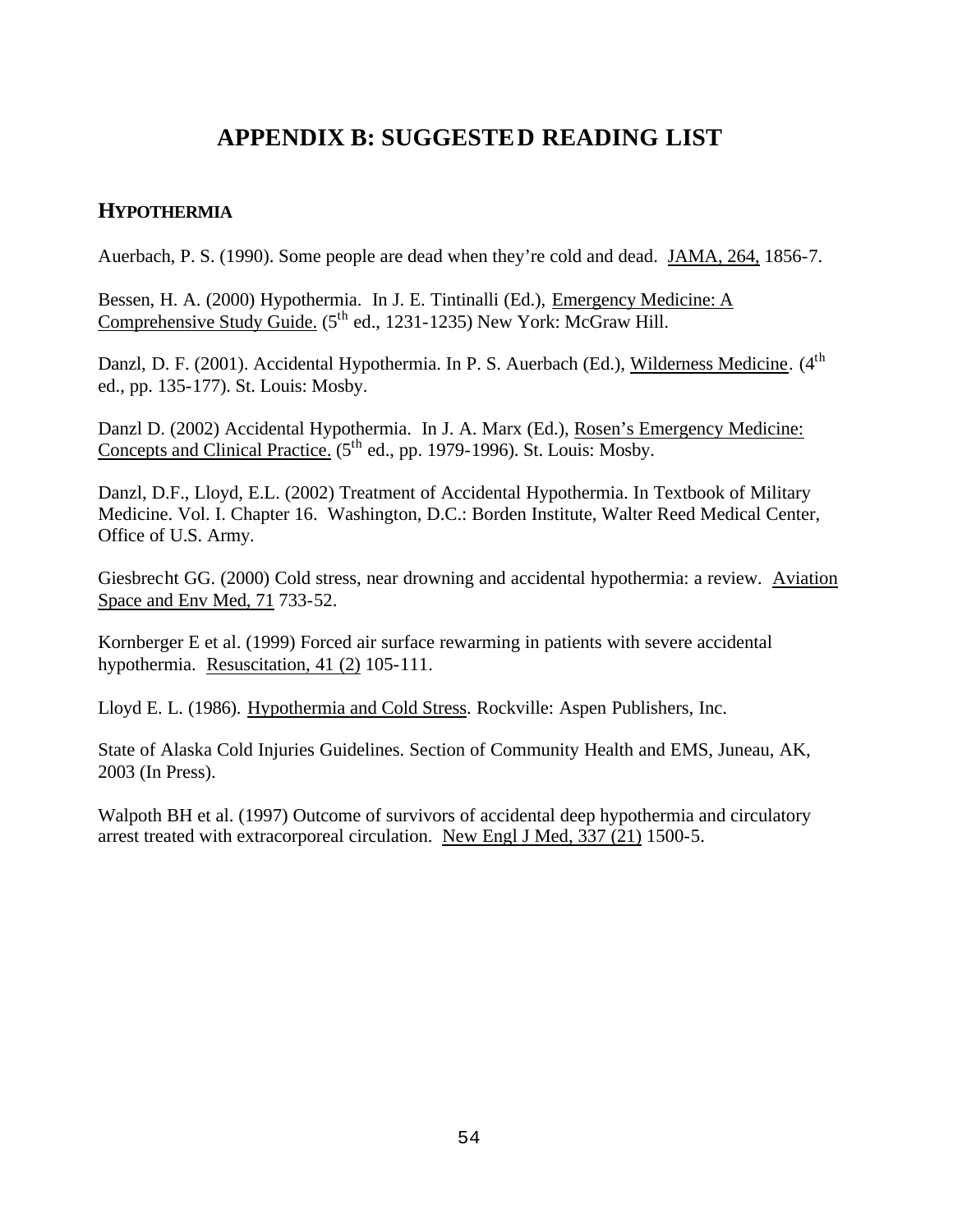Haynes, B.E. (2000) Near drowning. In J. E. Tintinalli (Ed.), Emergency Medicine: A Comprehensive Study Guide. (5<sup>th</sup> ed., 1278-1281) New York: McGraw Hill.

Feldhaus KM: (2002) Submersion. In J. A. Marx (Ed.), Rosen's Emergency Medicine: Concepts and Clinical Practice. (5<sup>th</sup> ed., pp. 2050-2054). St. Louis: Mosby.

Graf W. D., Cummings, P., Quan, L., Brutocao, D. (1995) Predicting outcome in pediatric submersion victims. Ann Emerg Med 26(3) 312-9.

Modell, J.H. (1993) Drowning. N Engl J Med 328(4) 253-6.

Newman, AB: Submersion incidents. In P. S. Auerbach (Ed.), Wilderness Medicine. (4<sup>th</sup> ed., pp. 1340-1365). St. Louis: Mosby.

Weinstein, M. D., Krieger, B. P. (1996) Near drowning: epidemiology, pathophysiology and initial treatment. J Emerg Med 14(4) 461-7.

#### **FROSTBITE**

Danzl, D. F. Frostbite. In J. A. Marx (Ed.), Rosen's Emergency Medicine: Concepts and Clinical Practice.  $(5^{th}$  ed., pp. 1972-1979). St. Louis: Mosby.

McCauley, R. L., Smith, D. J., Robson, M. C., Heggers, J. P. Frostbite and other cold-induced injuries. In P. S. Auerbach (Ed.), Wilderness Medicine. (4<sup>th</sup> ed., pp. 178-196). St. Louis: Mosby.

Mills, W. J. (2002) Clinical Aspects of Freezing Cold Injury. Medical Aspects of Harsh Environments. In Textbook of Military Medicine. Vol. I. Chapter 14. Washington, D.C.: Borden Institute, Walter Reed Medical Center, Office of U.S. Army.

Mills, W. J. et al. (1993) Cold Injury: A Collection of Papers by William J. Mills, M.D. and Colleagues Alaska Medicine 35 (1).

Mills, W. J. (2002) Pictorial Atlas of Freezing Cold Injury. In Textbook of Military Medicine. Vol. I. Appendix. Washington, D.C.: Borden Institute, Walter Reed Medical Center, Office of U.S. Army.

Wilkerson, J.A. (1986) Frostbite. In Hypothermia, Frostbite and Other Cold Injuries: Prevention, Recognition, Prehospital Treatment. Seattle: The Mountaineers.

Zafren, K., O'Malley, J., Mills, W.J. (1995) Frostbite and Other Cold Injuries. Educational slide set. Wilderness Medical Society.

Zafren, K., Storrow, A.B., Schmidt, J.C., Stack, L.B. (1997) Environmental Conditions. In Knoop, K.J., Stack, L.B., Storrow, A.B. (Eds.) Atlas of Emergency Medicine. (pages 455-457) New York: McGraw-Hill.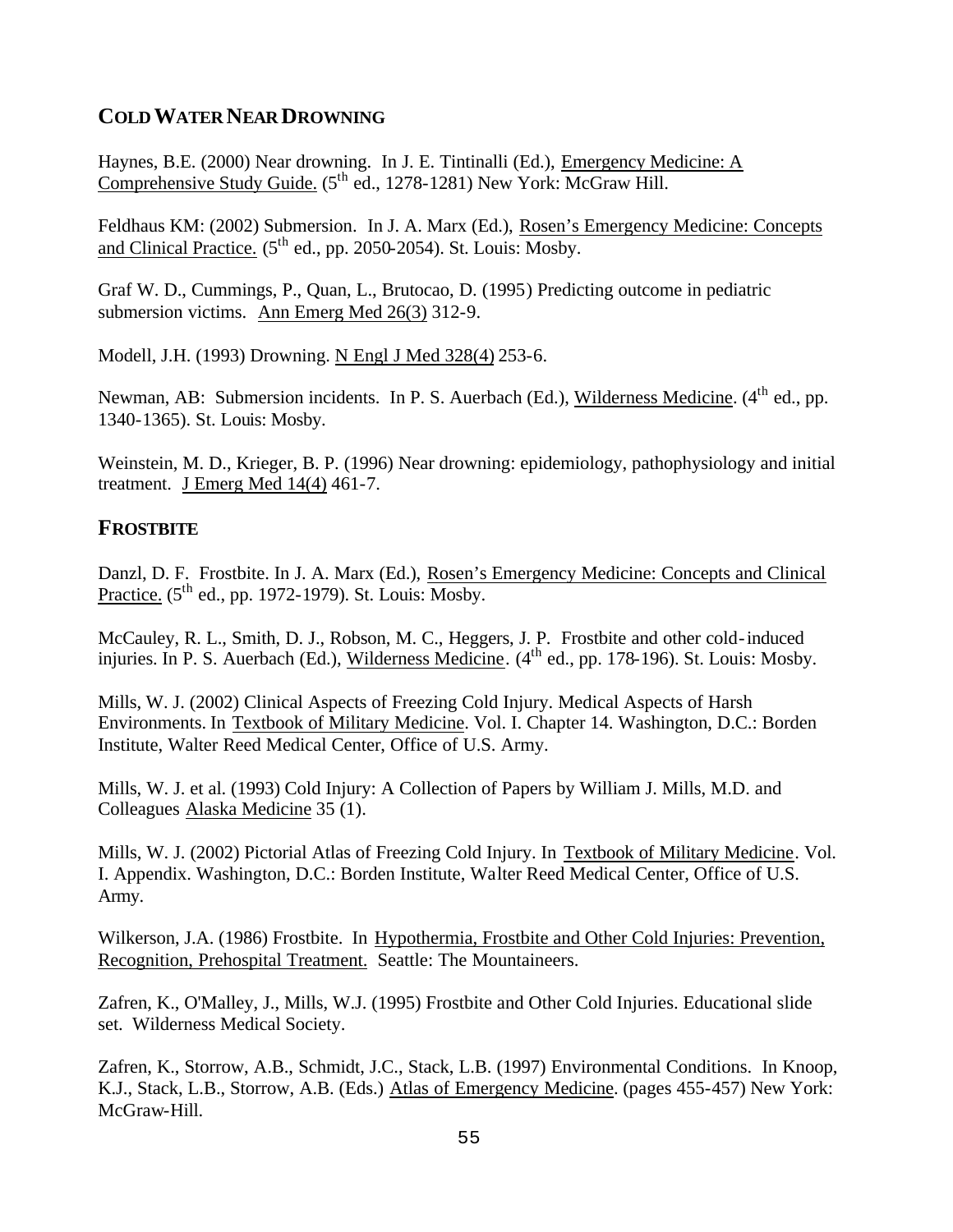#### **AVALANCHE**

Brugger, H., Durrer, B., Adler-Kastner, L. (1996) On-site triage of avalanche victims with asystole by the emergency doctor. Resuscitation. 31(1) 11-16.

Falk, M., Brugger, H., Adler-Kastner, L. (1994) Ava lanche survival chances. Nature 368:21.

Grossman, M. D., Saffle, J.R., Thomas, F., Tremper, B. (1989) Avalanche trauma. J Trauma 29(12). 1705-1709.

Williams, K., Armstrong, B.R., Armstrong, R.L., Atkins, D. (2001). Avalanches. In P. S. Auerbach (Ed.), Wilderness Medicine. (4<sup>th</sup> ed., pp. 44-72). St. Louis: Mosby.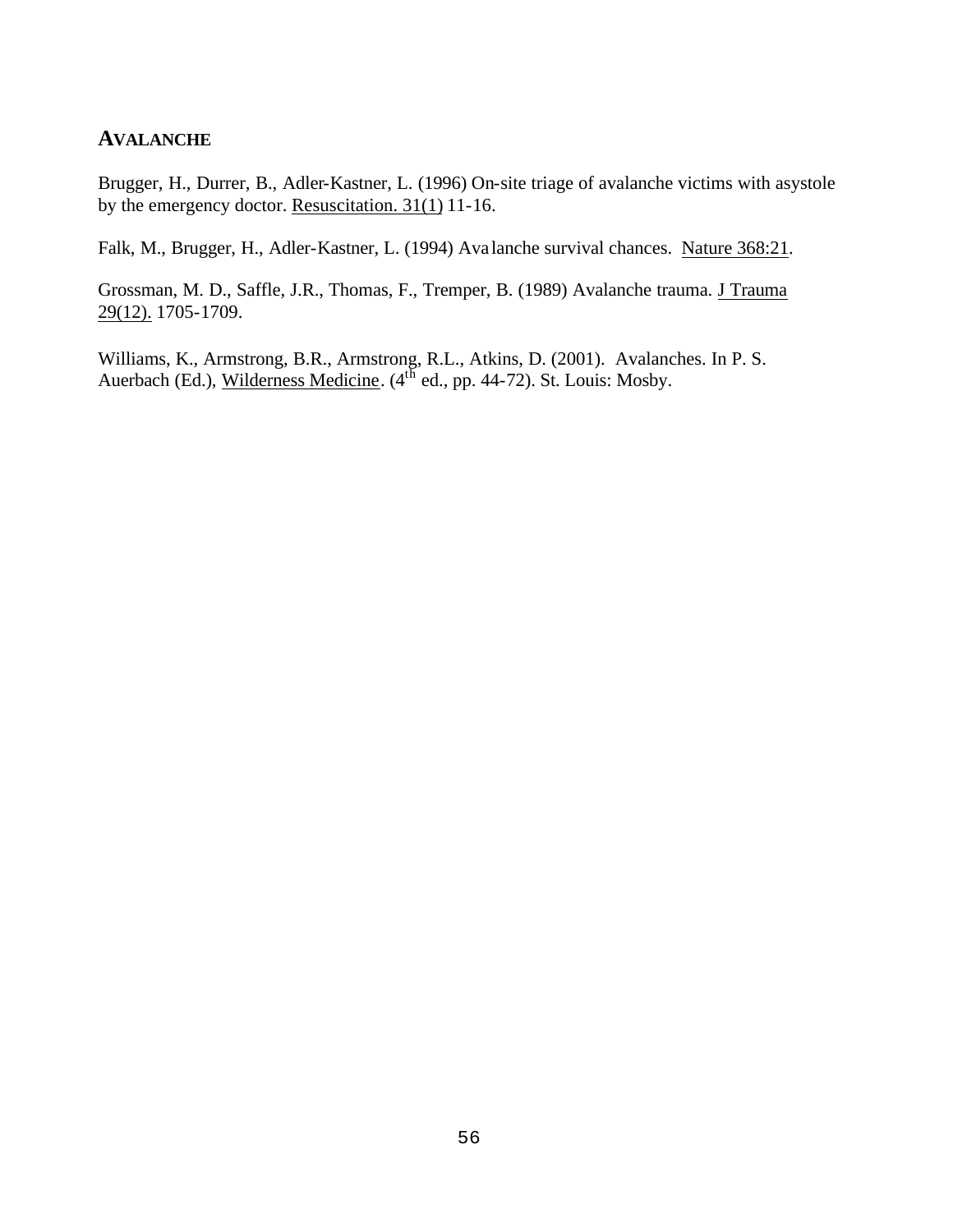### **APPENDIX C: CONTRAINDICATIONS TO STARTING CPR IN THE HYPOTHERMIC PATIENT**

Rescuers should follow state law and local standing orders. Generally, CPR should not be initiated if the patient:

- has been submerged in cold water for more than 1 hour;
- has a core temperature of less than  $50^{\circ}$  F (10° C);
- has obvious fatal injuries, e.g. decapitation;
- is frozen, e.g. ice formation in the airway;
- has a chest wall that is so stiff that compressions are impossible;
- rescuers are exhausted or in danger; or if
- definitive care is available within three hours.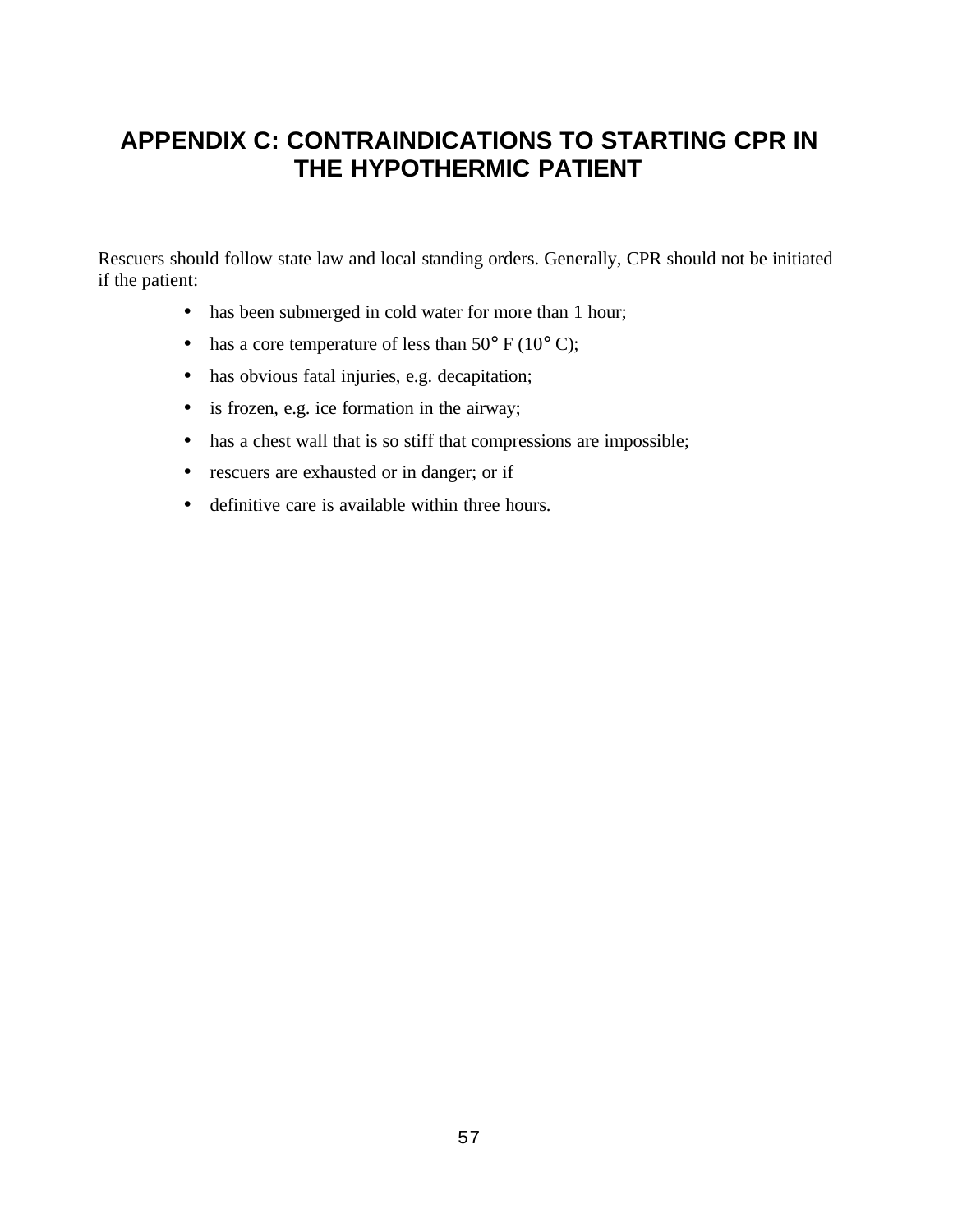### **TEMPERATURE CONVERSIONS**

| Centigrade $=$ ( $\frac{1}{2}$ ) | $(Farenheit - 32)*5$ |
|----------------------------------|----------------------|
|                                  |                      |

*Centigrade* =  $(\frac{1446 \text{ m/s}}{2})$  *Farenheit* =  $((\frac{566 \text{ m/s})}{2})+32)$ *5 9\*Centigrade Farenheit =((*

| Centigrade        | Fahrenheit | Fahrenheit | Centigr |
|-------------------|------------|------------|---------|
| 44.0              | 111.2      | 110.0      | 43.3    |
| 43.0              | 109.4      | 109.0      | 42.8    |
| 42.0              | 107.6      | 108.0      | 42.2    |
| 41.0              | 105.8      | 107.0      | 41.7    |
| 40.0              | 104.0      | 106.0      | 41.1    |
| 39.0              | 102.2      | 105.0      | 40.6    |
| 38.0              | 100.4      | 104.0      | 40.0    |
| 37.0              | 98.6       | 103.0      | 39.4    |
| 36.0              | 96.8       | 102.0      | 38.9    |
| 35.0              | 95.0       | 101.0      | 38.3    |
| 34.0              | 93.2       | 100.0      | 37.8    |
| 33.0              | 91.4       | 99.0       | 37.2    |
| 32.0              | 89.6       | 98.0       | 36.7    |
| 31.0              | 87.8       | 97.0       | 36.1    |
| 30.0              | 86.0       | 96.0       | 35.6    |
| 29.0              | 84.2       | 95.0       | 35.0    |
| 28.0              | 82.4       | 94.0       | 34.4    |
| 27.0              | 80.6       | 93.0       | 33.9    |
| 26.0              | 78.8       | 92.0       | 33.3    |
| 25.0              | 77.0       | 91.0       | 32.8    |
| 24.0              | 75.2       | 90.0       | 32.2    |
| 23.0              | 73.4       | 89.0       | 31.7    |
| 22.0              | 71.6       | 88.0       | 31.1    |
| 21.0              | 69.8       | 87.0       | 30.6    |
| 20.0              | 68.0       | 86.0       | 30.0    |
| 19.0              | 66.2       | 85.0       | 29.4    |
| 18.0              | 64.4       | 84.0       | 28.9    |
| 17.0              | 62.6       | 83.0       | 28.3    |
| 16.0              | 60.8       | 82.0       | 27.8    |
| 15.0              | 59.0       | 81.0       | 27.2    |
| $\overline{14.0}$ | 57.2       | 80.0       | 26.7    |
| 13.0              | 55.4       |            |         |
| 12.0              | 53.6       |            |         |
| 11.0              | 51.8       |            |         |
| 10.0              | 50.0       |            |         |

| Centigrade | Fahrenheit | Fahrenheit | Centigrade | Fahrenheit | Centigrade |
|------------|------------|------------|------------|------------|------------|
| 44.0       | 111.2      | 110.0      | 43.3       | 79.0       | 26.1       |
| 43.0       | 109.4      | 109.0      | 42.8       | 78.0       | 25.6       |
| 42.0       | 107.6      | 108.0      | 42.2       | 77.0       | 25.0       |
| 41.0       | 105.8      | 107.0      | 41.7       | 76.0       | 24.4       |
| 40.0       | 104.0      | 106.0      | 41.1       | 75.0       | 23.9       |
| 39.0       | 102.2      | 105.0      | 40.6       | 74.0       | 23.3       |
| 38.0       | 100.4      | 104.0      | 40.0       | 73.0       | 22.8       |
| 37.0       | 98.6       | 103.0      | 39.4       | 72.0       | 22.2       |
| 36.0       | 96.8       | 102.0      | 38.9       | 71.0       | 21.7       |
| 35.0       | 95.0       | 101.0      | 38.3       | 70.0       | 21.1       |
| 34.0       | 93.2       | 100.0      | 37.8       | 69.0       | 20.6       |
| 33.0       | 91.4       | 99.0       | 37.2       | 68.0       | 20.0       |
| 32.0       | 89.6       | 98.0       | 36.7       | 67.0       | 19.4       |
| 31.0       | 87.8       | 97.0       | 36.1       | 66.0       | 18.9       |
| 30.0       | 86.0       | 96.0       | 35.6       | 65.0       | 18.3       |
| 29.0       | 84.2       | 95.0       | 35.0       | 64.0       | 17.8       |
| 28.0       | 82.4       | 94.0       | 34.4       | 63.0       | 17.2       |
| 27.0       | 80.6       | 93.0       | 33.9       | 62.0       | 16.7       |
| 26.0       | 78.8       | 92.0       | 33.3       | 61.0       | 16.1       |
| 25.0       | 77.0       | 91.0       | 32.8       | 60.0       | 15.6       |
| 24.0       | 75.2       | 90.0       | 32.2       | 59.0       | 15.0       |
| 23.0       | 73.4       | 89.0       | 31.7       | 58.0       | 14.4       |
| 22.0       | 71.6       | 88.0       | 31.1       | 57.0       | 13.9       |
| 21.0       | 69.8       | 87.0       | 30.6       | 56.0       | 13.3       |
| 20.0       | 68.0       | 86.0       | 30.0       | 55.0       | 12.8       |
| 19.0       | 66.2       | 85.0       | 29.4       | 54.0       | 12.2       |
| 18.0       | 64.4       | 84.0       | 28.9       | 53.0       | 11.7       |
| 17.0       | 62.6       | 83.0       | 28.3       | 52.0       | 11.1       |
| 16.0       | 60.8       | 82.0       | 27.8       | 51.0       | 10.6       |
| 15.0       | 59.0       | 81.0       | 27.2       | 50.0       | 10.0       |
| 14.0       | 57.2       | 80.0       | 26.7       |            |            |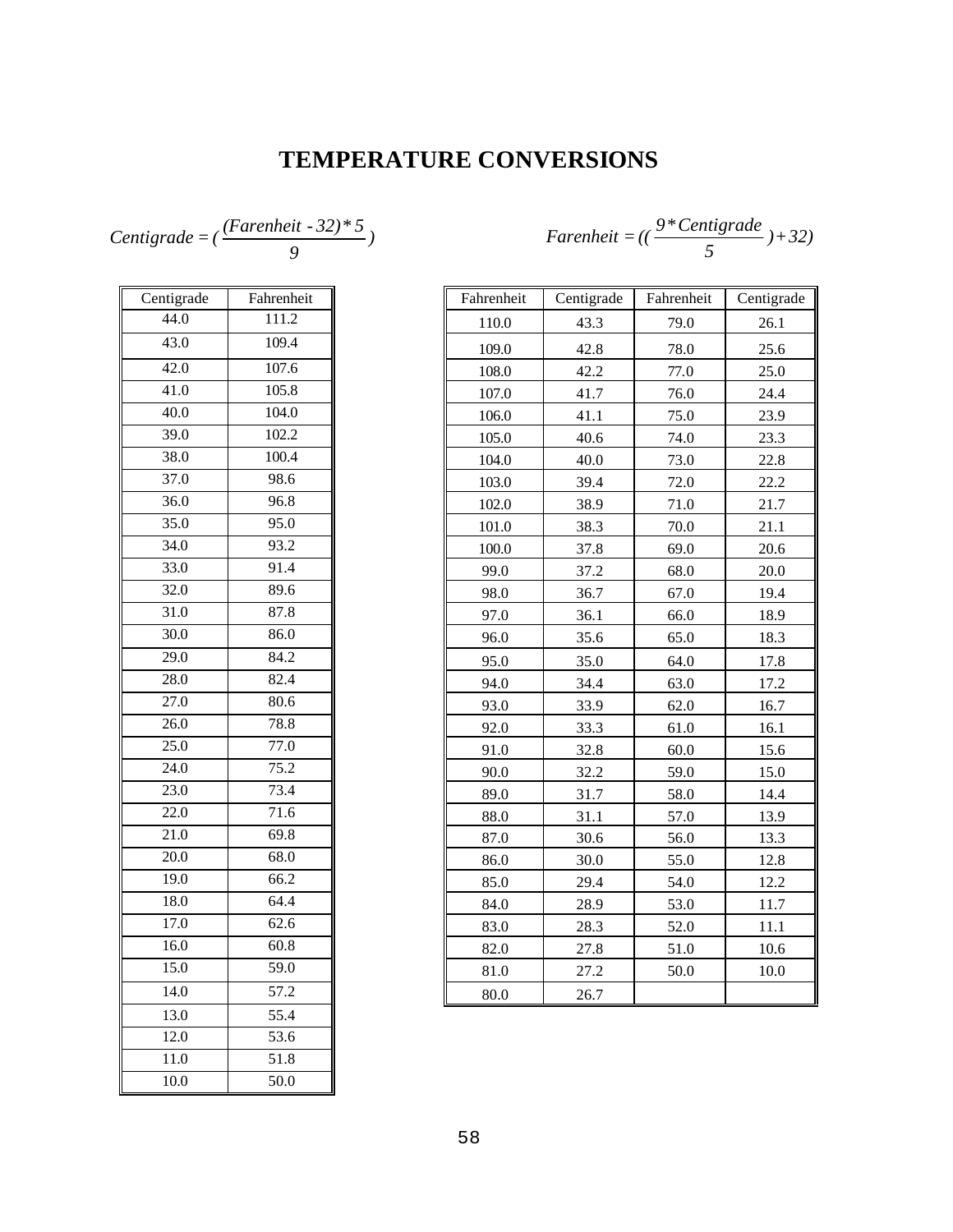#### **ACKNOWLEDGMENTS**

#### **1988 Revision:**

Participants in the 1988 Conference on Cold Injuries and Cold Water Near Drowning:

#### **Frank Hollingshead, M.D., Moderator** Matt Anderson, EMS Training Coordinator

Peter Hackett, M.D. John Hall, M.D., State EMS Medical **Director** Harvey Huyett, MICP William Mills, M.D. Michael Westley, M.D. Casie Williams, R.N., M.Ed. David Sonneborn, M.D. Capt. Martin Nemiroff, M.D.

#### **1996 Revision:**

#### **David Ingraham, M.D., Editor**

Special thanks to the following individuals for their substantive reviews: Sandy Call, EMT Instructor Scott Call, MICP Jerry Dzugan, AMSEA Mike Motti, EMT Instructor, SEARHC Leo Zeek, MICP, EMS Training Coordinator, IREMSC, Inc.

#### **2003 Revision:**

Participants in the 2002 Southeast Regional EMS Council, Inc. Environmental Emergencies **Conference** 

| Michael Copass, MD Co-Moderator          | Seattle       | Washington    | <b>USA</b> |
|------------------------------------------|---------------|---------------|------------|
| CAPT Martin J. Nemiroff, MD Co-Moderator | <b>Sonoma</b> | California    | <b>USA</b> |
| <b>USCG/USPHS (RET)</b>                  |               |               |            |
| Warren D. Bowman, MD                     | Cooke City    | Montana       | <b>USA</b> |
| Gordon Giesbrecht, PhD                   | Winnipeg      | Manitoba      | Canada     |
| Murray Hamlet, DVM                       | Kingston      | Massachusetts | <b>USA</b> |
| Robert Janik, MICP                       | <b>Sitka</b>  | Alaska        | <b>USA</b> |
| Evan Lloyd, MD                           | Edinburgh     |               | Scotland   |
| William Mills, MD                        | Anchorage     | Alaska        | <b>USA</b> |
| Peter Tikuisis, PhD                      | North York    | Ontario       | Canada     |
| Ken Zafren, MD                           | Anchorage     | Alaska        | <b>USA</b> |

Edited by: Kathy McLeron, PA-C, MICP, CHEMS

Special thanks to the following individuals for their substantive contributions:

Katrina Jordan, for conference transcription

William Mackreth, MICP, Dave Potashnick, PA-C, NREMT-P, and Jean Rounds-Riley, PA-C for their reviews and helpful comments.